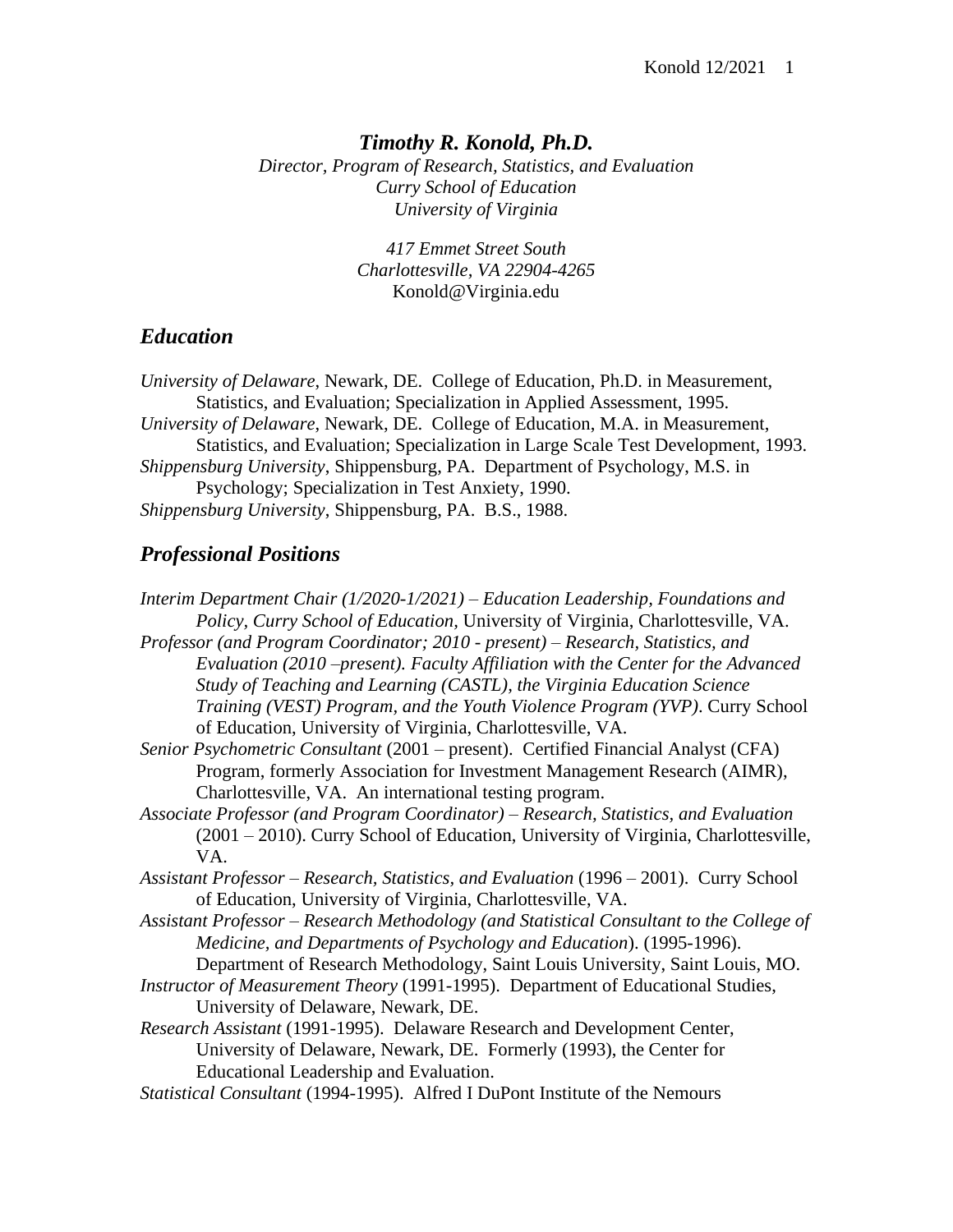Foundation: A Children's Hospital, Wilmington, DE. *Research Assistant* (1998-1990). Institutional Research, Shippensburg University.

#### *Honors and Awards*

Distinguished Reviewer Award, 2021, Buros Center for Testing Excellence in Scholarship Award, 2019, Curry School, University of Virginia Excellence in Service Award, 2019, Curry School, University of Virginia Outstanding Professor of the Year 2009, Curry School, University of Virginia 2004 Outstanding Alumni in Education, University of Delaware Phi Delta Kappa (PDK) Officer of Research Fellowship Recipient (University of Delaware) Victor C. Tollota Scholarship Recipient Psi Chi (National Honor Society in Psychology)

## *Funded Research*

- Statewide Implementation of School Threat Assessment in Florida. U.S. Department of Education, National Institute of Justice (2021-2023). Cornell, D. (PI), Maeng, J. (co-I), Konold, T. (co-I and lead methodologist, 15% FTE).
- Advancing Rural Computer Science (ARCS). U.S. Department of Education (\$818,363; 2019-2024). Maeng, J.L. (PI) & Konold, T.R. (co-PI, 9% FTE). External Evaluators of subaward from Old Dominion University. US Department of Education: Education Innovation and Research. (Chappell Moots, S., PI).
- Making Engineering Real (ME-REAL). National Science Foundation (\$1.2M, #1850296). Gonczi, A. (PI), Maeng, J. (co-PI), Handler R.M. (co-PI), Konold T.R. (Methodologist, 5% FTE), and Hood, A. (2019-2021).
- Training Faculty Member. *University of Virginia Interdisciplinary Post-Doctoral Training Program in Education Sciences* (\$681,095)*.* U.S. Department of Education, Institute for Education Sciences. (2018-2021). Co-PIs: Pianta, R. C., Rimm-Kaufman, S. E, & Wyckoff, J.
- Improvement of School Climate Assessment in Virginia Secondary Schools. U.S. Department of Justice, National Institute of Justice (NIJ: \$1M over three years, 15% FTE). 1/2018 to 12/2020. Cornell, D. (PI), Konold (co-PI and lead methodologist).
- School climate partnership. UVA-VDOE. (2016-5/2020). U.S. Department of Education, Institute for Education Sciences. (\$400,000). Miller, L. (PI), Cornell, D. & Konold, T (co-PIs, 5% FTE).
- Disproportionate representation of culturally and linguistically diverse (CLD) students in disciplinary action (2015-2018). U.S. Department of Education, Institute for Education Sciences. Bradshaw (PI)…Konold (co-PI; 10% FTE across four years).
- Threat assessment as a safe and supportive prevention strategy (2015-12/19). U.S. Department of Justice. Cornell, D., Konold, T.R (Co-PI), et al. (\$2,500,000 over four years, 30% FTE). National Institute of Justice (NIJ).
- Development of a standard model for school safety (2012-2016). Cornell, D, Konold,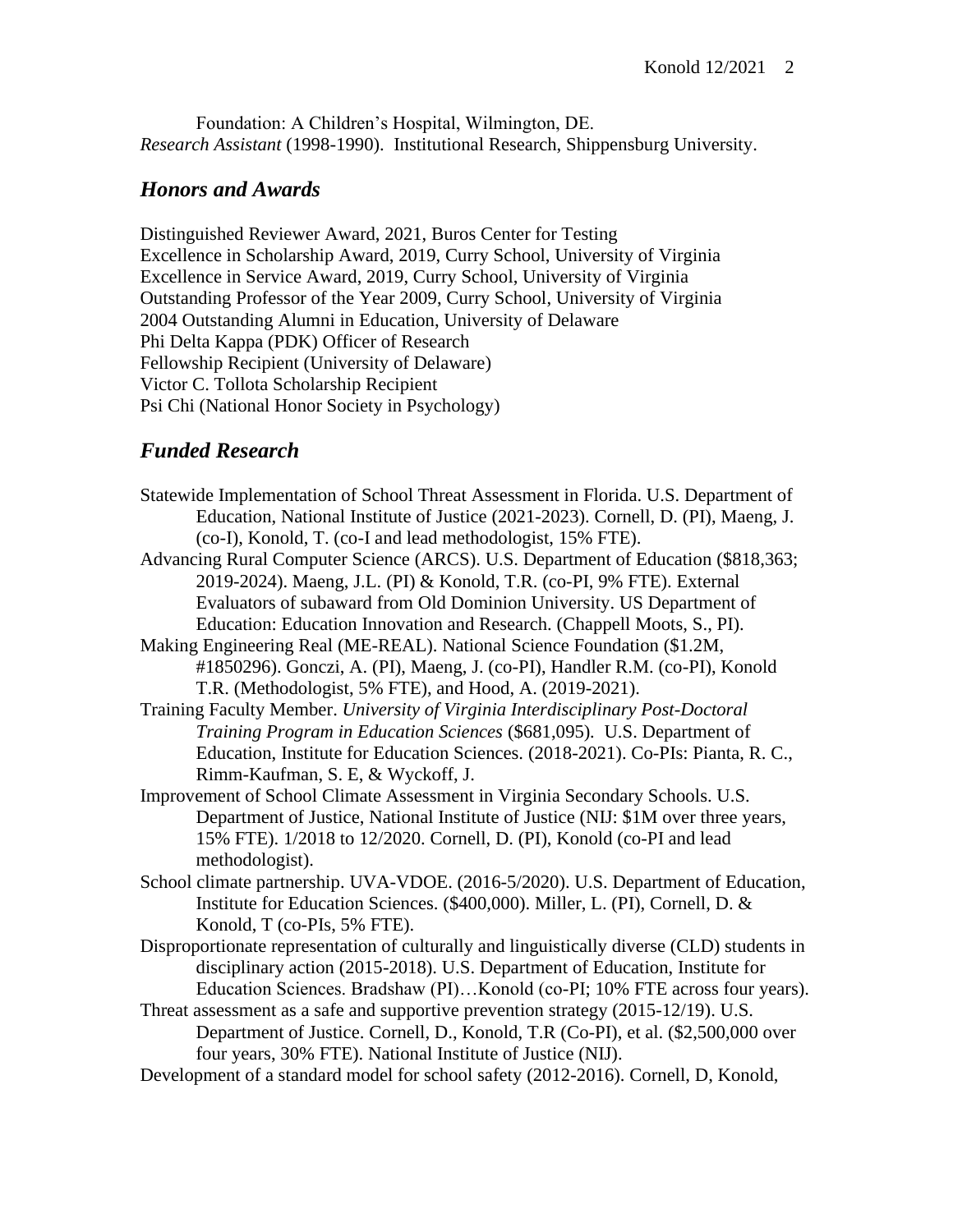T.R., Huang, F., & Lovegrove, P. Office of Juvenile Justice and Delinquency Prevention (OJJDP: \$500,000 over four years, 12% FTE).

- Training Faculty Member. *University of Virginia Interdisciplinary Pre-Doctoral Training Program in Education Sciences* (\$681,095)*.* U.S. Department of Education, Institute for Education Sciences. (2013-2017). Co-PIs: Pianta, R. C., Rimm-Kaufman, S. E, & Wyckoff, J.
- Konold, T.R. (PI: 2012-2015); Bell, R.L., & Konold, T.R. (co-PI's: 2010-2012). *Project VISTA Research Plan*, Investing in Innovation Fund PR# U396B100039, U.S. Department of Education. (\$3,862,134). Subcontract of Sterling, D.R., Bell, R.L., Frazier, W.M., Matkins, J.J., McDonnough, J.T. (2010-2012). *Virginia Initiative for Science Teaching and Achievement.* Investing in Innovation Fund PR# U396B100039, U.S. Department of Education. (\$28,500,000).
- Konold, T.R. (PI: 2012-2015); Bell, R.L., & Konold, T.R. (co-PI's: 2010-2012). *The Impact of Subject-Specific Computer Simulations in Science Instruction and Learning*. Explorer Learning (\$1,360,320). Subcontract of Sterling, D.R., Bell, R.L., Frazier, W.M., Matkins, J.J., McDonnough, J.T. (2010-2015). *Virginia Initiative for Science Teaching and Achievement.* Investing in Innovation Fund PR# U396B100039, U.S. Department of Education. (\$28,500,000).
- Evaluator/Advisory Board. Investigating the Impact of Literacy Instruction and Literacy Skills on Writing Achievement in First Grade. (September 2010). U.S. Department of Education, Institute for Education Sciences. Co-PIs: MacArthur, C., & Coker, D.
- Project Parallax. (May 2008). U.S. Department of Education, Institute for Education Sciences. Total amount \$2.3 million over five years. PIs: Brighton, C.M., & Moon, T.R. Statistical consultant: Konold, T.R. (10% FTE).
- Improving algebra teaching and learning in Kentucky gear up schools (2007-2008). Evaluator. Grant funded by the Kentucky Department of Education. PI: Dr. Maggie McGatha; Co-PIs: Bill Bush, Mary Rising, Dr. Michael Mays, Becky Crump, and Sandy Bartle.
- Measurement and statistical consultant, NICHD Study of Early Child Care Phase 3, Robert Pianta (PI) (2000 – 2005). Research pertaining to school readiness, at-risk groups, and context effects; work with RTI International linking school and finance U.S. Census data, and general statistical and research consultant for the local NICHD research team. Grant funded by the National Institute of Health  $(FTE = .25)$ .
- Director/Principal Investigator for the Center for the Improvement of Early Reading Achievement (CIERA) project 1.1.B: Building an integrated model of early reading acquisition, \$85,000 over three years.
- Measurement and methodology specialist on Evaluating Teachers Using a Case-based Approach. (2003). Grant funded by the Small Business Innovation Research program (USDE), the Center for Innovative Technology (State of Virginia), and the University of Virginia. \$105,000 (Professor McNergney, PI)
- Statistical consultant, Teacher's for a New Era (2005-2006). Funded by Carnegie Corporation of New York, Ford Foundation, and Annenberg Foundation (FTE = .25).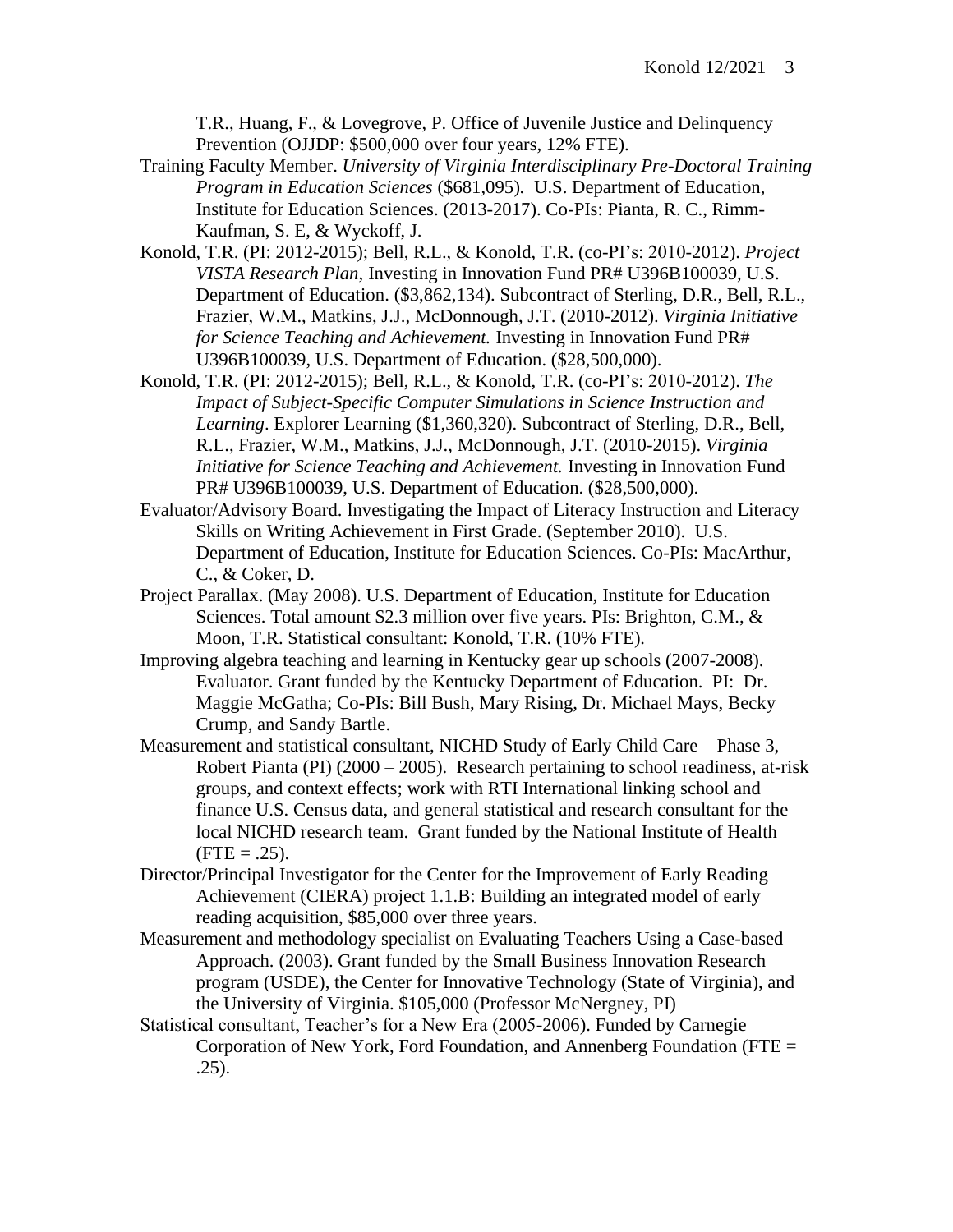†Denotes student (at time of work) co-author

# *Scholarship*

- †Kush, J., Konold, T.R., Bradshaw, C.P. (2021). The Sampling Ratio in Multilevel Structural Equation Models: Considerations to Inform Study Design. *Educational and Psychological Measurement*. https://doi: [10.1177/00131644211020112](https://doi:%2010.1177/00131644211020112)
- Konold, T.R., †Edward, K., Cornell, D. (2021). Longitudinal Measurement Invariance of the Authoritative School Climate Survey. *Journal of Psychoeducational Assessment, 39(6),* 651-664*.* <https://doi.org/10.1177/07342829211011332>
- †Crowley, B.Z., Cornell, D, Konold, T.R. (2021, online first). School Climate Moderates the Association between Sexual Harassment and Student Well-Being. School Mental Health. doi:10.1007/s12310-021-09449-3
- †Jia, Y. & Konold, T.R. (2021). Moving to the Next Level: Doubly Latent Multilevel Mediation Models with a School Climate Illustration. *The Journal of Experimental Education, 89(2), 442-440*. <https://doi.org/10.1080/00220973.2019.1675136>
- †Kush, J., Konold, T.R., Bradshaw, C.P. (2021). Statistical Power for Randomized Controlled Trials with Clusters of Varying Size. Journal of Experimental Education. https://[doi.org/10.1080/00220973.2021.1873089](https://doi.org/10.1080/00220973.2021.1873089)
- †Edwards, K., & Konold, T.R. (2020). Moderated Mediation Analysis: A Review and Application to School Climate Research. Practical Assessment, Research, and Evaluation, 25, Article 5. <https://scholarworks.umass.edu/pare/vol25/iss1/5>
- †Stohlman, S. Konold, T.R., & Cornell, D. (2020). Evaluation of threat assessment training for school personnel. *Journal of Threat Assessment and Management, 7, 29-40.* http://dx.doi.org/10.1037/tam0000142
- Crowley, B.Z., Cornell, D., & Konold, T.R. (2020,In Press). Associations of bullying and sexual harassment with student well-being indicators. *Psychology of Violence*.
- Konold, T.R, & Sanders, E.A. (2020). The nature of rater effects and differences in multilevel MTMM latent variable models. *Measurement: Interdisciplinary Research and Perspectives, 18(4),* 177-195*.* **Lead Article.** [https://doi.org/10.1080/15366367.2020.1746897.](https://doi.org/10.1080/15366367.2020.1746897)
- †Datta, P., Cornell, D., & Konold, T. (2020). Association of Teen Dating Aggression with Risk Behavior and Academic Adjustment. *Journal of Interpersonal Violence*. DOI: 10.1177/0886260520951305.
- †Burnette, A.G., Konold, T.R., & Cornell, D. (2020). Grade-Level Distinctions in Student Threats of Violence. Journal of School Violence, 19, 323-335. <https://doi.org/10.1080/15388220.2019.1694031>
- †Crowley, B. Z., Datta, P., Stohlman, S., Cornell, D., & Konold, T. (2019). Authoritative School Climate and Sexual Harassment: A Cross-Sectional Multilevel Analysis of Student Self-Reports. *School Psychology Quarterly, 34, 469-478*. Lead Article. <http://dx.doi.org/10.1037/spq0000303>
- Konold, T.R, Cornell, D. †Jia, Y. & †Malone, M. (2018). School climate, student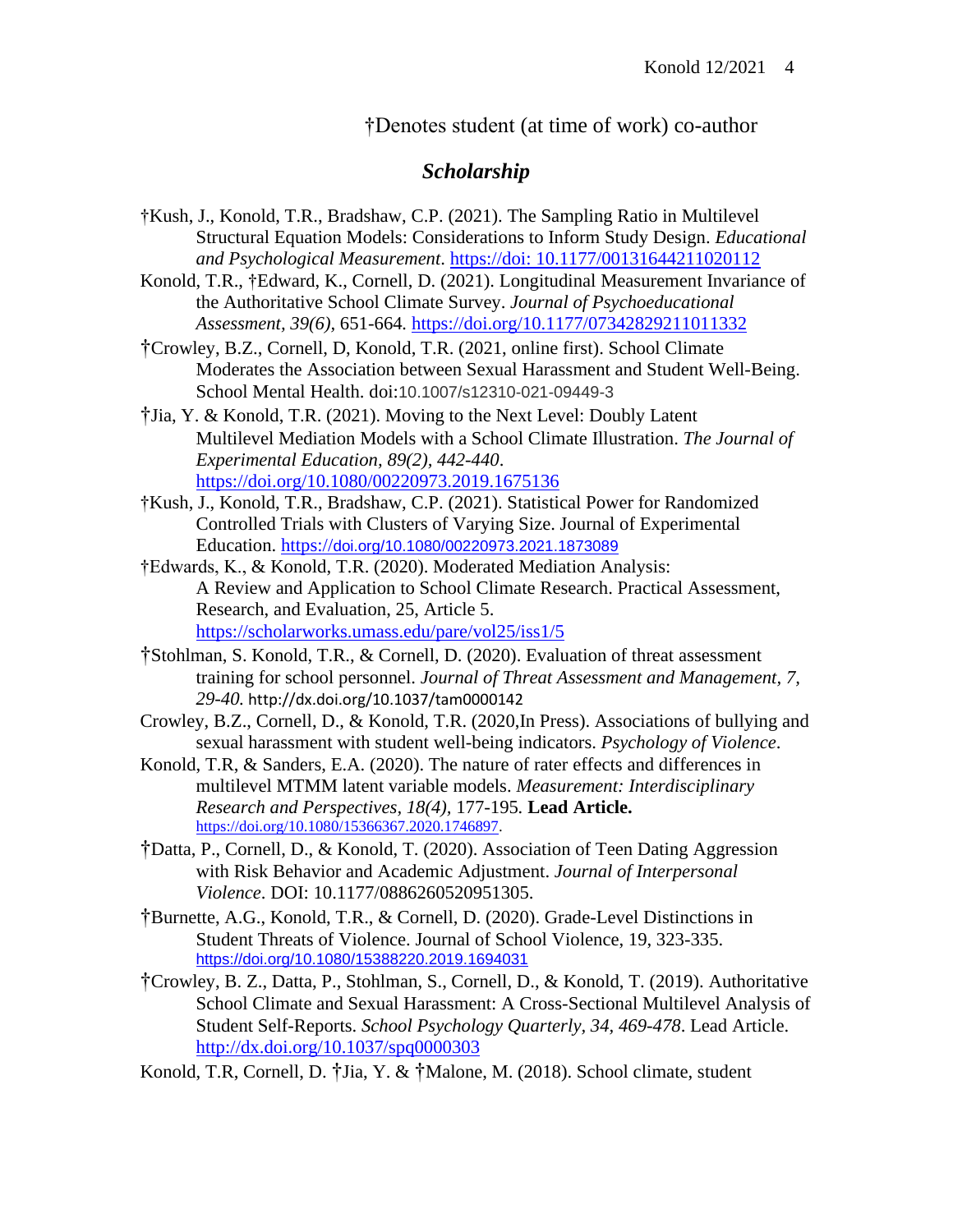engagement, and academic achievement: A latent variable, multilevel multiinformant examination. *AERA Open, 4*, 1-17. DOI: 10.1177/2332858418815661

- Konold, T.R. (2018). A multilevel MTMM approach to estimating the influences of contextual factors on trait and informant-based method effects in assessments of school climate. *Journal of Psychoeducational Assessment*, 36, 464-476. DOI: 10.1177/0734282916683286
- Cornell, D., Maeng, J., Huang, F., †Shukla, K., & Konold T. (2018). Racial/Ethnic parity in disciplinary consequences using student threat assessment. *School Psychology Review, 47*, 183-195. https://doi:10.17105/SPR-2017-0030.V47-2.
- †Shukla, K., & Konold, T.R. (2018). A two-step latent profile method for identifying invalid respondents in self-reported survey data. *Journal of Experimental Education*, 86, 473-488. [http://dx.doi.org/10.1080/00220973.2017.1315713.](http://dx.doi.org/10.1080/00220973.2017.1315713)
- Cornell, D., Maeng, J.L., Burnette, A.G., Jia, Y., Huang, F., Konold, T.R., Datta, P., Malone, M., & Meyer, P. (2018). Student assessment as a standard school safety practice: Results from a statewide implementation study. *School Psychology Quarterly*, 33, 213-222. http://dx.doi.org/10.1037/spq0000220
- †Heilbrun, A., Cornell, D., & Konold, T.R. (2018). Authoritative School Climate and Suspension Rates in Middle Schools: Implications for Reducing the Disparity in School Discipline. *Journal of School Violence*, 17, 324-338. <http://dx.doi.org/10.1080/15388220.2017.1368395>
- †Lacey, A., Cornell, D., & Konold, T.R. (2017). The relations between teasing and bullying and middle school standardized exam performance. *Journal of Early Adolescence.*
- Ryoo, J.H., Konold, T.R., Long, J.D., Molfese, V.J., & Zhou, X. (2017). Nonlinear growth mixture models with fractional polynomials: An illustration with early childhood mathematics ability. Structural Equation Modeling: A Multidisciplinary Journal, 24(6), 897-910, DOI: 10.1080/10705511.2017.1335206
- Barhight, L. R., Hubbard, J. A., Swift, L. E., & Konold, T. R. (2017). A multimethodmultitrait approach to assessing childhood aggression and related constructs. *Merrill-Palmer Quarterly, 63(3),* 367-395.
- Konold, T.R., & †Shukla, K. (2017). Estimating school climate traits across multiple informants: An illustration of a multitrait–multimethod validation through latent variable modeling, *Educational Assessment, 22(1)*, 54-69, DOI: 10.1080/10627197.2016.1271705
- Konold, T.R., Cornell, D., † Shukla, K., & Huang, F. (2017). Racial/Ethnic differences in perceptions of school climate and its association with student engagement and peer aggression. Journal of Youth and Adolescents, 46(6) 1289-1303. DOI 10.1007/s10964-016-0576-1
- †Jia, Y., Konold, T.R., Cornell, D., & Huang, F. (2016). The impact of validity screening on associations between self-reports of bullying victimization and student outcomes. *Educational and Psychological Measurement, 78*, 80-102. DOI: 10.1177/0013164416671767

†Shukla, K., Konold, T.R., & Cornell, D. (2016). Profiles of student perceptions of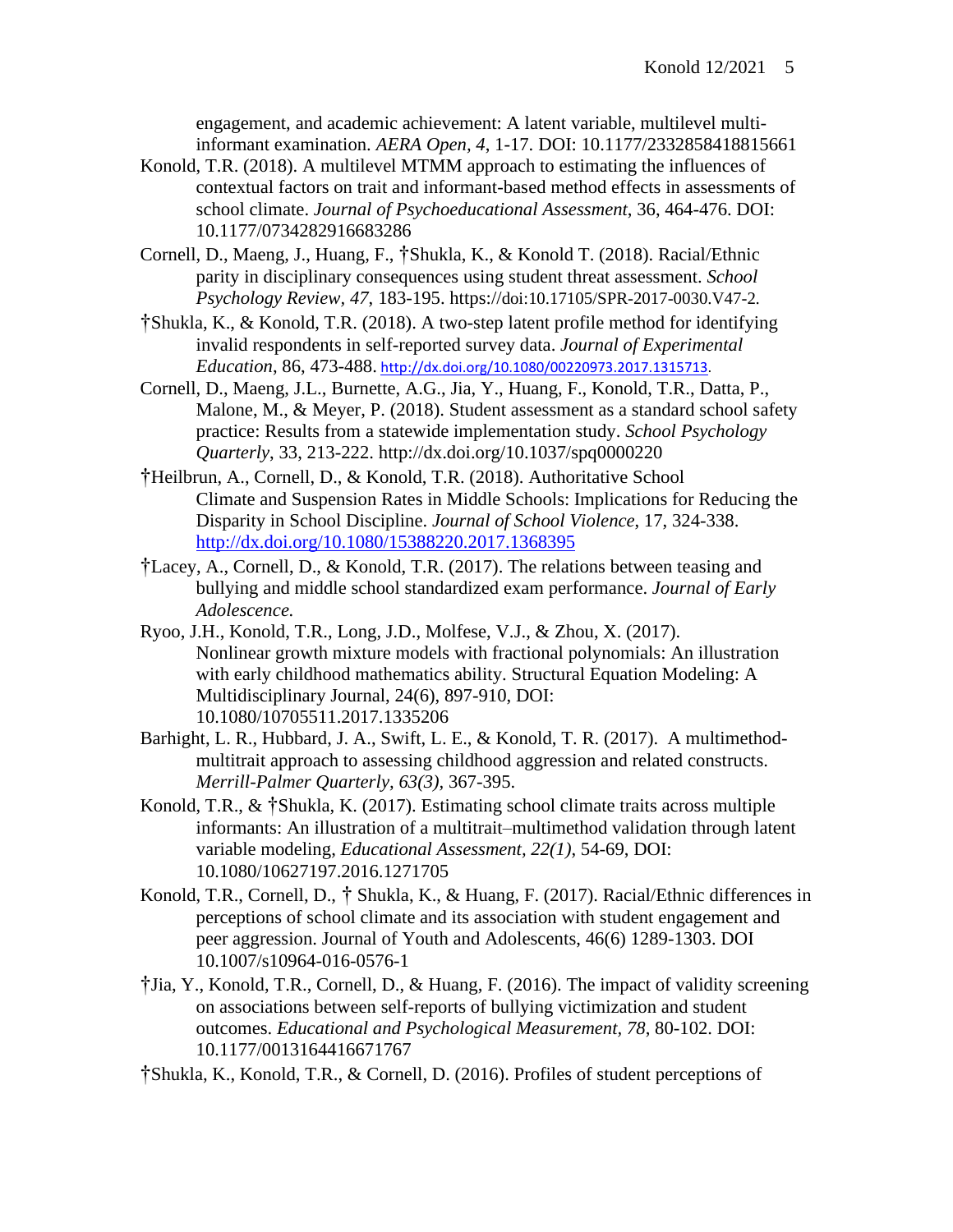school climate and their relations with risk behaviors and academic outcomes. American Journal of Community Psychology, 57, 291-307. DOI 10.1002/ajcp.12044

- Cornell, D., †Shukla, K, and Konold, T.R. (2016). Authoritative school climate and student academic engagement, grades, and aspirations in middle and high schools. AERA Open, 2, 1-18. DOI: 10.1177/2332858416633184. Article ranked 16<sup>th</sup> most read AERA educational research article and 10<sup>th</sup> ranked most read AERA Open article in 2016.
- †Jia, Y., Konold, T.R., & Cornell, D. (2016). Authoritative school climate and high school dropout rates. *School Psychology Quarterly, 31*, 289-303. http://dx.doi.org/10.1037/spq0000139
- Konold, T.R., & Cornell, D. (2015). Measurement and structural relations of an authoritative school climate model: A multi-level latent variable investigation. *Journal of School Psychology, 53,* 447-461. http:/dx.doi.org/10.1016/j.jsp.2015.09.001
- Konold, T.R., & Cornell, D. (2015). Multilevel multitrait multimethod model of structurally different and interchangeable raters of school climate. *Psychological Assessment*, *27*, 1097-1109. http://dx.doi.org/10.1037/pas0000098.
- Mackey, P. & Konold, T.R. (2015). What is the optimal number of distractors in exam items? *Institute for Credentialing Excellence*, 2-11.
- Huang, F., Cornell, D., Konold, T.R., Meyer, P., Lacey, A., Nekvasil, E., Heilbrun, A., †Shukla, K. (2015). Multilevel factor structure and concurrent validity of the teacher version of the authoritative school climate survey. *Journal of School Health, 85,* 843-851.
- Cornell, D., †Shukla, K., & Konold, T.R. (2015). Peer victimization and authoritative school climate: A multilevel multivariate approach. *Journal of Educational Psychology*. advance online publication doi:10.1037/edu0000038.
- Konold, T.R., Cornell, D., Huang, F., Meyer, P., Lacey, A., Nekvasil, E., Heilbrun, A., †Shukla, K. (2014). Multi-level Multi-informant Structure of the Authoritative School Climate Survey. *School Psychology Quarterly, 29, 238-255*.
- Konold, T.R, & †Shukla, K.D. (2014). Informant Effects on Behavioral and Academic Associations: A Latent Variable Longitudinal Examination. *Psychology in the Schools, 51*, 554-566.
- Huang, F., Cornell, D., & Konold, T.R. (2014). Aggressive attitudes in middle schools: A factor structure and criterion-related validity study. *Assessment, 22, 497-512*.
- Cornell, D., †Shukla, K., Konold, T.R., & Huang, F. (2014). Authoritative school climate and peer victimization. Centers for Disease Control. International Society for Research on Aggression.
- Huang, F.L. & Konold, T. R. (2014). A latent variable investigation of the Phonological Awareness Literacy Screening-Kindergarten assessment: Construct identification and multi-group comparisons between Spanish-speaking English language learners (ELLs) and non-ELL students. *Language and Testing, 31*, 205-221. doi:10.1177/0265532213496773.
- Cabell, S. Q., Justice, L. M., Logan, J. A. R., & Konold, T. R. (2013). Emergent literacy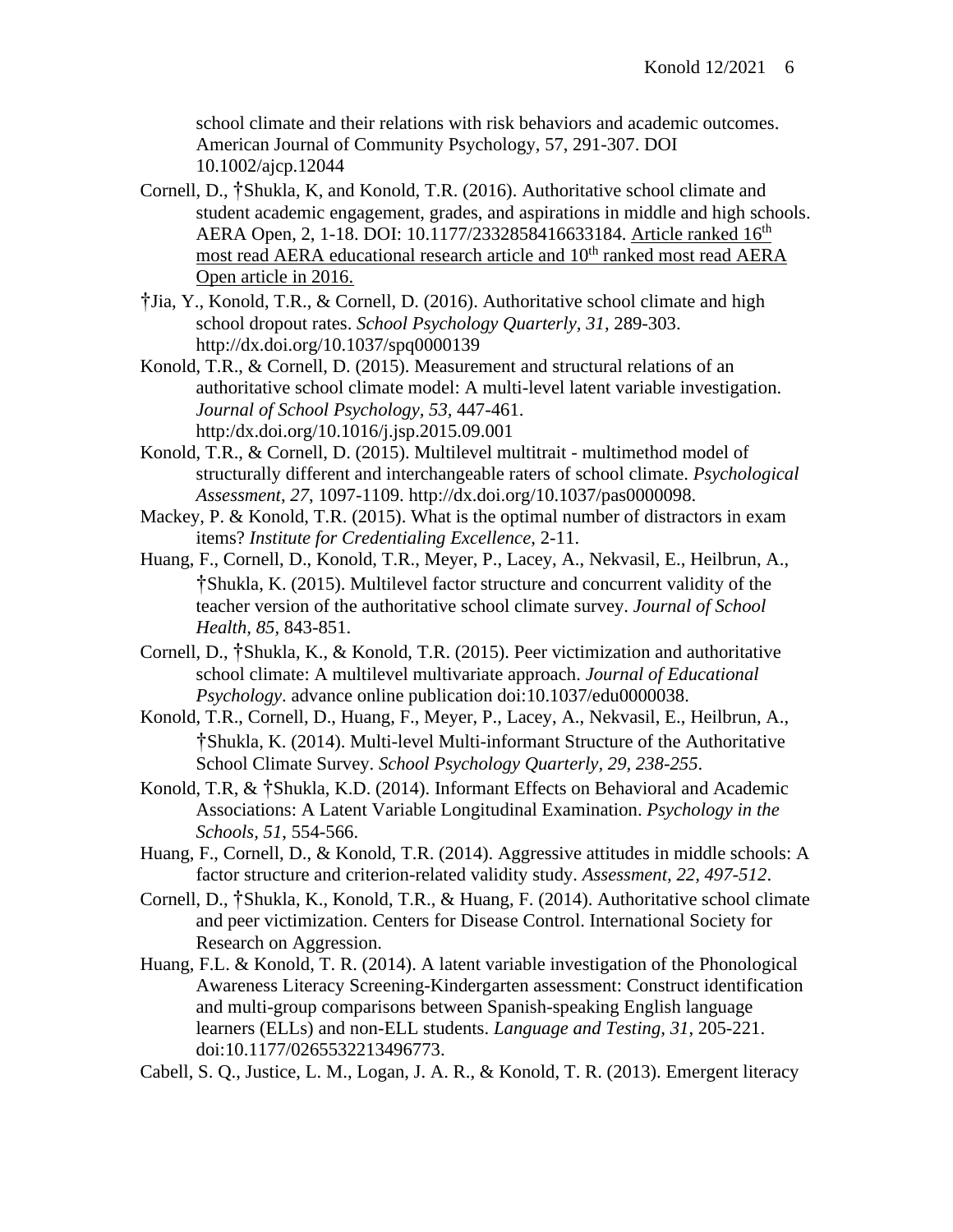profiles among prekindergarten children from low-SES backgrounds: Longitudinal considerations. *Early Childhood Research Quarterly*, 28, 608-620.

- †Ottmar, E.R., Konold, T.R., Berry, R.Q., Grissmer, D., & Cameron, C. (2013). Increasing equity and achievement in fifth grade mathematics: The contribution of content exposure. *School Science and Mathematics,* 113, 345-355*. DOI: 10.1111/ssm.12035*
- Cassidy, M.A., Lawrence, E.C., Vierbuchen, C.G., & Konold, T.R. (2013). Family Inventory of Resources and Stressors: Further examination of the psychometric properties. *Marriage and Family Review*, 49, 191-211.
- Ford, K.L, Cabell, S.Q, Konold, T.R., Invernizzi, M., & Burrow, L.A., (2013). Diversity among Spanish-speaking English language learners: Profiles of early literacy skills in kindergarten. Reading and Writing: an Interdisciplinary Journal, 26, 889- 912. [http://www.springerlink.com/openurl.asp?genre=article&id=doi:10.1007/s11145-](http://www.springer.com/alert/urltracking.do?id=Lcc1b8bMa5bb14Sab202d7) [012-9397-0](http://www.springer.com/alert/urltracking.do?id=Lcc1b8bMa5bb14Sab202d7)
- Ottmar, E.R., Konold, T.R., Berry, R.Q, Grissmer, D.W., & Ponitz, C.C. (2013). Evaluating the structure of the Mathematics Teacher Questionnaire A measure of exposure to mathematics instructional practices and content. *Learning Environments Research.* DOI 10.1007/s10984-013-9147-5.
- Klein, J., Cornell, D., & Konold, T.R. (2012). Relationships between school climate and student risk behaviors. *School Psychology Quarterly, 27*, 154-169.
- MacArthur, C., Konold, T.R., Glutting, J.J., & Alamprese, J. (2012). Subgroups of adult basic education learners with different profiles of reading skills. Reading and Writing, 25, 587-609.
- Cornell, D., †Klein, J., Konold, T.R., Huang, F. (2012). Effects of validity screening on adolescent survey data. *Psychological Assessment, 24*, 21-35.
- Duke, D.L., Konold, T.R. & †Salmonowicz, M.J. (2011). Teachers' perceptions of what needs to be changed in low-performing schools. Journal of Research and Information, 29, 1-15.
- †Sun, S., Konold, T. R., & Fan, X. (2011). Effects of latent variable nonnormality and model misspecification on testing SEM interactions. *Journal of Experimental Education*, 79, 231-256.
- Cabell, S.Q., Justice, L.M., Konold, T.R., & McGinty, A.S. (2011). Profiles of emergent literacy skills among preschool children at risk for academic difficulties. *Early Childhood Research Quarterly,* 26, 1-14.
- MacArthur, C., Konold, T.R., Glutting, J.J., & Alamprese, J.A. (2010). Reading component skills of learners in adult basic education. Journal of Learning Disabilities, 43, 108-121.
- Hart, J.M., Ko, J.K., Konold, T.R., & Pietrosimione, B.G. (2010). Saggital plane kinetics following anterior cruciate ligament injury: A systematic review. *Clinical Biomechanics,* 25, 277-283.
- Pullen, P., Tuckwiller, E., Konold, T.R., Maynard, K.L., & Coyne, M.D. (2010). A tiered intervention model for early vocabulary instruction: The effects of tiered instruction for young students at risk for reading disability. *Learning Disabilities Research and Practice, 25*, 110-123.
- Konold, T.R. & Canivez, G.L. (2010). Differential relationships among WISC-IV and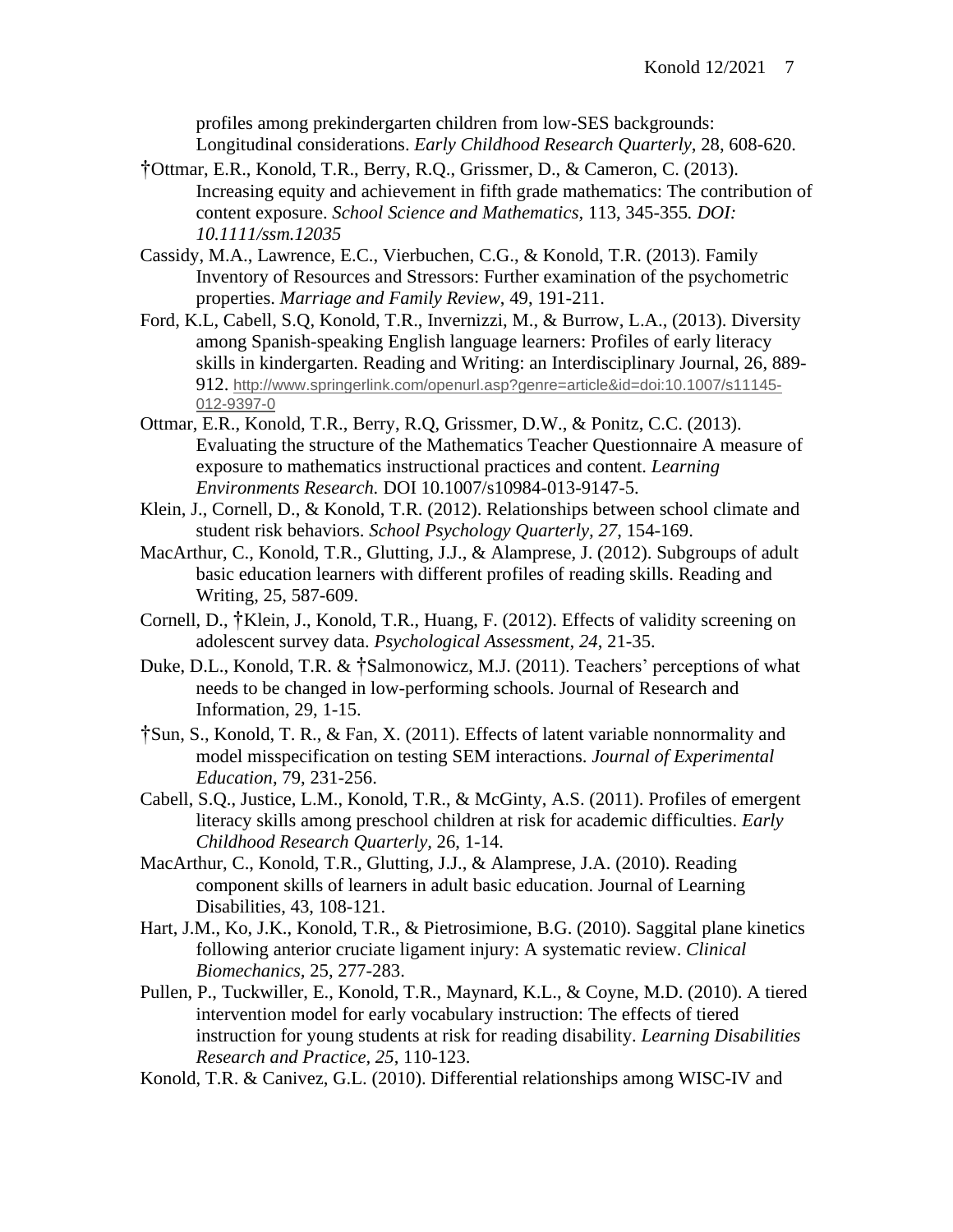WIAT-II scales: An evaluation of potentially moderating child demographics. *Journal of Educational and Psychological Measurement*, 70(4), 613-627.

- Konold, T.R., †Jamison, K.R., Stanton-Chapman, T.L., & Sara E. Rimm-Kaufman (2010). Relationships among informant based measures of social skills on student achievement: A longitudinal examination of differential effects by sex. *Applied Developmental Science, 14*, 18-34.
- †Townsend, M. & Konold, T.R. (2010). Measuring early literacy skills: A latent variable investigation of the Phonological Awareness Literacy Screening for Preschool. *Journal of Psychoeducational Assessment*, 28, 115-128.
- Canivez, G.L., Konold, T.R., Collins, J.M., & Wilson, G. (2009). Construct validity of the Wechsler Abbreviated Scale of Intelligence and Wide Range Intelligence Test: Convergent and structural validity. School Psychology Quarterly, 24, 252- 265.
- †Bandyopadhyay, S., Cornell, D.G., & Konold, T.R. (2009). Internal and external validity of three school climate scales on the School Climate Bullying Survey. School Psychology Review, 38, 338-355. [Featured Article].
- Lane, H.B., Pullen, P. C., Hudson, R. F., & Konold, T. (2009). Identifying Essential Instructional Components of Literacy Tutoring for Struggling Beginning Readers. Literacy Research and Instruction, 48, 277-297.
- Grimm, K.J., Pianta, R.C., & Konold, T.R. (2009). Longitudinal multitrait-multimethod models for developmental research. Multivariate Behavioral Research, 44, 233- 258.
- Curby, T.W., LoCasale-Crouch, J., Konold, T.R., Pianta, R.C., Howes, C., Burchinal, M., Bryant, D., Clifford, R., Early, D., & Barbarin, O. (2009). The relations of observed Pre-K classroom quality profiles to children's achievement and social competence. *Early Education and Development, 20 (2)* 346-372.
- †Atkinson, T., Konold, T.R., & Glutting, J.J. (2008). Patterns of Memory: A Normative Taxonomy of the Wide Range Assessment of Memory and Learning Second Edition. Journal of the International Neuropsychological Society, 14, 869-877.
- Konold, T.R., †Jablonski, B., Nottingham, A., Kessler, L., Byrd, S., Imig, S., Berry, R., & McNergney, R. (2008). Adding value to K-12 schooling: Investigating teacher education, teaching, and pupil learning. *Journal of Teacher Education*, 59, 300- 312.
- Konold, T.R., & Glutting, J.J. (2008). ADHD and Method Variance: A Latent Variable Approach Applied to a Nationally Representative Sample of College Freshman. *Journal of Learning Disabilities,* 41(5), 405-416.
- Curby, T.W., Rudasill, K.M., Rimm-Kaufman, & Konold, T.R. (2008). The role of social competence in predicting gifted enrollment. *Psychology in the Schools*, 45(8), 729-744.
- Rudasill, K.M., & Konold, T.R. (2008). Contributions of children's temperament to teachers' judgments of social competence from kindergarten through second grade. *Early Education and Development*, 19(4), 643-666.
- Konold, T.R., & Pianta, R.C. (2007). The influence of informants' on ratings of children's behavioral functioning: A latent variable approach. *Journal of Psychoeducational Assessment,* 25(3), 222-236.
- Henry, G.T., Mashburn, A., & Konold, T.R. (2007). Developing and evaluating a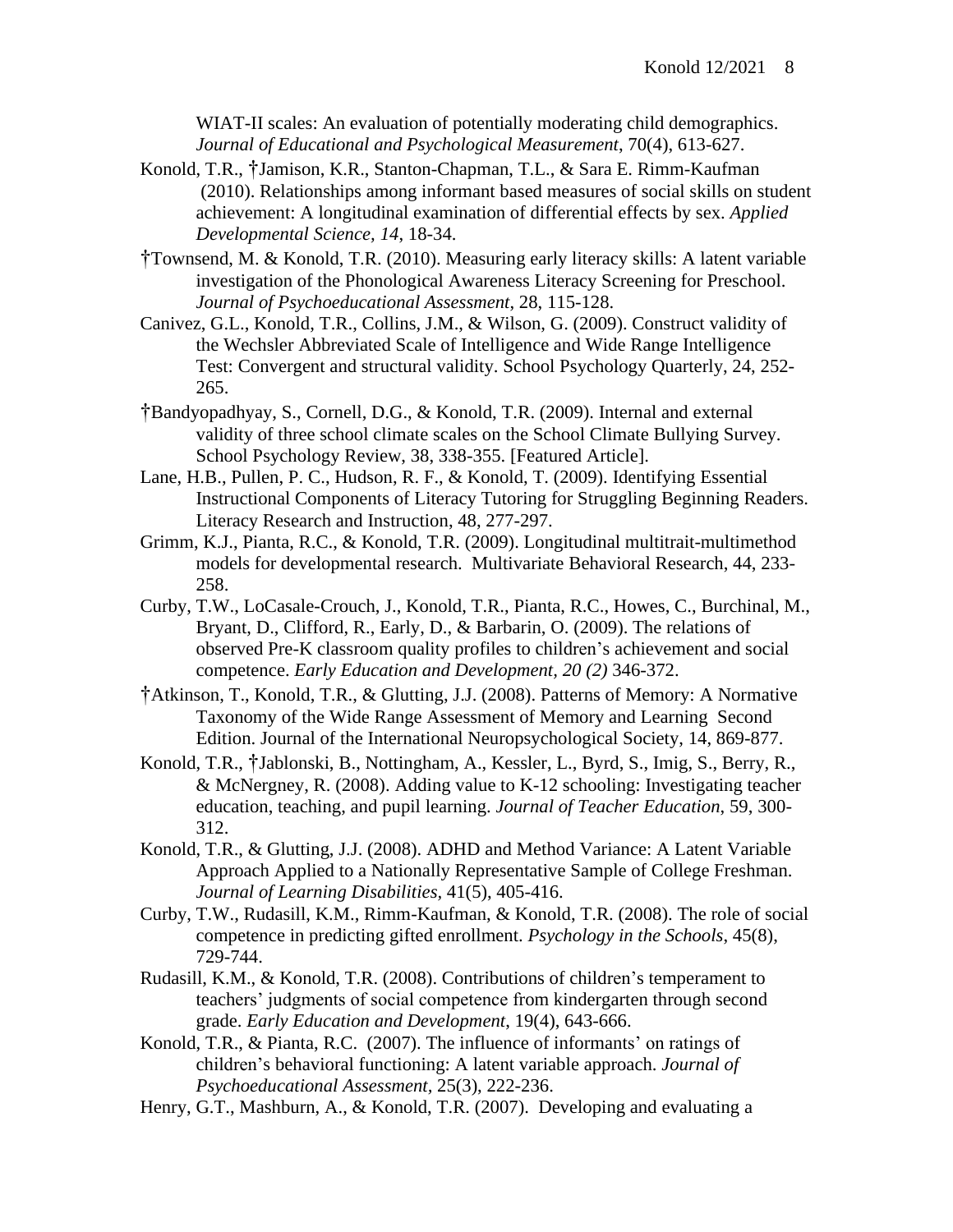measure of young children's attitudes toward school and learning. *Journal of Psychoeducational Assessment,* 25(3), 271-284.

- Kauffman, J.M., & Konold, T.R. (2007). Making sense in education: Pretense (including NCLB) and realities in rhetoric about schools and schooling. *Exceptionality,*  15(2), 75-96.
- LoCasale-Crouch, J., Konold, T.R., Pianta, R.C., Howes, C., Burchinal, M., Bryant, D., Clifford, R., Early, D., & Barbarin, O. (*2007*). Profiles of observed classroom quality in state-funded pre-kindergarten programs and associations with teacher, program and classroom characteristics. *Early Childhood Research Quarterly, 22*, 3-17.
- Glutting, J.J., Watkins, M., Konold, T.R., & McDermott, P.A. (*2006*). Distinctions without a difference: The utility of observed versus latent factors from the WISC-IV in estimating reading and math achievement on the WIAT-II. *Journal of Special Education*, 40, 103-114.
- Kortering, L., & Konold, T.R. (*2005*). An examination of reasons for coming to school among youths with learning disabilities. *Journal of At Risk Issues, 11, 3-9*.
- Konold, T.R., & Pianta, R.C. (*2005*). Empirically-derived, person-oriented patterns of school readiness in typically developing children: Description and prediction to first grade achievement. *Applied Developmental Science, 9, 174-187*.
- †Walthall, J.C., Konold, T.R., & Pianta, R.C. (*2005*). Factor structure of the Social Skills Rating System across child gender and ethnicity. *Journal of Psychoeducational Assessment, 23, 201-215*.
- Akos, P., Konold, T.R., & Niles, S.G. (*2004*). A career readiness typology and typal membership in middle school. *Career Development Quarterly, 53, 53-66.*
- †Shields, J., Konold, T.R., & Glutting, J.J. (*2004*). Validity of the Wide Range Intelligence Test: Differential Effects across Race/Ethnicity, Gender, & Education Level. *Journal of Psychoeducational Assessment, 24,* 287-303.
- Konold, T.R., †Walthall, J.C., & Pianta, R.C. (*2004*). The behavior of child behavior ratings: Measurement structure of the Child Behavior Checklist across time, informants, and child gender. *Journal of Behavioral Disorders, 29, 372-383.*
- †Yu, D., Konold, T.R., McDermott, P.A. (2004). Does Learning behavior Augment Cognitive Ability as an Indicator of Academic Achievement? *Journal of School Psychology, 42*, 157-169.
- Konold, T.R., Hamre, B., & Pianta, R.C. (*2003*). Measuring problem behaviors in young children.*Behavioral Disorders, 28*, 111-123.
- Konold, T.R., Juel, C., McKinnon, M., & R. Deffes. (*2003*). A multivariate model of early reading acquisition. *Applied Psycholinguistics, 24,* 89-112.h
- Putzke, J. D., Williams, M. A., Glutting, J. J., Konold, T. R., & Boll, T. J. (2001). Developmental memory performance: Inter-task consistency and base-rate variability on the WRAML. *Journal of Clinical and Experimental Neuropsychology, 23,* 253-264.
- Konold, T.R., & Abidin, R.A. (*2001*). Parenting alliance: A multifactor perspective. *Assessment, 8,* 47-65.
- Canivez, G.L., & Konold T.R. (*2001*). Assessing differential prediction bias in the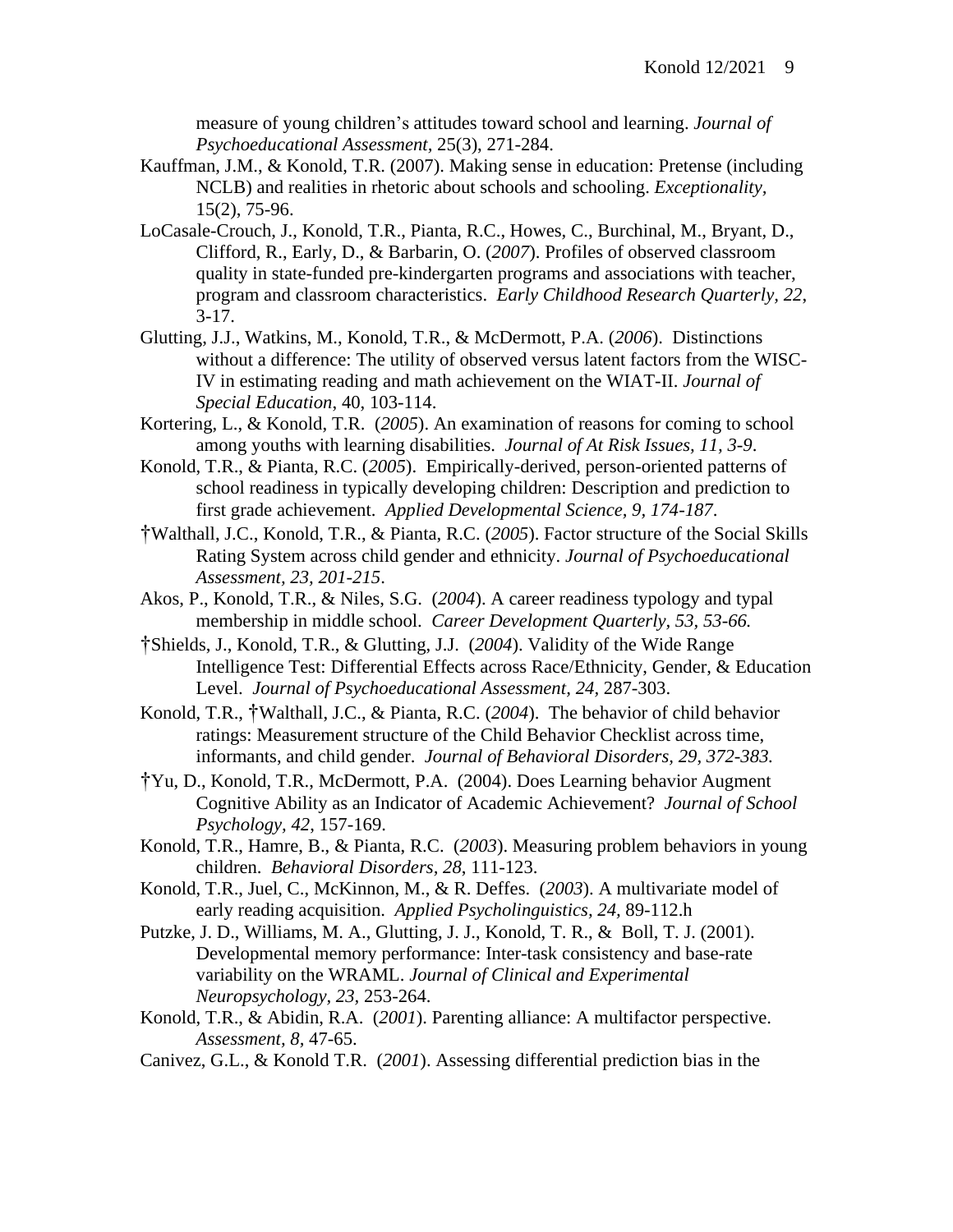Developing Cognitive Abilities Test across gender, race/ethnicity, and socioeconomic groups. *Educational and Psychological Measurement, 61,* 159- 171.

- Konold, T.R. (*1999*). Evaluating discrepancy analyses with the WISC-III and WIAT. *Journal of Psychoeducational Assessment, 17,* 24-35.
- Konold, T.R., Glutting, J.J., McDermott, P.A., Kush, J.C., & Watkins, M.M. (*1999*). Structure and diagnostic benefits of a normative subtest taxonomy developed from the WISC-III standardization sample. *Journal of School Psychology, 37,* 29- 48.
- Konold, T.R., Juel, C., & McKinnon, M. (1999). *Building an integrated model of early reading achievement*. Research Report #1-003. Ann Arbor, MI: CIERA.
- Konold, T.R., Maller, S.J., & Glutting, J.J. (*1998*). Measurement and non-measurement influences of test-session behaviors on individually administered measures of intelligence. *Journal of School Psychology, 36,* 417-432.
- Kortering, L.J., Konold, T.R., & Glutting, J.J. (*1998*). Why come to school? An empirical investigation of what youth have to say. *Journal of At Risk Issues, 5,* 10-15.
- Maller, S.A., Konold, T.R., & Glutting, J.J. (1998). WISC-III factor invariance across samples of children exhibiting appropriate and inappropriate test-session behaviors. *Educational and Psychological Measurement, 27,* 467-474.
- Glutting, J.J., McDermott, P.A., Konold, T.R., Snelbaker, A.J., & Watkins, M.W. (*1998*). More ups and downs of subtest analysis: criterion validity of the DAS with an unselected cohort. *School Psychology Review, 27,* 599-612.
- Konold, T.R., Kush, J.C., & Canivez, G.L. (1997). Factor replication of the WISC-III in three independent samples of children receiving special education. *Journal of Psychoeducational Assessment, 15,* 123-137.
- Konold, T.R., Glutting, J.J., & McDermott, P.A. (1997). The development and applied utility of a normative aptitude-achievement taxonomy for the WJ-R. *The Journal of Special Education, 31,* 212-232.
- Glutting, J.J., McDermott, P.A., Watkins, M.M., Kush, J.C., & Konold, T.R. (1997). The base rate problem and its consequences for interpreting children's ability profiles. *School Psychology Review, 26,* 176-188.
- Munz, D.C., Huelsman, T.J., Konold, T.R., & McKinney, J.J. (*1996*). Are there methodological and substantive roles for affectivity in job diagnostic survey relationships? *Journal of Applied Psychology, 81,* 795-805.
- Konold, T.R., Glutting, J.J., Oakland, T., & O'Donnell, L. (1995). Congruence of testbehavior dimensions among child groups that vary in gender, race-ethnicity, and SES. *Journal of Psychoeducational Assessments, 13,* 111-119.
- Glutting, J.J., Oakland, T., & Konold, T.R. (1994). Criterion-related bias with the Guide to the Assessment of Test-Session Behavior for the WISC-III and WIAT: Possible race, gender, and SES effects. *Journal of School Psychology, 32*, 355- 369.

#### *Tests*

Sheras, P., Abidin, R.R., & Konold, T.R. (2021). Korean *Stress Index for Parents of*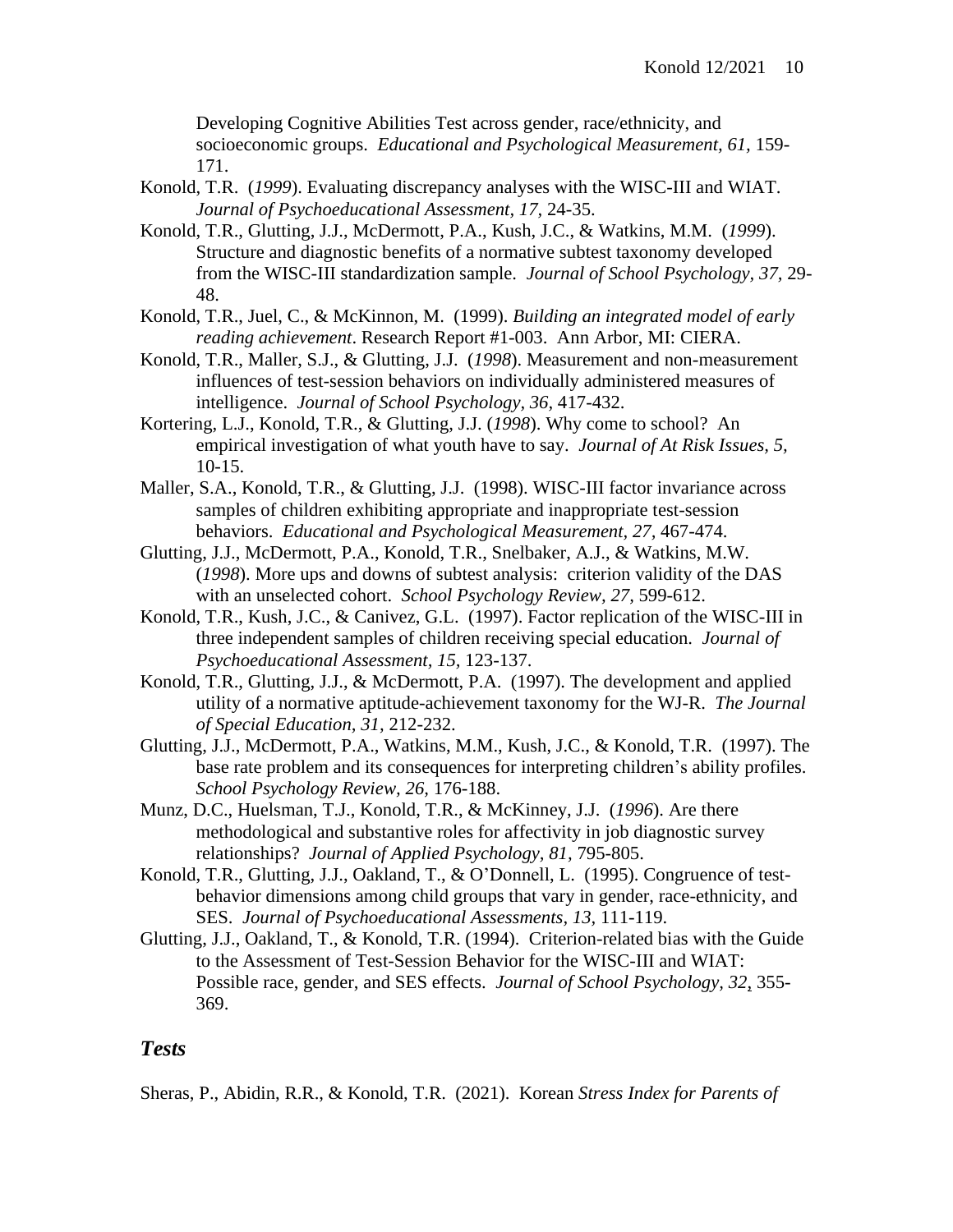*Adolescents (K-SIPA).* Odessa, FL: Psychological Assessment Resources.

- Abidin, R.R., Green, R, & Konold, T.R. (2004). *Index of Teaching Stress*. Odessa, FL: Psychological Assessment Resources.
- Abidin, R.R., & Konold, T.R. (1999). *Parenting Alliance Measure.* Odessa, FL: Psychological Assessment Resources.
- Sheras, P., Abidin, R.R., & Konold, T.R. (1998). *Stress Index for Parents of Adolescents.* Odessa, FL: Psychological Assessment Resources. (Translated in French, Italian, Norwegian, Russian, and Spanish)

#### *Book Chapters*

- Fan, X., & Konold, T.R. (2018). Canonical correlation analysis. In G.R. Hancock, L.M. Stapleton, & R.O. Mueller (Eds.), The Reviewer's Guide to Quantitative Methods in the Social Sciences (pp. 29-41) (2nd Edition). New York: Routledge.
- Konold, T.R., & †Townsend, M. (2013). Multi-group latent growth curve modeling: The influence of school readiness profiles on student achievement growth. In J. Kush (Ed.), Intelligence Quotient: Testing, Role of Genetics and the Environment and Social Outcomes. Nova Science Publisher.
- Konold, T.R., & Fan, X. (2010). Hypothesis testing and confidence intervals. In P. Peterson, E. Baker, & McGaw (Eds.), *International encyclopedia of education* (pp. 216-222)  $(3<sup>rd</sup>$  ed.), Vol 7. Oxford: Elsevier.
- Fan, X., & Konold, T.R. (2010). Statistical significance vs. effect size. In P. Peterson, E. Baker, & McGaw (Eds.), *International encyclopedia of education* (pp. 444-450)  $(3<sup>rd</sup>$  ed.), Vol 7. Oxford: Elsevier.
- Fan, X., & Konold, T.R. (2010). Canonical correlation analysis. In G.R. Hancock, & R.O. Mueller (Eds.), Quantitative methods in the social and behavioral sciences: A guide for researchers and reviewers. New York: Routledge.
- Konold, T.R., & Kaufmann, J.M. (2009). The no child left behind Act: Making decisions without other reality checks. In T. Kowalski, & T. Lasley (Eds.), *Handbook of data-based decision making for education*. New York: Routledge.
- Fan, X., & Konold, T.R. (2009). Latent growth curve analysis in structural equation modeling: Concepts and implementations. In Teo, T. & Khine, M.S. (eds.), Structural Equation Modeling: Concepts and Applications in Educational Research (pp. 29-58). Rotterdam, Netherlands: Sense Publishers.
- Konold, T.R., & Canivez, G. L. (2008). Theories and models of aptitude: Implications for classroom learning. In E.M. Anderman & L Anderman (Eds.), Psychology of classroom learning. Detroit: Macmillan.
- Glutting, J.J., McDermott, P.A., & Konold, T.R. (1996). Ontology, structure, and diagnostic benefits of a normative subtests taxonomy from the WISC-III standardization sample. In D.P. Flanagan, J.L. Genshaft, & P.L. Harrison (Eds.), *Beyond Traditional Intellectual Assessment: Contemporary and Emerging Theories, Tests, and Issues.* New York: Guilford Press.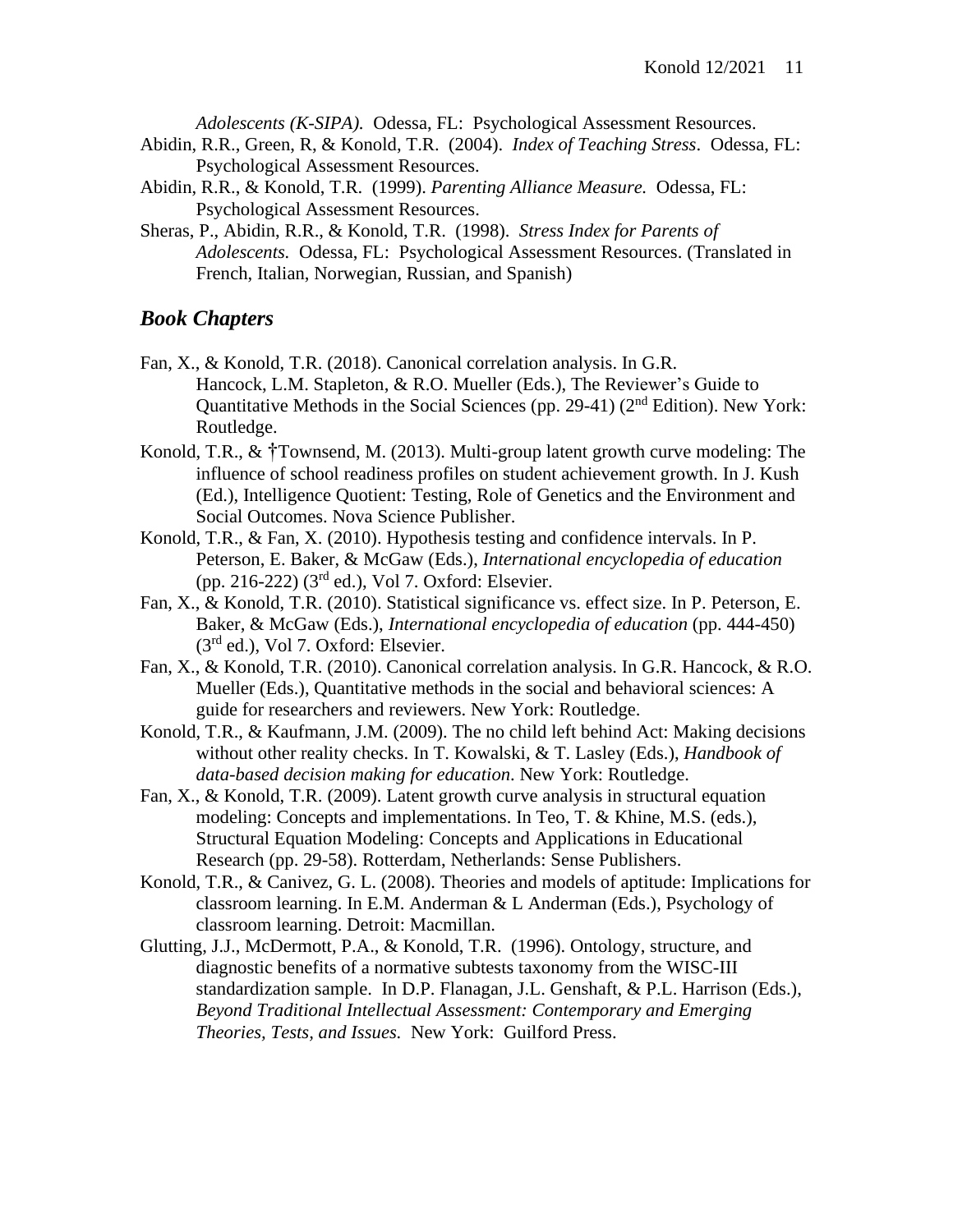# *Book and Test Reviews*

- Konold, T.R. (in press). A review of the Kaufman Assessment Battery for Children, Second Edition Normative Update.
- Konold, T.R. (2017). A review of the Behavior Assessment System for Children, Third Edition. In Spies, Carlson, and Geisinger (Eds.), *Mental Measurement Yearbook*  $(20<sup>th</sup>$  ed.), [18] 78-80. University of Nebraska: Buros Institute.
- Konold, T.R. (2017). A review of the Evaluation of Auditory Responses to Speech Battery. In Spies, Carlson, and Geisinger (Eds.), *Mental Measurement Yearbook*  $(20<sup>th</sup>$  ed.) [79] 314-317. University of Nebraska: Buros Institute.
- Konold, T.R. (2013). Multivariate Statistics by Design by Davey, A., & Glutting, J. Routledge/Taylor & Francis.
- Konold, T.R., & †Shukla, K.D. (2014). A review of the Gesell Developmental Observation – Revised. In Spies, Carlson, and Geisinger (Eds.), *Mental Measurement Yearbook.* (19<sup>th</sup> ed.) [75] 319-321. University of Nebraska: Buros Institute.
- Konold, T.R., & Lawrence, C. (2010). A review of the Diagnostic Assessments of Reading with Trial Teaching Strategies-Second Edition. In Spies, Carlson, and Geisinger (Eds.), *Mental Measurement Yearbook* (18<sup>th</sup> ed.), [42] 182-185. University of Nebraska: Buros Institute.
- Konold, T.R., & †Blanchard, R. (2010). A review of the Test of Auditory Processing Skills-Third Edition. In Spies, Carlson, and Geisinger (Eds.), *Mental Measurement Yearbook* (18<sup>th</sup> ed.), [137] 619-622. University of Nebraska: Buros Institute.
- Konold, T.R. (2007). An Introduction to Applied Multivariate Analysis by Raykov, T., & Marcoulides, G. Lawrence Erlbaum.
- Konold, T.R. (2007). *Infant-Toddler Social and Emotional Assessment and Brief Infant-Toddler Social and Emotional Assessment*. Buros Institute of Mental Measurement (17).
- Konold, T.R. (2007). *Youth Risk and Resilience Inventory*. Buros Institute of Mental Measurement (17).
- Konold, T.R. (2005). *Statistical Concepts: A Second Course* proposed second edition. Lawrence Erlbaum
- Konold, T.R. (2002). The Truth about Testing: An Educator's Call to Action. Association for Supervision and Curriculum Development. *American School Board Journal, 189(10)*.
- Konold, T.R. (2001). *Adolescent Psychopathology Scale.* Buros Institute of Mental Measurement (9)
- Konold, T.R. (2001). *Kindergarten Language Screening Test-Second Edition.* Buros Institute of Mental Measurement (196).
- Konold, T.R. (2000). Psychometric Methods: Development and Applications of Modern Mental Measures. Prentice Hall.

# *Technical Contributions to Psychological Tests*

Glutting, J.J., Adams, W., Sheslow, D. (2000). *Wide Range Intelligence Test.*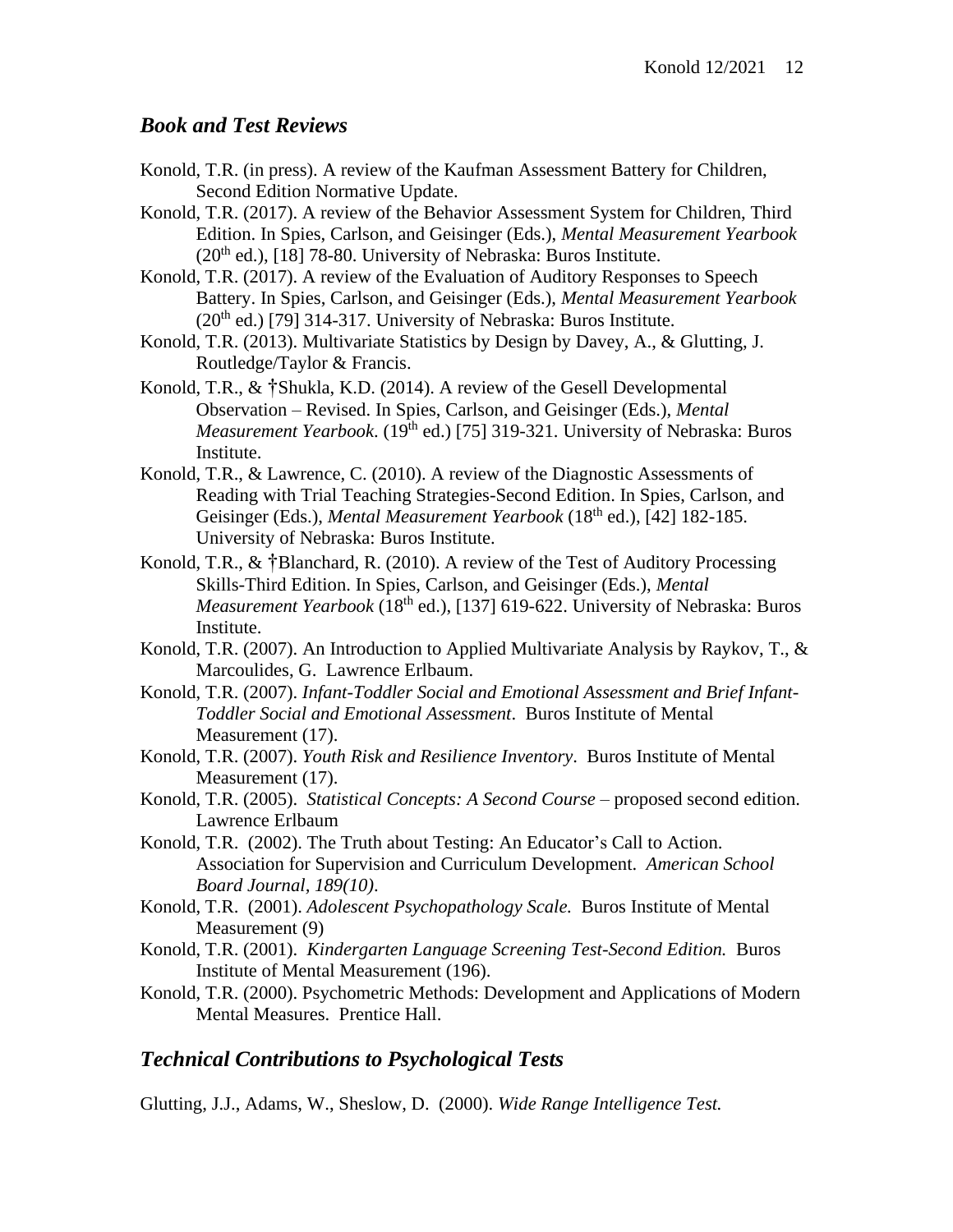Wilmington, DE: Wide Range, Inc. Conducted confirmatory factor analyses and multi-group model comparisons (presented in the manual).

Glutting, J.J., & Oakland, T. (1993). *Guide to the Assessment of Test Session Behavior for the WISC-III and WIAT*. San Antonio: The Psychological Corporation. Conducted reliability, validity, and normative analyses (presented in the manual).

# *Dissertation*

Konold, T.R. (1995). Multivariate aptitude-achievement discrepancies on the Woodcock-Johnson Psycho-Educational Battery-Revised: Their development and diagnostic application. *Dissertation Abstracts International. Committee: Joseph Glutting, David Kaplan, Richard Woodcock, & Paul McDermott.*

# *Conferences and Presentations*

- †Edwards, K., & Konold, T.R. (2022). Performance of Model Fit Indices in Bayesian Confirmatory Factor Analysis. American Education Research Association, Division D Section 2: Quantitative Methods and Statistical Theory. San Diego, CA.
- Sanders, E.A. & Konold, T.R. (2022). X matters too: A Case for the Ubiquity of Multilevel Models. American Education Research Association, Multilevel Modeling SIG. San Diego, CA.
- Adams-Bass, V., & Konold, T. R. (under review for 2022). Not Quite the Same: Differences in Academic Experiences and Well-Being among Black High School Students. American Education Research Association, San Diego, CA.
- †Kush, J., Konold, T.R., & Bradshaw, C. (2021). *The Role of Sampling Ratio in Multilevel Structural Equation Models*. American Education Research Association, Structural Equation Modeling SIG. Orlando, FL.
- Konold, T.R., & Sanders E.A. (2021). *Measuring School-Level Traits using Multiple Individual-Level Informants*. National Council on Measurement in Education (NCME), Baltimore, MD.
- Konold, T.R. (2021). Methods for multilevel, categorical, and multidimensional data. Chair/Discussant. American Education Research Association, Structural Equation Modeling SIG. AERA online.
- †Edwards, K., & Konold, T.R. (2021). *A Bayesian Approach to Multilevel Mediation Models with Latent Variables*. American Education Research Association, Structural Equation Modeling SIG. Orlando, FL.
- Crowley, B.Z., Cornell, D., & Konold, T. (2020). *School climate moderates the association between sexual harassment and student well-being.* APA Annual Convention. Virtual.
- Ruffa, B., Konold, T.R., & Cornell, D. (August, 2020). Intersectional Vulnerability to Adolescent Peer Victimization. American Psychological Association, Washington, DC.
- †Crichlow-Ball, B., Konold, T.R., & Cornell, D. (August, 2020). Is authoritative school climate associated with greater willingness to report threats of violence?. American Psychological Association, Washington, DC.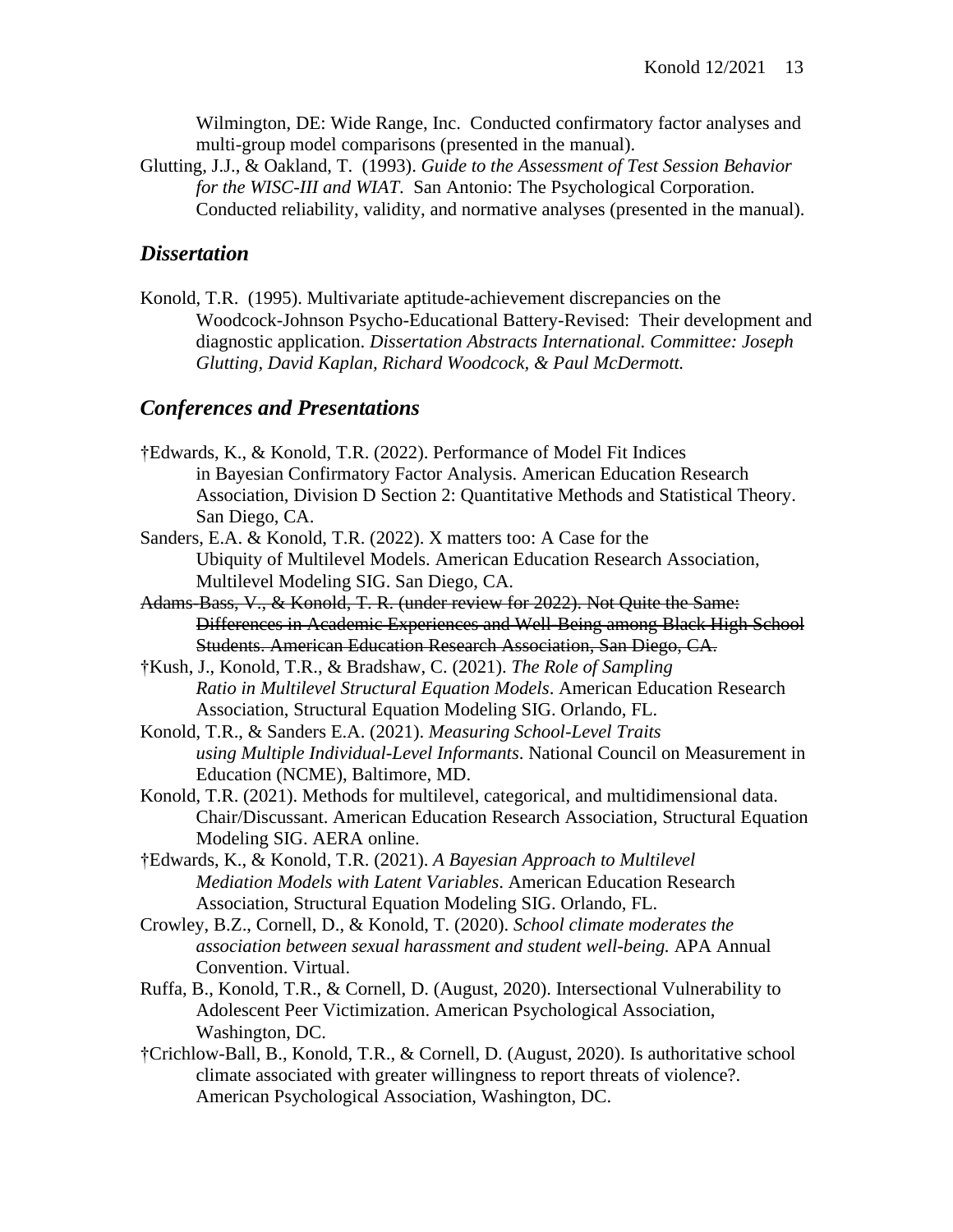- †Kush, J., & Konold, T.R. (June, 2020). Statistical Power for Randomized Trials with Clusters of Varying Size. Modern Modeling Methods Conference. Neag School of Education, University of Connecticut.
- Sanders, E.A., & Konold, T.R. (June, 2020). Detecting Misspecification in Multilevel Structural Regression Models. Modern Modeling Methods Conference. Neag School of Education, University of Connecticut.
- Konold, T.R., & Sanders, E.A. (June, 2020). Estimating Organizational Traits with Multiple Level 1 Informants: A Latent Variable Approach for Estimating Rater Differences in Multilevel Contexts. Modern Modeling Methods Conference. Neag School of Education, University of Connecticut.
- Maeng, J., Cornell, D., Konold, T.R. (May, 2020). Statewide Implementation of TA in VA schools: Trends and Challenges. Society for Prevention Research; Research, Policy, and Practice. Washington, DC.
- Konold, T.R., & Sanders, E.A. (April, 2020). A Multilevel Latent Variable Approach to Estimating Rater Effects: An Illustration with School Climate Data. American Education Research Association, Division D, Section 2: Quantitative Methods and Statistical Theory. San Francisco, CA.
- †Yuane, J., & Konold, T.R. (April, 2020). Moving to the Next Level with Doubly Latent Multilevel Mediation Models in School Climate Research. American Education Research Association, Division D, Section 2: Quantitative Methods and Statistical Theory. San Francisco, CA.
- †Edwards, K., & Konold, T.R. (April, 2020). Moderated Mediation Analysis: A review and Application to School Climate Research. American Education Research Association, Division D, Section 2: Quantitative Methods and Statistical Theory. San Francisco, CA.
- Konold, T.R. (October, 2019). Multilevel Multitrait-Multimethod Latent Variable Approaches for Evaluating Rater Differences. Invited talk. University of Washington College of Education, Seattle, WA.
- †Stohlman, S., Konold, T., & Cornell, D. (August, 2019). *Evaluation of threat Assessment training for school personnel.* Poster presented at the American Psychological Association Annual Convention, Chicago, IL.
- Cornell, D., Konold, T.R., & Crowley, B. (August, 2019). School Climate as a Protective Factor for Student Aggression. American Psychological Association. Chicago, IL
- Burnette, A.G., Konold, T.R., & Cornell, C. (March, 2019). Grade Level Distinctions in Student Threats of Violence. American Psychology Law Society Division of American Psychological Association, Portland, OR
- †Yuane, J., Konold, T.R., & †Edwards, K. (April, 2019). Doubly Latent Multivariate Mediation Models: An Illustration of School Climate Influences of Teasing and Bullying. American Education Research Association, Division D, Section 1: Educational Measurement, Psychometrics, and Assessment Toronto, Canada.
- †Yuane, J., Konold, T.R., †Edwards, K., & Cornell, D. (April, 2019). Doubly Latent Multilevel Mediation Models with an Illustration of School Climate Effects on Student Suspensions. American Education Research Association, Division D, Section 2: Quantitative Methods and Statistical Theory, Toronto, Canada.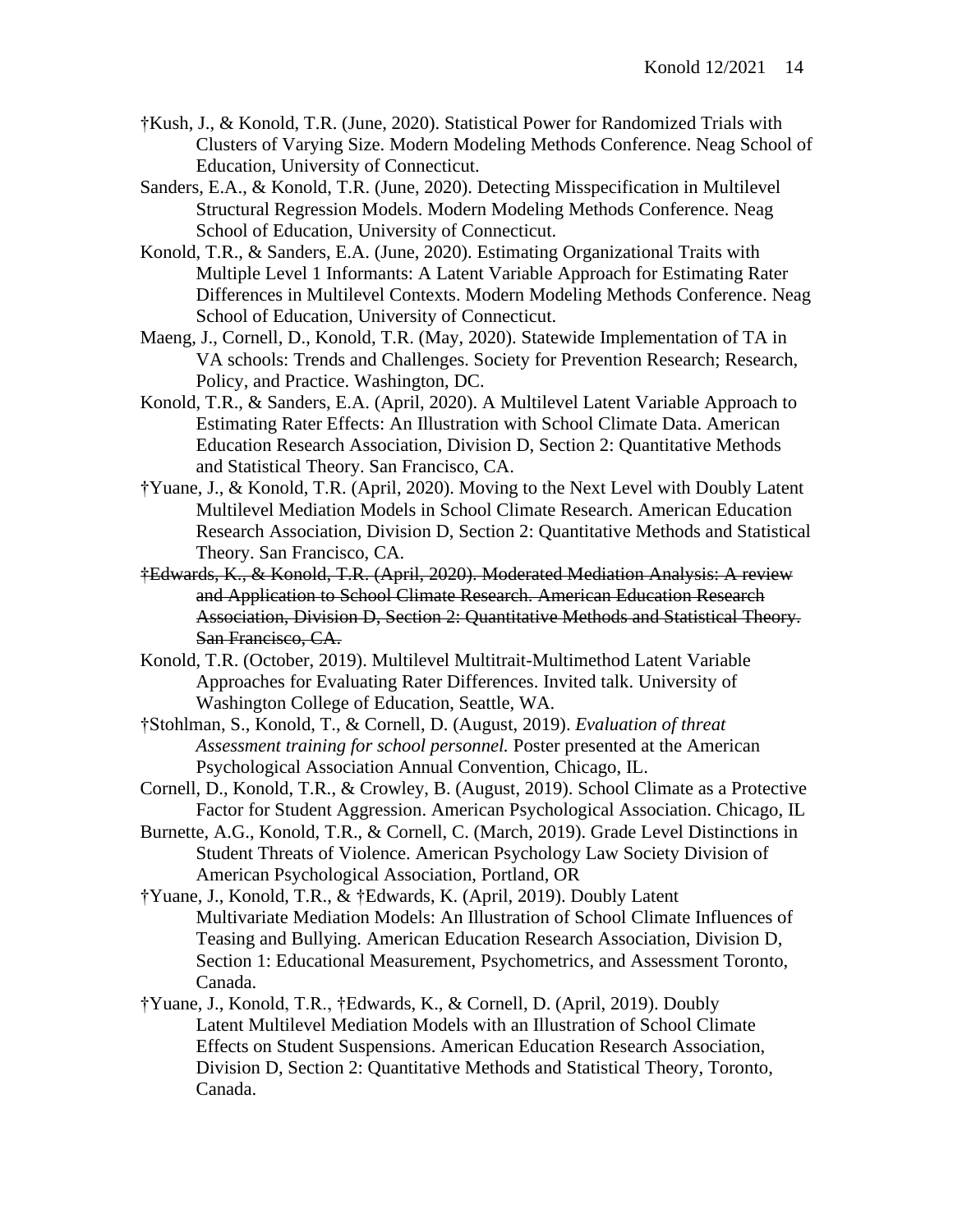- Konold, T.R., & Cornell, D. (April, 2019). Cross-Informant Associations of School Characteristics: A CT-C(M-1) Analysis of Students and Adults. National Council for Measurement in Education (NCME). Toronto, Canada.
- Konold, T.R., Cornell, D., †Yuane, J., & †Malone, M. (April, 2019). Extracting Trait Variance from Multiple Informant Sources in Applications of Multilevel Structural Models. American Education Research Association, Division D, Section 1: Educational Measurement, Psychometrics, and Assessment Toronto, Canada.
- Cornell, D., & Konold, T.R. (November, 2018). Multilevel, Multi-informant Analysis of Relations between Authoritative School Climate and School Safety. American Society of Criminology (ASC). Atlanta, GA
- Cornell, D., Maeng, J., Huang, F., et al. (November, 2018).Statewide Implementation of School Threat Assessment: Trends and Challenges. American Society of Criminology (ASC). Atlanta, GA
- †Yuane, J., Konold, T.R., Cornell, D. (April, 2018). Doubly Latent Multilevel Structural Modeling: An illustration of School Climate Influences on Student Outcomes. American Education Research Association, Division D. New York, NY.
- †Datta, P., Stohlman, S., Crowley, B., Cornell, D., Konold, T.R. (August, 2018). Association Between Sexual Harassment and School Climate in High Schools. American Education Research Association, San Francisco, CA. Division 16 Poster Award.
- Cornell, D., Maeng, J., Huang, F, Konold, T.R., Burnette, A.G., Stohlman, S., Jia, Y., Datta, P., & Malone, M. (November, 2017). Statewide Implementation of Student Threat Assessment in Virginia Public Schools. American Society of Criminology. Philadelphia, PA.
- Konold, T.R., Shukla, K., Cornell, D., & Huang, F. (April, 2017). Racial Differences in Perceptions of School Climate and their Associations with Student Outcomes. American Education Research Association. San Antonio, TX.
- Konold, T.R. (April, 2017). A Multilevel MT-MM Approach for Estimating Contextual Influences on Informant Effects. National Council for Measurement in Education (NCME). San Antonio, TX.
- Konold, T.R. (April, 2017). Chair, Automatic Item Generation. National Council for Measurement in Education (NCME). San Antonio, TX.
- †Jia, Y., Konold, T.R., Cornell, D., & Huang, F. (April, 2017). The Impact of Validity Screening on Associations between Self-Reports of Bullying Victimization and Student Outcomes. American Education Research Association. San Antonio, TX.
- †Jia Y., & Konold T. (April, 2017). The association of school climate and student achievement in high school: The mediation role of student engagement. Curry Research Conference. Charlottesville, VA.
- †Shukla, K., Konold, T., & Cornell, D. (April, 2016). *Profiles of Student Perceptions of School Climate: Relations with Risk Behaviors and Academics*. American Psychological Association annual convention, Denver, Colorado.
- Konold, T.R., & †Shukla, K. (April, 2016). Multilevel Multitrait Multimethod Latent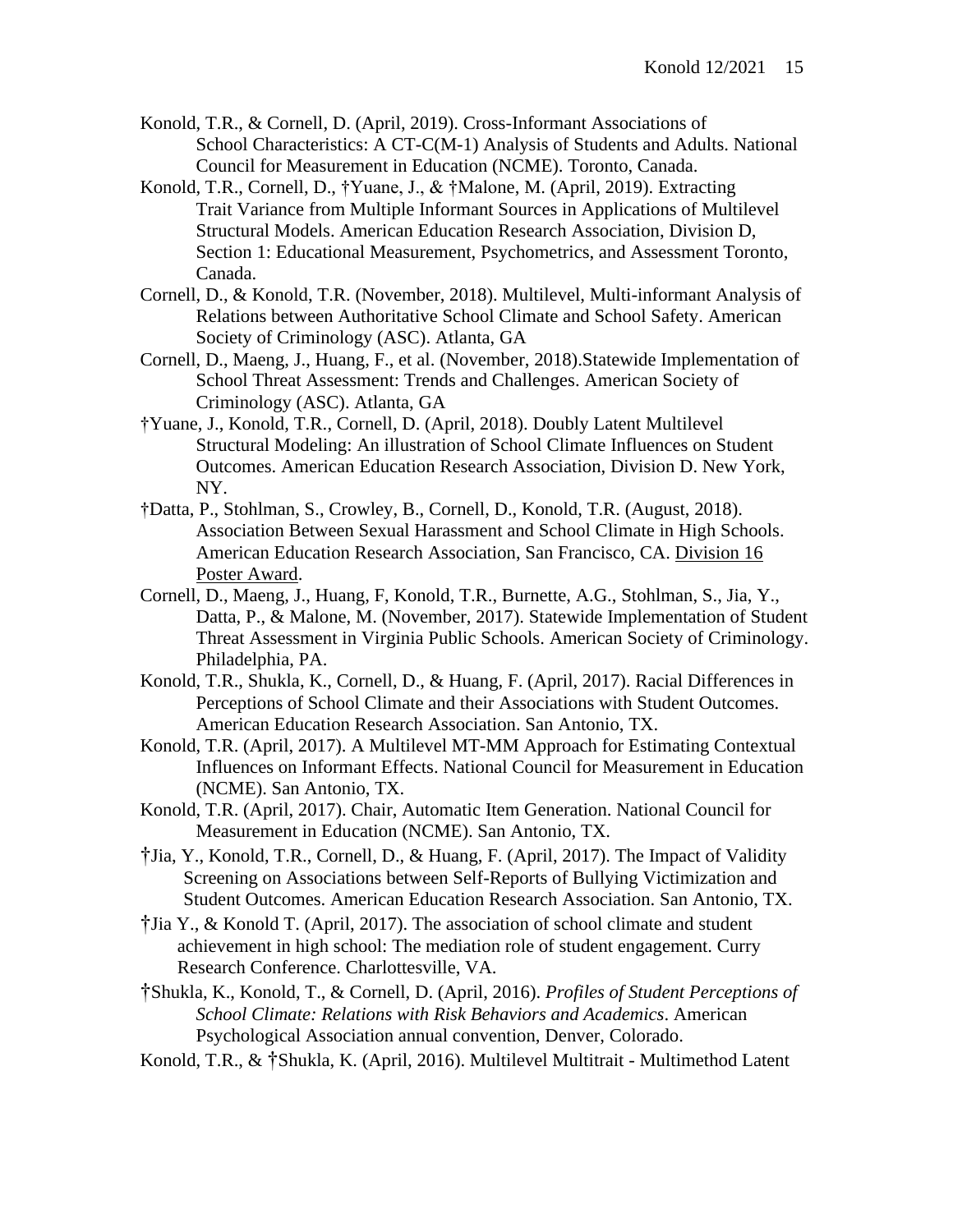Analysis of Structurally Different and Interchangeable Raters of School Climate. In New Developments in Psychometrics, Measurement, and Assessment. American Education Research Association (Division D). Washington, DC.

- Konold, T.R., & †Shukla, K. (April, 2016). A Multilevel MT-MM Approach for Estimating Trait Variance across Informant Types. National Council for Measurement in Education (NCME). Washington, DC.
- †Jia, Y., Konold, T.R., & Cornell, D. (April, 2016). The Role of Informants on Associations among School Climate, Dropout rates, and Academic Expectations. American Education Research Association (Division D). Washington, DC.
- †Jia Y., Konold T., Cornell, D., & Huang F. (February, 2016). The Impact of Validity Screening on Relations between Self-Reports of Bullying Victimization and Student Outcomes. Curry Research Conference. Charlottesville, VA.
- †Jia Y., Konold T., & Cornell, D. (February, 2016). The Relations between School Climate and High-school Dropout Rates. Curry Research Conference. Charlottesville, VA.
- †Shukla, K., & Konold, T.R. (March, 2015). Identifying non-reliable respondents in selfreports: A novel application of latent profile analysis. Curry Research Conference, Charlottesville, VA.
- Cornell, D., Konold, T.R., & Maeng, J. (May 2015). Statewide implementation of student threat assessment in Virginia public schools. Society for Prevention Research. U.S. Capital Building, Washington, DC.
- Bell, R.L., Maeng, J., Konold, T.R., & Whitworth, B.A. (April 2015). The effect of professional development on elementary teachers' understanding and implementation of reforms-based science instruction. National Association for Research in Science Teaching (NARST). Chicago, IL.
- †Shukla, K., Konold, T.R., & Cornell, D. (April 2015). School Climate and Student Engagement: A Concurrent Validity Investigation through a Multilevel Multivariate Approach. American Education Research Association (Division D). Chicago, IL.
- Huang, F., Cornell, D., & Konold, T.R. (April, 2015). Multilevel Factor Structure and Concurrent Validity of a Teacher-based School Climate Survey. American Education Research Association (Division D). Chicago, IL.
- Mackey, P. & Konold, T.R. (March 2015). How many distractors do you need? Association of Test Publishers. Palm Springs, CA.
- Maeng, J., Bell, R.L., Konold, T.R., & Whitworth, B.A. (April 2015). Professional development to support elementary teachers' understanding and implementation of reforms-based science: Randomized controlled trial. American Education Research Association (Division K). Chicago, IL.
- Konold, T.R., (December, 2014). Invited presenter. Multilevel measures and multiinformant influences of structurally different and interchangeable raters of school climate. VSSC Advisory Board Meeting, University of Virginia. Charlottesville, VA.
- Konold, T.R. (July, 2014). Standard setting in the context of operationalizing cut scores. Invited Address. Chartered Financial Analyst Board of Governors meeting. Charlottesville, VA.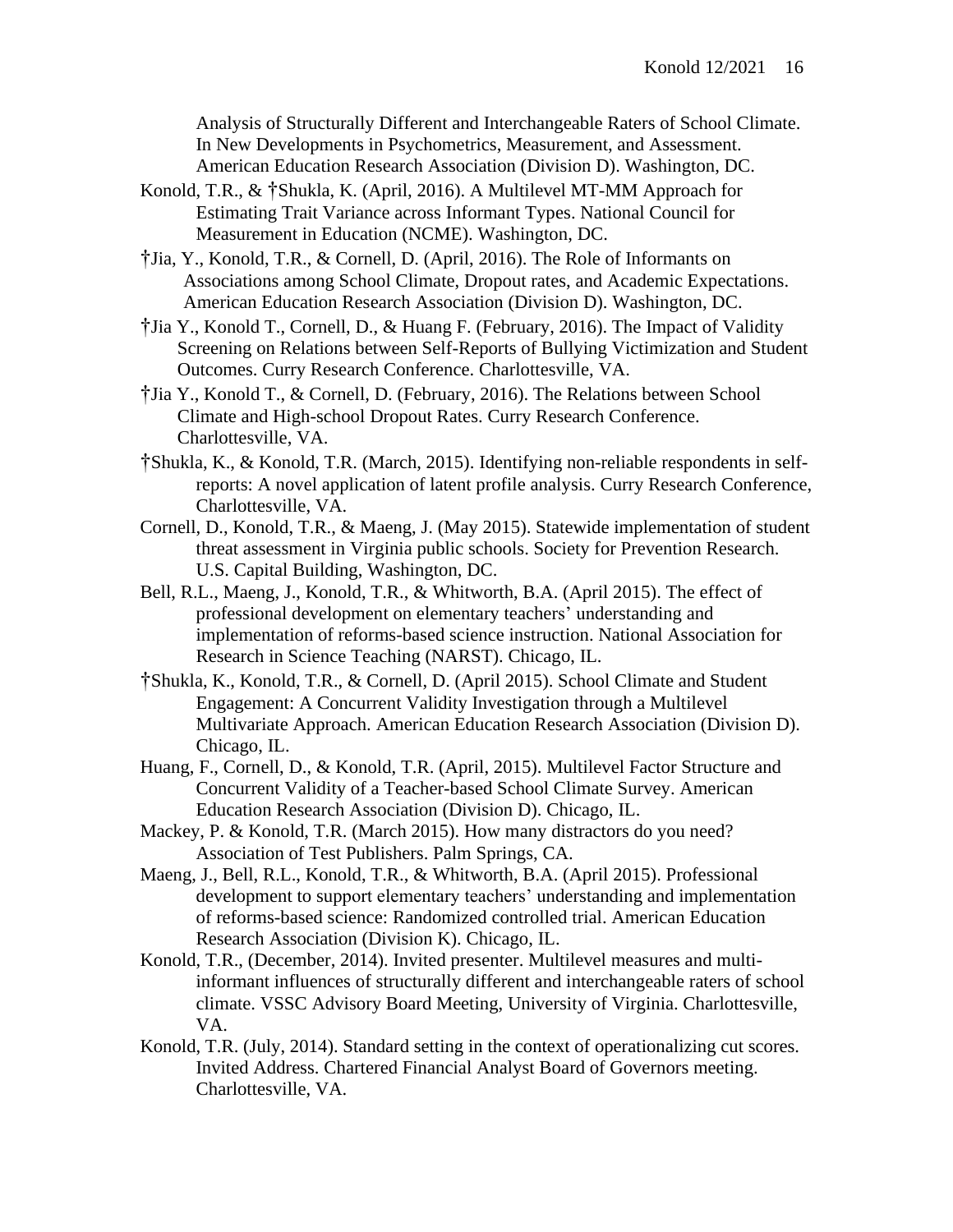- Cornell, D., †Shukla, K., Konold, T.R., & Huang, F. (July, 2014). Authoritative School Climate and Peer Victimization. International Society for Research on Aggression. Atlanta, GA.
- Konold, T.R., Cornell, D., Huang, F., & †Shukla, K. (April, 2014). Dimensions of School Climate: A Unified Student and School Level Measurement Framework. American Education Research Association (Division D). Philadelphia, PA.
- †Shukla, K., & Konold, T.R. (April, 2014). Fondness of Math and Science as measured by the TIMMS Student Questionnaire: Invariance across U.S. Ethnic Groups. American Education Research Association (Division D). Philadelphia, PA.
- Konold, T.R. (Panel Member, September, 2013). Teaching Statistics to Graduates and Undergraduates. Dan Spitzner Moderator. Quantitative Collaborative CAFÉ Research Retreat, Charlottesville, VA.
- Konold, T.R., (September, 2013). Invited presenter. Measurement of School Climate Dimensions among Middle School Students. VSSC Advisory Board Meeting, University of Virginia. Charlottesville, VA.
- Konold, T.R. (Panel Member, October, 2013). Big Data in Education. Catherine Bradshaw Moderator. Curry School, Charlottesville, VA.
- Smith, M.A., Lydia, B., Hubbard, J.A., Swift, L.E., & Konold, T.R. (April, 2013). Measurement and Distinctiveness of Reactive Aggression, Proactive Aggression, Anger Regulation, and Callus-Unemotional Traits. Society for Research in Child Development. Seattle, WA.
- Konold, T.R., †Klein, J., & Cornell, D. (April, 2013). The psychometric temperature of the School Climate and Bullying Survey and Linkages to Risk Behavior. American Education Research Association (Division D). San Francisco, CA.
- Huang, F.L. & Konold, T. R. (April, 2013). Testing the Measurement Invariance of the Phonological Awareness Literacy Screening-Kindergarten using Multigroup Hierarchical Confirmatory Factor Analysis between Spanish-speaking Englishlanguage learners (ELLs) and non-ELL students. American Education Research Association (Test Validity Research and Evaluation SIG). San Francisco, CA.
- †Shukla, K.D., Maeng, J.L., & Konold, T.R. (April, 2013). Optimal reliability within resource constraints: Generalizability theory to inform reliability estimates for a statewide assessment of science pedagogy. American Education Research Association (Division D). San Francisco, CA.
- Lawrence, C. & Konold, T.R. (April, 2013). The Influence of Poverty Related Contextual Factors on Reading Instruction: Evidence from the Early Childhood Longitudinal Study (ECLS) First Grade Sample. San Francisco, CA.
- Konold, T.R. [Chair] (April, 2012). Validation of scales. American Educational Research Association, Division D, Section 1 (Measurement and Research Methodology), Vancouver, Canada.
- Konold, T.R. (April, 2012). Longitudinal relationships among student behaviors and achievement: A differential examination by informant type. American Education Research Association (Division D). Vancouver, Canada.
- †Blanchard, R. & Konold, T.R. (April, 2011). Longitudinal data analysis with latent growth modeling: An introduction and illustration for higher education researchers. New Orleans, LA.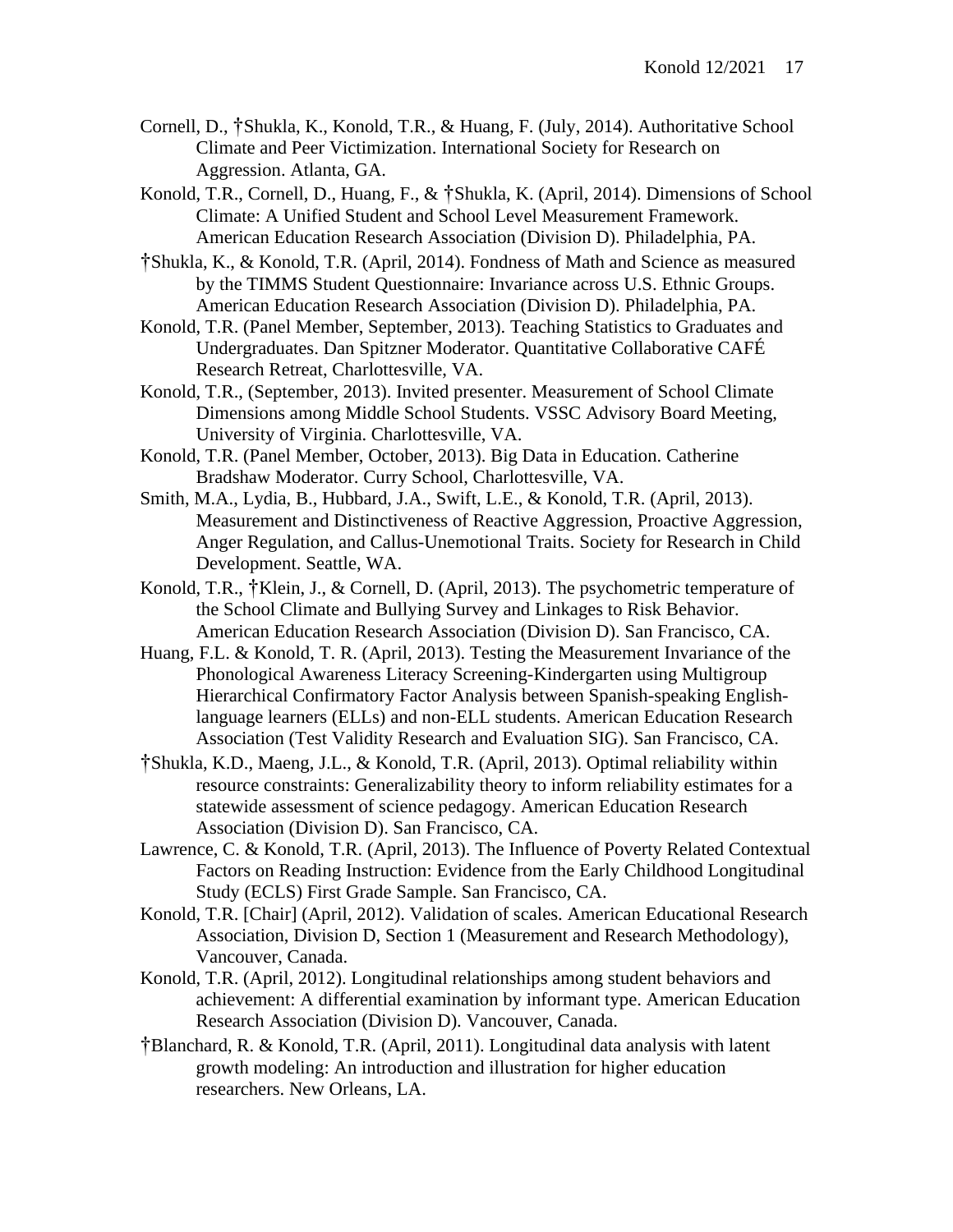- †Townsend, M., & Konold, T.R. (April, 2011). Latent growth analysis of school readiness and teacher sensitivity as correlates of reading growth. American Education Research Association. New Orleans, LA.
- Konold, T.R., & Geisinger, K.F. (January, 2011). Standard setting in the context of operationalizing cut scores. Invited Address. Chartered Financial Analyst Board of Governors meeting. Buenos Aires, Argentina.
- Konold, T.R., Jamison, K.R., & Stanton-Chapman, T.L. (May, 2010). The influence of informant based measures of social skills on student achievement: A longitudinal examination of differential effects by sex. American Educational Research Association (Division D). Denver, CO.
- †Townsend, M., & Konold, T.R. (May, 2010). Measurement of early literacy skills: A factor analytic investigation of the Phonological Awareness Literacy Screening for Preschool. American Educational Research Association (Division D). Denver, CO.
- Burrow, L., Cabell, S., Konold, T.R., Invernizzi, M., & Ford, K. (May, 2010 Invitation). Profiles of Early Literacy Skills among Hispanic English Language Learners at School Entry and Their Predictive Validity. International Reading Association, Chicago, IL.
- Konold, T.R. & Shoemaker, P. (June, 2009). Establishing standards of proficiency: The five-star quality rating system for nursing homes. Republican Attorneys General Association. Williamsburg, VA.
- Konold, T.R. (February, 2009). *The psychometric architecture of standard setting*. Invited Address. Chartered Financial Analyst Board of Governors meeting. United Arab Emirates, Dubai.
- Konold, T.R. [Chair] (2009). Multivariate methods: Design, effect size, graphical interpretation, and error estimation in finite populations. American Educational Research Association, Division D, Section 2 (Quantitative Methods and Statistical Theory), San Diego, CA.
- Canivez, G.L., & Konold, T.R. (April, 2009). Assessing IQ Test Bias: Examination of WISC-IV Differential Predictive Validity. Midwest Psychological Association. Chicago, IL.
- †Jamison, K.R., Konold, T.R., & Stanton-Champman, T.L. (April 2009). Social skill development and academic achievement: a longitudinal examination. Society for the Scientific Study of Reading. Denver, CO.
- Canivez, G.L., & Konold, T.R. (August, 2009). Examination of Differential WISC-IV Predictive Validity Bias: WISC-IV-WIAT-II Linking Sample. American Psychological Association (Division 5). Toronto, Canada.
- Canivez, G.L., & Konold, T.R. (February, 2009). Examination of Differential Predictive Validity with the WISC-IV – WIAT-II Linking Sample. National Association of School Psycholgists. Boston, MA.
- Cabell, S., Justice, L., Konold, T.R. McGinty, A. (July, 2008). Profiles of Emergent Literacy among Preschool Children Who Are at Risk for Academic Difficulties. Society for the Scientific Study of Reading. Asheville, NC.
- †Bandyopadhyay, S., Cornell, D., & Konold, T.R. (August, 2008). Internal validity of the School Climate Bullying Survey. American Psychological Association. Boston, MA.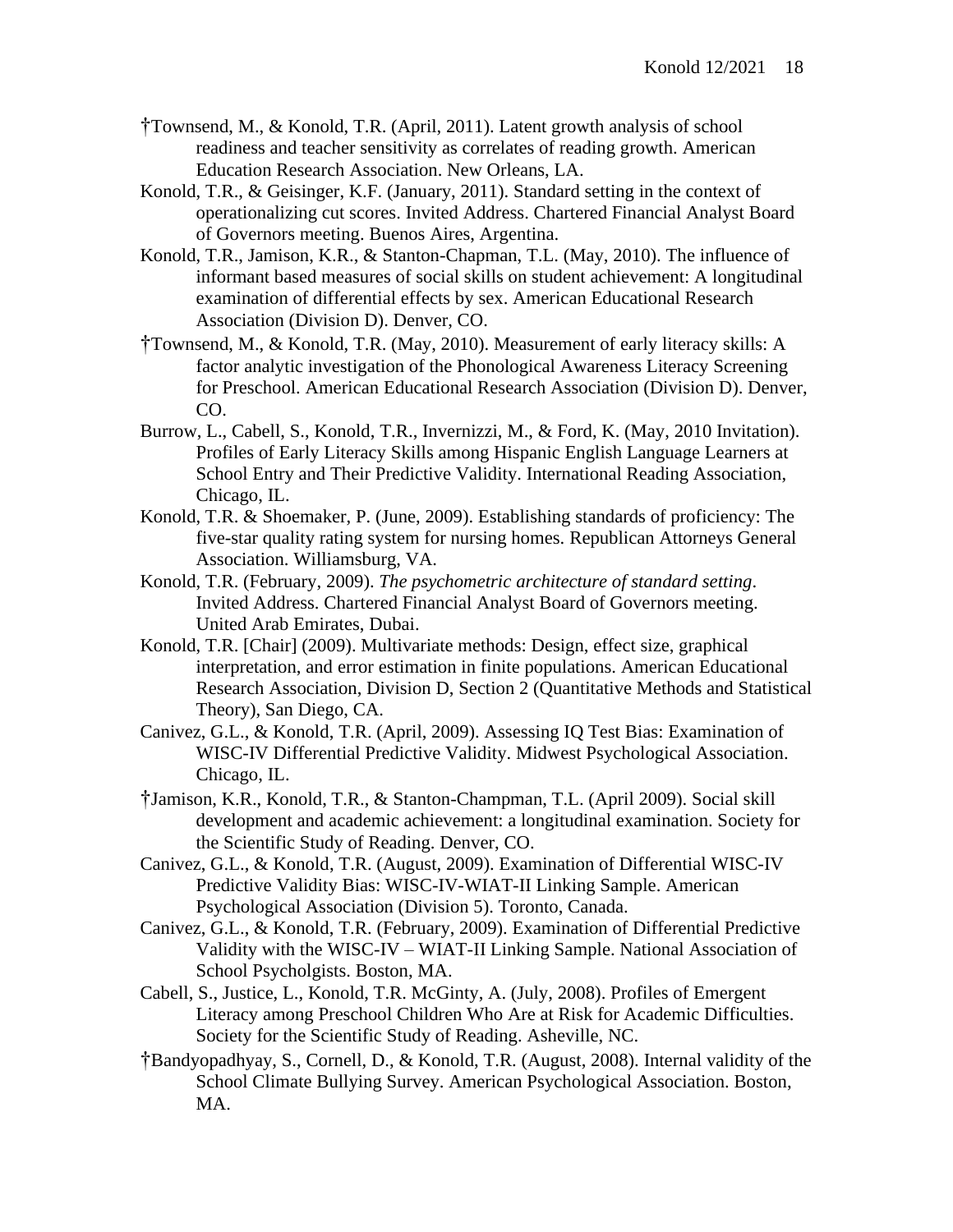- †Atkinson, T., & Konold, T.R. (February, 2008). A normative taxonomy of the Wide Range Assessment of Memory and Learning – second edition. International Neuropsychological Society. Waikoloa, HI.
- Rudasill, K. M., & Konold, T. R. (March, 2008). Contributions of children's temperament to teachers' judgments of social competence from kindergarten through second grade. American Educational Research Association. New York, NY.
- †Zhang, Y., Konold, T.R. (March, 2008). Teachers' perceptions and kindergarteners' achievement: Evidence from the ECLS-K study. American Educational Research Association, New York, NY.
- Konold, T.R. (December, 2007). Psychometric validity evidence for pass-fail testing decisions. Annual Session for Prep Provider Guidelines Program. Chartered Financial Analysts. Charlottesville, VA.
- Curby, T., LoCasale-Crouch, J., Konold, T.R., & Pianta, R. (June, 2007). Pre-Kindergarteners academic gains and social outcomes based on observed classroom quality profiles. Institute of Education Sciences. Washington, D.C.
- †Shaojing, S., Konold, T.R., Fan, X. (2007). *Testing latent variable interactions under the condition of latent variable non-normality: An application of Mattson's method.* American Educational Research Association (Division D), Chicago, IL.
- †Shaojing, S., Konold, T.R., Fan, X. (April, 2007l). *The influence of model misspecification on testing latent variable interactions.* American Educational Research Association (Division D), Chicago, IL.
- LoCasale-Crouch, J., Pianta, R.C., Konold, T.R., Howes, C., Burchinal, M., Bryant, D., Clifford, R., Early, D., & Barbarin, O. (March, 2007). *Observed classroom quality profiles in state-funded pre-kindergarten programs and associations with teacher, program, and classroom characteristics*. Society for Research in Child Development, Boston, MA.
- Curby, T., Konold, T.R., Rudasill, K.M. (March, 2007). *Growth in social competence as a predictor for enrollment in gifted programming*. Society for Research in Child Development, Boston, MA.
- Konold, T.R., & Glutting, J.J. (April, 2007). *Measuring method variance in university student behavior problem ratings: A comparison of student's self-reports and parent's perspective.* American Educational Research Association (Division E), Chicago, IL.
- McNergney, R. & Konold, T.R. (April, 2007). *Teacher education adds value to middle school teaching of applied mathematics*. American Educational Research Association, Chicago, IL.
- Konold, T.R. (May, 2006). Cut *scores: validity and the reasonableness criterion*. Chartered Financial Analyst conference, Zurich, Switzerland.
- Konold, T.R., & Pianta, R.C. (April, 2006). *Measuring method variance in child behavior observations: A comparison of mothers, fathers, and teachers*. American Educational Research Association (Division E), San Francisco, CA.
- Konold, T.R. (November, 2005). Methods for setting standards on high stake exams. Board of Governors for the Chartered Financial Analyst. Atlanta, GA.
- Konold, T.R. (2005). *Psychometric methods in licensure and certification testing.* Board of Governors for the Chartered Financial Analyst Program. Washington, D.C.
- Mashburn, A.J, Konold, T.R., & Henry, G. (2005). *Development and validation of a*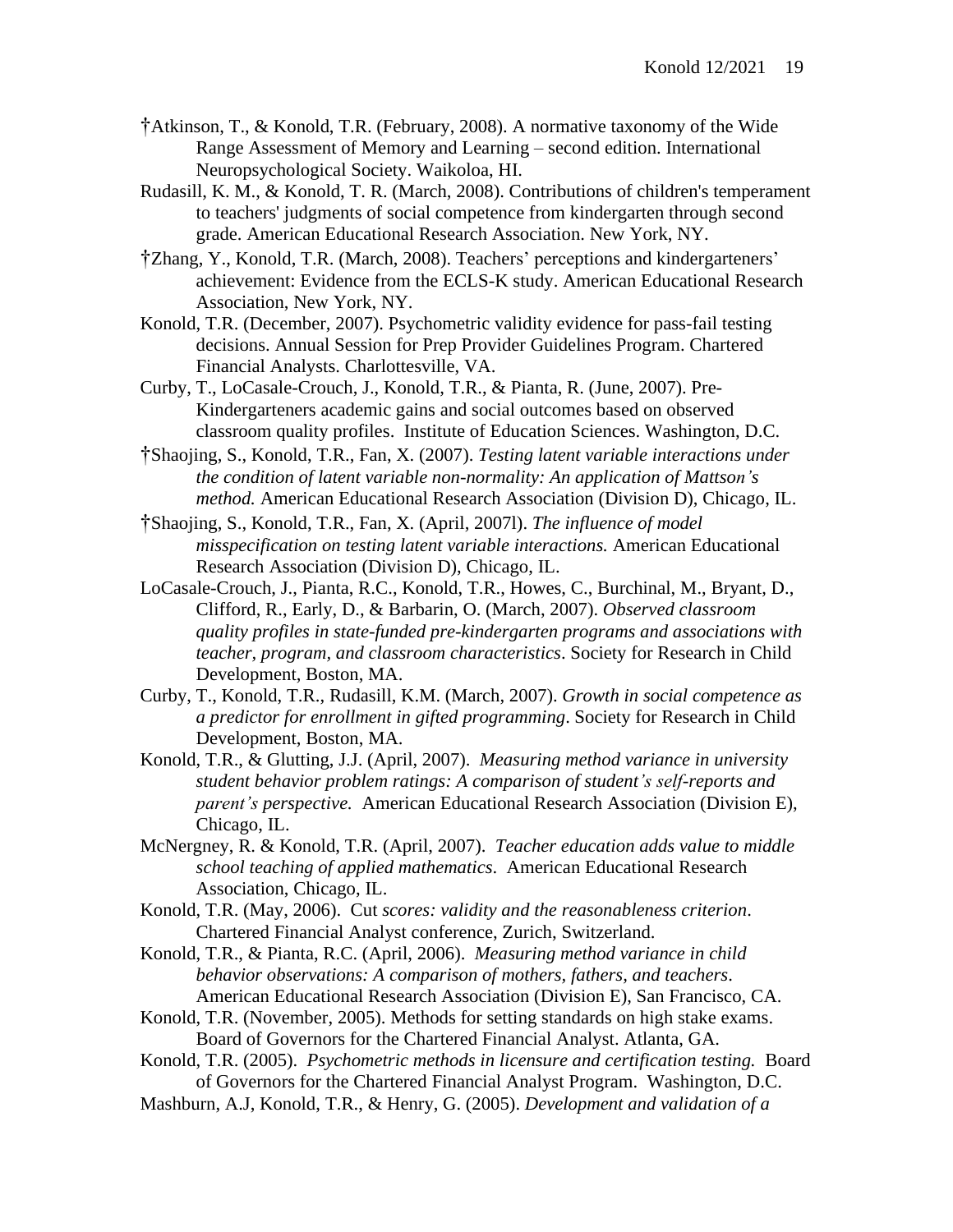*measure of young Children's Attitudes Toward School (CATS)*. Society for Research in Child Development. Atlanta, GA.

- †Shaojing, S., & Konold, T.R. (2005). Fact or artifact: A psychometric critique of the measurement of internet users. International Communication Association, New York, NY.
- Konold, T.R., †Brewster, J., & Pianta, R.C. (2004). *The behavior of child behavior ratings: A look at measurement structure for different informants and target children of different gender*. American Educational Research Association (Division D), San Diego, CA.
- Konold, T.R., & Abidin, R.R. (2004). *A look at the factor structure of the Index of Teaching Stress*. American Educational Research Association (Division D), San Diego, CA.
- Akos, P., Konold, T.R., Niles, S. (2004). *Career readiness typology and typal membership in middle school*. American Educational Research Association, San Diego, CA.
- Konold, T.R., & Pianta, R.C. (2003). *The ups and downs of school readiness: A multivariate perspective of social behavior and cognitive functioning*. American Educational Research Association, Chicago, IL.
- †Yen, C.J., & Konold, T.R. (2003). *Can learning behavior supplement cognitive ability as an indicator of academic achievement?* American Educational Research Association, Chicago, IL.
- †Shields, J., Konold, T.R., & Glutting, J.J. (2003). *Differential prediction bias in the Wide Range Intelligence Test across race, gender, and education level*. American Educational Research Association, Chicago, IL.
- Rimm-Kaufman, S., Kraft-Sayre, M., Konold, T.R., & Pianta, R. (2002). *Family-school relationships during the transition to kindergarten: The contribution of a relationship-enhancing intervention*. Head Start Conference.
- Konold, T.R., Hamre, B.K., & Pianta, R.C. (2002). *Measuring child behavior problems: stability across gender, race, and SES*. American Educational Research Association, New Orleans, LA.
- Konold, T.R. [Chair] (2002). *Applications of factor analysis*. American Educational Research Association, New Orleans, LA.
- Maller, S., Konold, T.R., & McDermott, P.A. (2001). *DAS factor invariance across national samples of adjusted and maladjusted youth.* American Educational Research Association. Seattle, WA.
- Juel, C., Konold, T.R., Kovack, J., Morris, B., McKinnon, M., Minden-Cupp, C. (2000). *Preschool: How haunting the impact by the end of first grade?* National Reading Conference. Scottsdale, AZ.
- West, H.A., Loper, A., & Konold, T.R. (2000). *Externalizing behaviors and depressive symptoms as predictors for teenage pregnancy*. American Psychological Association. Washington, D.C.
- Konold, T.R., Juel, C., Minden-Cupp, C., & McKinnon, M. (2000). *A cross-sectional and longitudinal analysis of children's early reading ability profiles*. American Educational Research Association. New Orleans, LA.
- Juel, C., & Konold, T.R. (1999). *Preschool to kindergarten: How stable are early*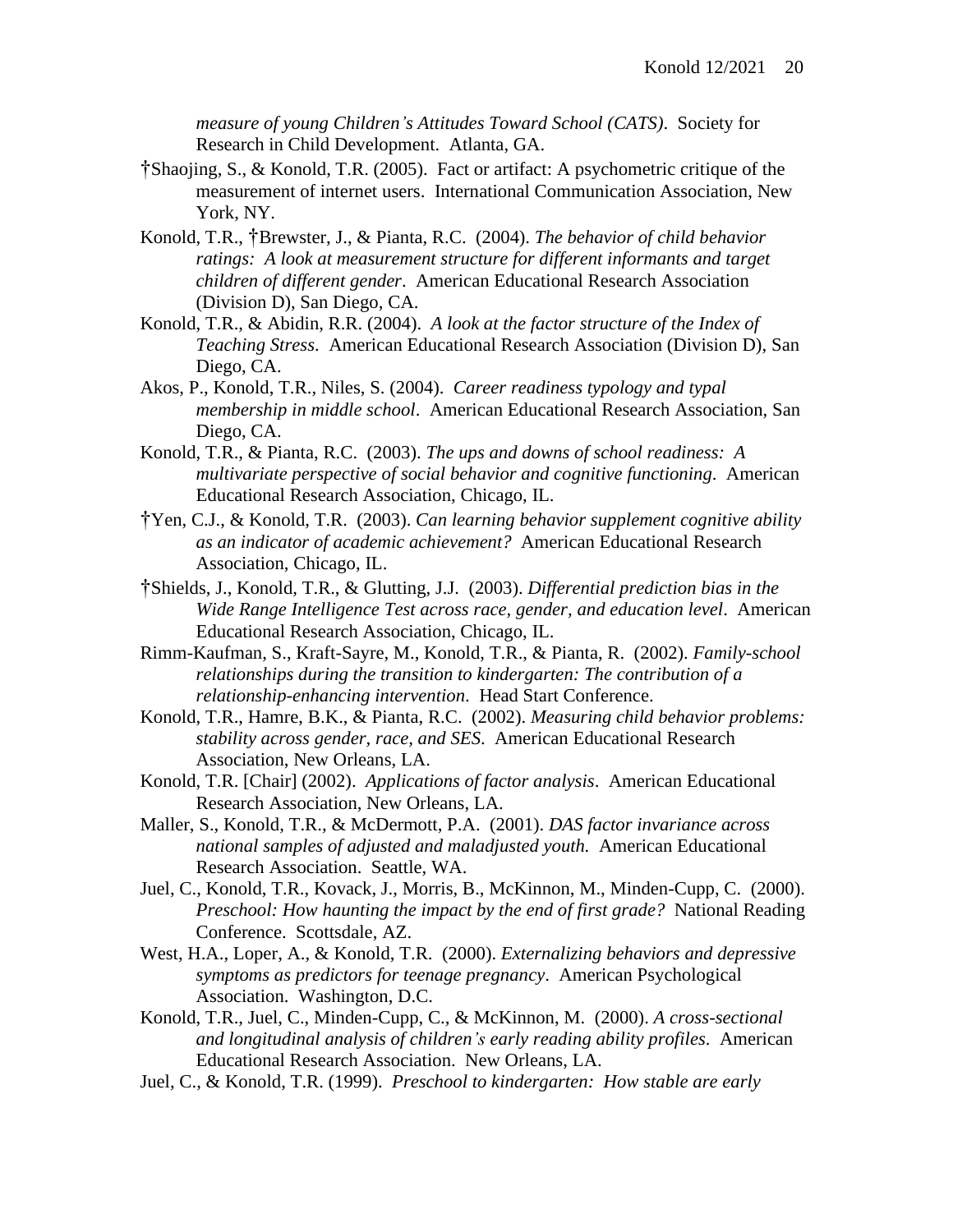*cognitive profiles and how are they affected by instruction in kindergarten?* National Reading Conference. Orlando, FL.

- Konold, T.R., Juel, C., McKinnon, M. (1999). *An integrated model of children's literacy acquisition: A multivariate approach*. American Educational Research Association. Montreal, Canada.
- McKinnon, M., Konold, T.R., & Juel, C. (1998). *Profiles of reading acquisition in a nationally standardized sample*. National Reading Conference. Autin, TX.
- Konold, T.R. (1998). *WISC-III predictors of student achievement*. American Educational Research Association. San Diego, CA.
- Juel, C., Konold, T.R., Minden-Cupp, C., Hockenburry, J.C., Thacker-Gwaltney, S., & McKinnon, M. (1997). *Building an integrated model of early reading acquisition*. National Reading Conference. San Diego, CA.
- Konold, T.R., Canivez, G.L., & Kush, J.C. (1997). *Measuring the intelligence of children with handicapping conditions*. American Psychological Association (Division 5). Chicago, IL.
- Konold, T.R. (1997). *Methodological considerations for interpreting type-I discrepancies on the WJ-R*. Jefferson Psychometric Lab: Design and Data Analysis Seminars. Charlottesville, VA.
- Maller, S.A., Konold, T.R., & Glutting, J.J. (1997). *Test-taking behavior: Invariance of the measurement of intelligence*. American Educational Research Association. Chicago, IL.
- Konold, T.R., Maller, S.A. (1996). *Structural relationships among test-session behaviors and measures of individually administered aptitudes*. National Association of School Psychologists. Atlanta, GA.
- Konold, T.R., Glutting, J.J., McDermott, P.A. (1996). *The development and clinical application of a multivariate method for conducting aptitude-achievement contrasts with the WJ-R*. National Association of School Psychologists. Atlanta, GA.
- Konold, T.R., Glutting, J.J. (1995). *A review and comparison of four methods for assessing differential item functioning: An applied example with the GATSB*. National Association of School Psychologists. Chicago, IL.
- Konold, T.R., Glutting, J.J., & Oakland, T. (1994). *Predictive and construct bias with the Guide to the Assessment of Test-Session Behavior for the WISC-III and WIAT*. National Association of School Psychologists. Seattle, WA.
- Konold, T.R., Glutting, J.J., O'Donnell, L., & Oakland, T. (1993). *Introduction to the Guide to the Assessment of Test-Session Behavior (GATSB) for the WISC-III and WIAT*. National Association of School Psychologists. Washington, DC.

#### *Workshops*

- Konold, T.R. (2021, July). Standard setting methods and applications: 2021 Level III exam. CFA Institute, Atlanta, GA.
- Konold, T.R. (2021, June). Standard setting methods and applications: 2021 Level II exam. CFA Institute, Atlanta, GA.
- Konold, T.R. (2021, April). Standard setting and the Global Investment Performance Standards (CIPM) Expert Exam. Atlanta, GA.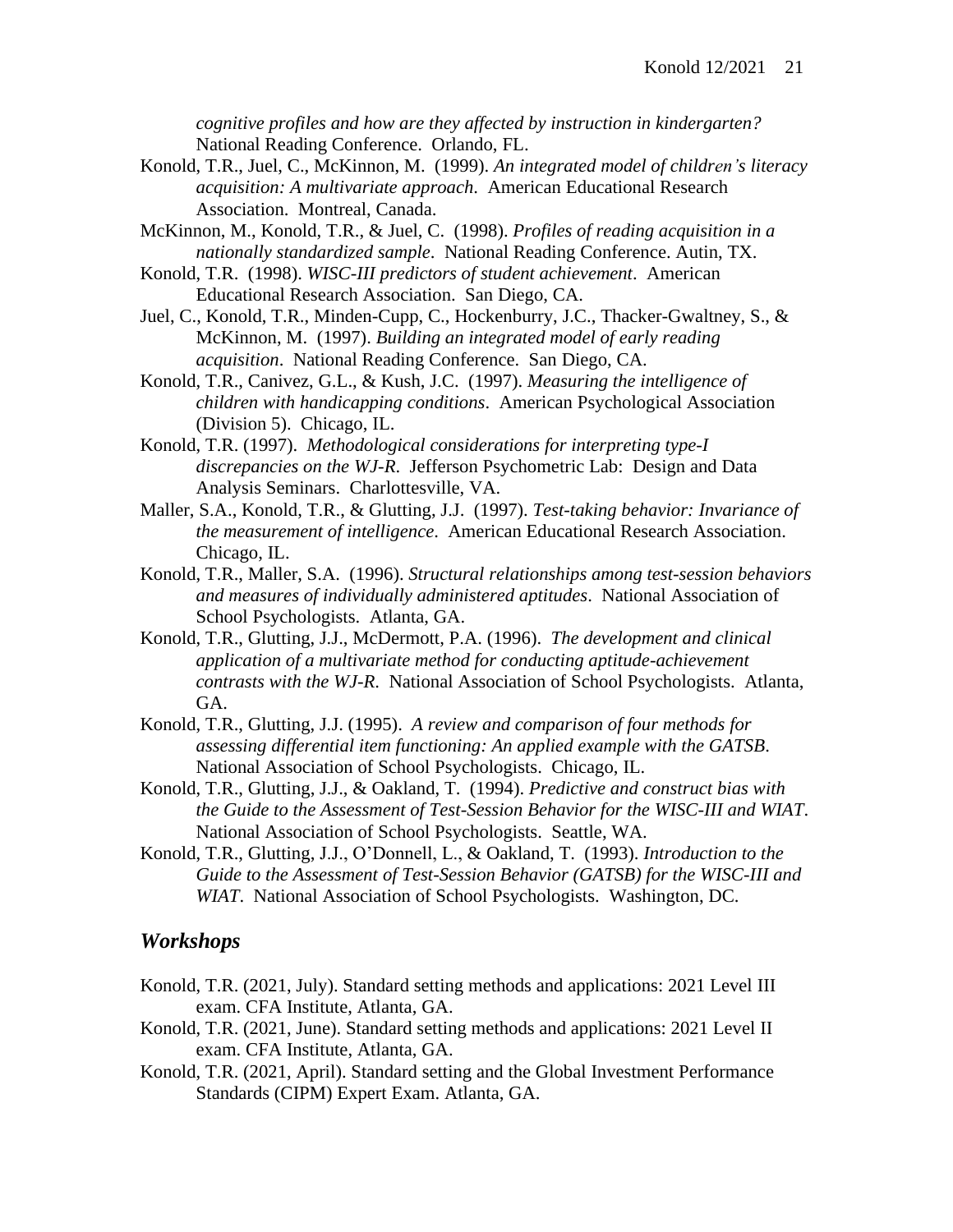- Konold, T.R. (2021, April). Standard setting and the Global Investment Performance Standards (CIPM) Principles Exam. Atlanta, GA.
- Konold, T.R. (2021, March). Standard setting methods and applications: 2021 Level I exam. CFA Institute, Atlanta, GA.
- Konold, T.R. (2019, December). Standard setting credentialing exams. CFA Institute. Jacksonville, FL.
- Konold, T.R. (2019, July). Standard setting methods and applications. CFA Institute, Charlottesville, VA.
- Konold, T.R. (2019, June). Setting standards on globally administered credentialing examinations. Washington, DC.
- Konold, T.R. (2019, July). Standard setting methods and applications. CFA Institute, Charlottesville, VA.
- Konold, T.R., & Brigham, R. (2019, April). Standard setting and the Global Investment Performance Standards (CIPM) Expert Exam. Dulles, VA.
- Konold, T.R, & Brigham, R. (2019, April). Standard setting and the Global Investment Performance Standards (CIPM) Principles Exam. Dulles, VA.
- Konold, T.R. (2018, December). Standard setting credentialing exams. CFA Institute. Miami, FL.
- Konold, T.R. (2018, October). Standard setting and the Global Investment Performance Standards (CIPM). Charlottesville, VA.
- Konold, T.R., Meyer, P. & Brigham, R. (2018, July). Setting standards on globally administered credentialing examinations. Washington, DC.
- Konold, T.R., & Meyer, P. (2018, July). Standard setting methods and applications. CFA Institute, Charlottesville, VA.
- Meyer, P., & Konold, T.R., (2018, April). Standard setting and the Global Investment Performance Standards (CIPM) Principles Exam. Charlottesville, VA.
- Konold, T.R., & Meyer, P.J. (2017, December). Standard setting credentialing exams. CFA Institute. Miami, FL.
- Konold, T.R., & Meyer, P. (2017, October). Standard setting and the Global Investment Performance Standards (CIPM) Expert Exam. Charlottesville, VA.
- Meyer, P., & Konold, T.R., (2017, October). Standard setting and the Global Investment Performance Standards (CIPM) Principles Exam. Charlottesville, VA.
- Konold, T.R., & Meyer, P. (2017, July). Standard setting methods and applications. CFA Institute, Charlottesville, VA.
- Konold, T.R., Meyer, P. & Brigham, R. (2017, June). Setting standards on globally administered credentialing examinations. Washington, DC.
- Konold, T.R., & Meyer, P. (2017, July). Standard setting methods and applications. CFA Institute, Charlottesville, VA.
- Konold, T.R., & Meyer, P.J. (2017, January). Standard setting credentialing exams. CFA Institute. Miami, FL.
- Konold, T.R., & Meyer, P. (2016, October). Standard setting and the Global Investment Performance Standards (CIPM) Principles Exam. Charlottesville, VA.
- Meyer, P., & Konold, T.R., (2016, October). Standard setting and the Global Investment Performance Standards (CIPM) Expert Exam. Charlottesville, VA.
- Konold, T.R., & Meyer, P. (2016, July). Standard setting methods and applications. CFA Institute, Charlottesville, VA.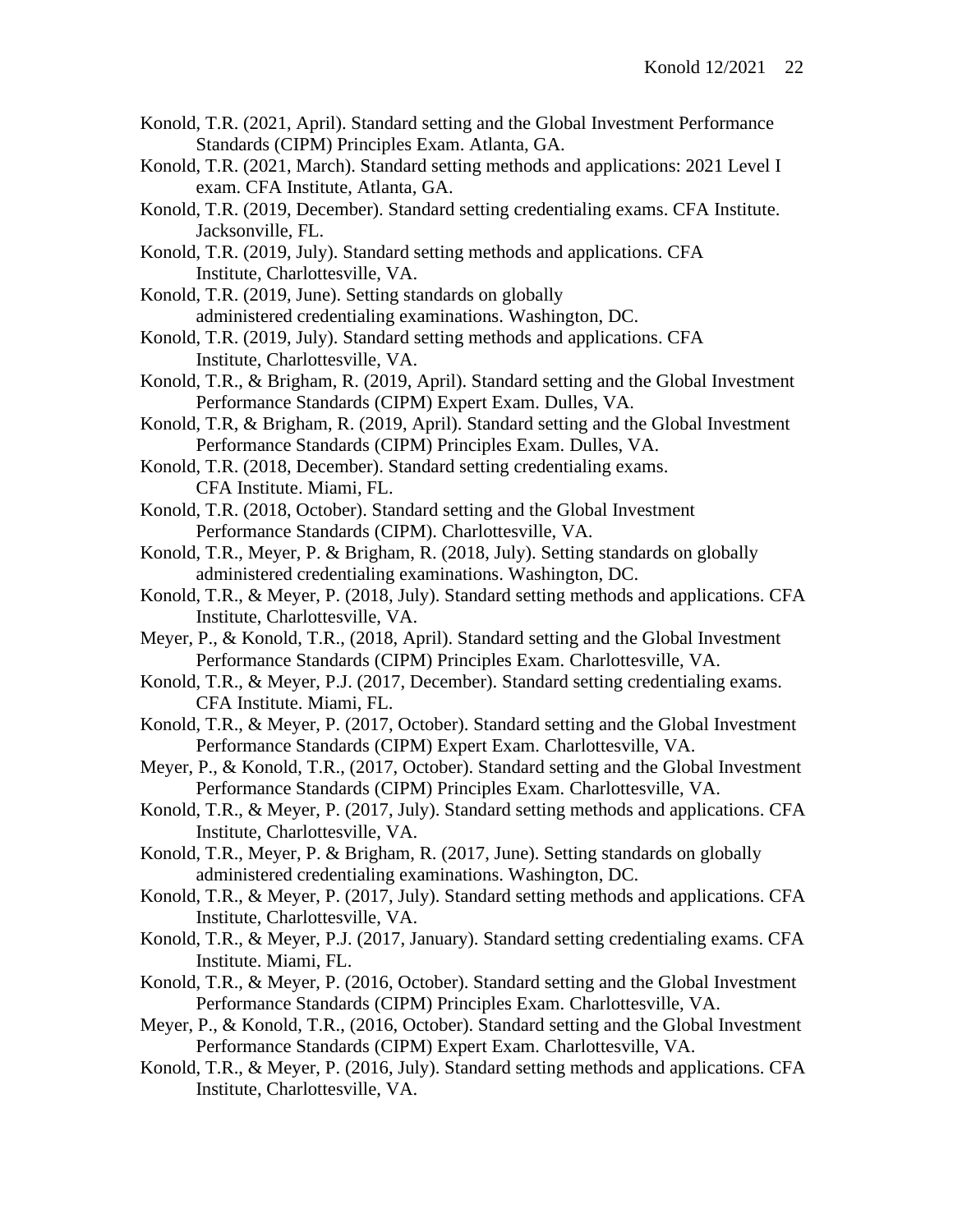- Konold, T.R., Meyer, P. & Brigham, R.. (2016, June). Setting standards on globally administered credentialing examinations. Washington, DC.
- Konold, T.R., & Meyer, P. (2016, May). Standard setting and the Global Investment Performance Standards (CIPM) Principles Exam. Charlottesville, VA.
- Meyer, P., & Konold, T.R., (2016, May). Standard setting and the Global Investment Performance Standards (CIPM) Expert Exam. Charlottesville, VA.
- Konold, T.R., & Meyer, P.J. (2016, January). Standard setting credentialing exams. CFA Institute. Miami, FL.
- Konold, T.R., & Meyer, P. (2015, November). Standard setting and the Global Investment Performance Standards (CIPM) Principles Exam. Charlottesville, VA.
- Meyer, P., & Konold, T.R., (2015, November). Standard setting and the Global Investment Performance Standards Expert Exam. Charlottesville, VA.
- Konold, T.R., & Meyer, P. (2015, July). Standard setting methods and applications. CFA Institute, Charlottesville, VA.
- Konold, T.R., Meyer, P. & Brigham, R.. (2015, June). Setting standards on globally administered credentialing examinations. Washington, DC.
- Konold, T.R., & Meyer, P. (2015, July). Standard setting methods and applications. CFA Institute, Charlottesville, VA.
- Konold, T.R., & Meyer, P. (2015, May). Standard setting and the Global Investment Performance Standards (CIPM) Principles Exam. Charlottesville, VA.
- Meyer, P., & Konold, T.R., (2015, May). Standard setting and the Global Investment Performance Standards Expert Exam. Charlottesville, VA.
- Konold, T.R., & Meyer, P.J. (2015, January). Standard setting credentialing exams. CFA Institute. Miami, FL.
- Konold, T.R., & Meyer, P. (2014, November). Standard setting and the Global Investment Performance Standards (CIPM) Principles Exam. Charlottesville, VA.
- Meyer, P., & Konold, T.R., (2014, November). Standard setting and the Global Investment Performance Standards Expert Exam. Charlottesville, VA.
- Konold, T.R., & Meyer, P. (2014, July). Standard setting methods and applications. CFA Institute, Charlottesville, VA.
- Konold, T.R., Meyer, P. & Brigham, R.. (2014, June). Setting standards on globally administered credentialing examinations. Washington, DC.
- Fan, X, & Konold, T.R. (2014, May). Standard setting the Certificate in Investment Performance Measurement (CIPM) Expert Exam. Charlottesville, VA.
- Konold, T.R., & Fan, X. (2014, May). Standard setting the Certificate in Investment Performance Measurement (CIPM) Principles Exam. Charlottesville, VA.
- Konold, T.R., & Meyer, P.J. (2014, January). Standard setting credentialing exams. CFA Institute. Miami, FL.
- Konold, T.R., & Fan, X. (2013, November). Standard setting and the Global Investment Performance Standards (CIPM) Principles Exam. Charlottesville, VA.
- Fan, X., & Konold, T.R., (2013, November). Standard setting and the Global Investment Performance Standards Expert Exam. Charlottesville, VA.
- Konold, T.R., & Meyer, P. (2013, July). Standard setting methods and applications. CFA Institute, Charlottesville, VA.
- Konold, T.R., Fan, X., Brigham, R., & Meyer, P. (2013, June). Setting standards on globally administered credentialing examinations. Charlottesville, VA.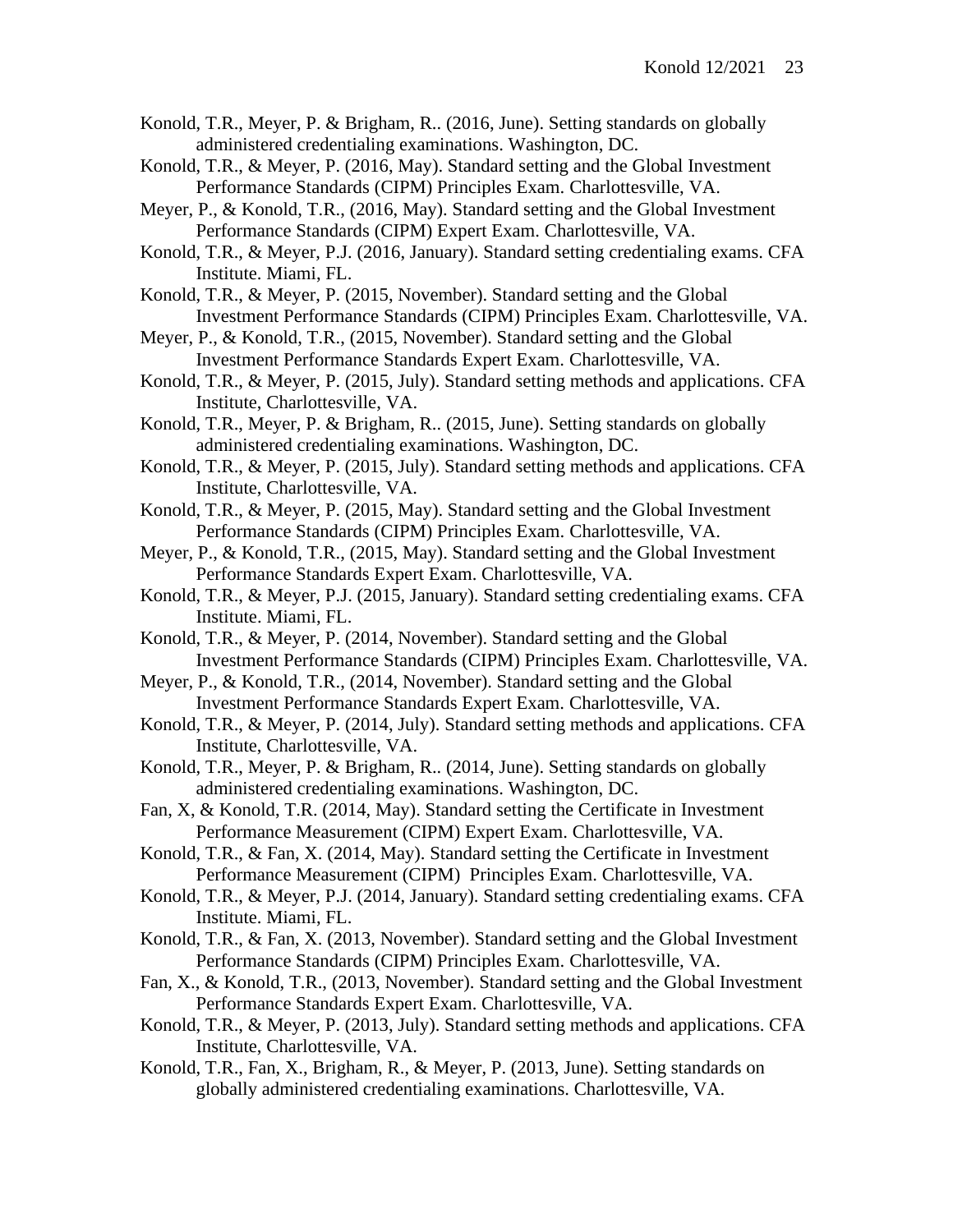- Konold, T.R., & Fan, X. (2013, May). Standard setting the Certificate in Investment Performance Measurement (CIPM) Expert Exam. Washington, DC.
- Fan, X., & Konold, T.R., (2013, May). Standard setting the Certificate in Investment Performance Measurement (CIPM) Principles Exam. Washington, DC.
- Konold, T.R., & Meyer, P.J. (2012, December). Setting standards on credentialing exams. CFA Institute. Miami, FL.
- Konold, T.R., & Fan, X. (2012, November). Standard setting and the Global Investment Performance Standards (CIPM) Expert Exam. Charlottesville, VA.
- Fan, X., & Konold, T.R., (2012, November). Standard setting and the Global Investment Performance Standards Principles Exam. Charlottesville, VA.
- Konold, T.R., & Fan, X. (2012, July). Standard setting methods and applications. CFA Institute, Charlottesville, VA.
- Konold, T.R., Fan, X., Brigham, R., & Meyer, P. (2012, June). Standard setting global credentialing examinations. Washington, DC.
- Konold, T.R., & Fan, X. (2012, May). Standard setting and the Global Investment Performance Standards (CIPM) Expert Exam. Charlottesville, VA.
- Fan, X., & Konold, T.R., (2012, May). Standard setting and the Global Investment Performance Standards Principles Exam. Charlottesville, VA.
- Konold, T.R., & Fan, X. (2012, January). Setting standards on credentialing exams. CFA Institute. San Diego, CA.
- Konold, T.R., & Fan, X. (2011, November). Standard setting and the Global Investment Performance Standards (CIPM) Expert Exam. Charlottesville, VA.
- Fan, X., & Konold, T.R., (2011, November). Standard setting and the Global Investment Performance Standards Principles Exam. Charlottesville, VA.
- Konold, T.R., & Fan, X. (2011, July). Standard setting methods and applications. CFA Institute, Charlottesville, VA.
- Konold, T.R., Fan, X., Brigham, R., & Meyer, P. (2011, June). Standard setting credentialing examinations. Washington, DC.
- Konold, T.R., & Fan, X. (2011, May). Standard setting and the Global Investment Performance Standards (CIPM) Expert Exam. Charlottesville, VA.
- Fan, X., & Konold, T.R., (2011, May). Standard setting and the Global Investment Performance Standards Principles Exam. Charlottesville, VA.
- Konold, T.R., & Fan, X. (2011, January). Setting standards on credentialing exams. CFA Institute. Dubai, United Arab Emirates.
- Konold, T.R., & Fan, X. (2010, November). Defining levels of proficiency on the Global Investment Performance Standards (CIPM) Expert Exam. Charlottesville, VA.
- Fan, X., & Konold, T.R., (2010, November). Defining levels of proficiency on the Global Investment Performance Standards Principles Exam. Charlottesville, WA.
- Konold, T.R., & Fan, X. (2010, July). Standard setting methods and applications. CFA Institute, Charlottesville, VA.
- Konold, T.R., Fan, X., Brigham, R., & Meyer, P. (2010, June). Angoff standard setting high stakes credentialing examinations. CFA Institute, Charlottesville, VA.
- Konold, T.R., & Fan, X. (2010, May). Setting standards on the Global Investment Performance Standards (CIPM) Expert Exam. Seattle, WA.
- Fan, X., & Konold, T.R., (2010, May). Setting standards on the Global Investment Performance Standards Principles Exam. Seattle, WA.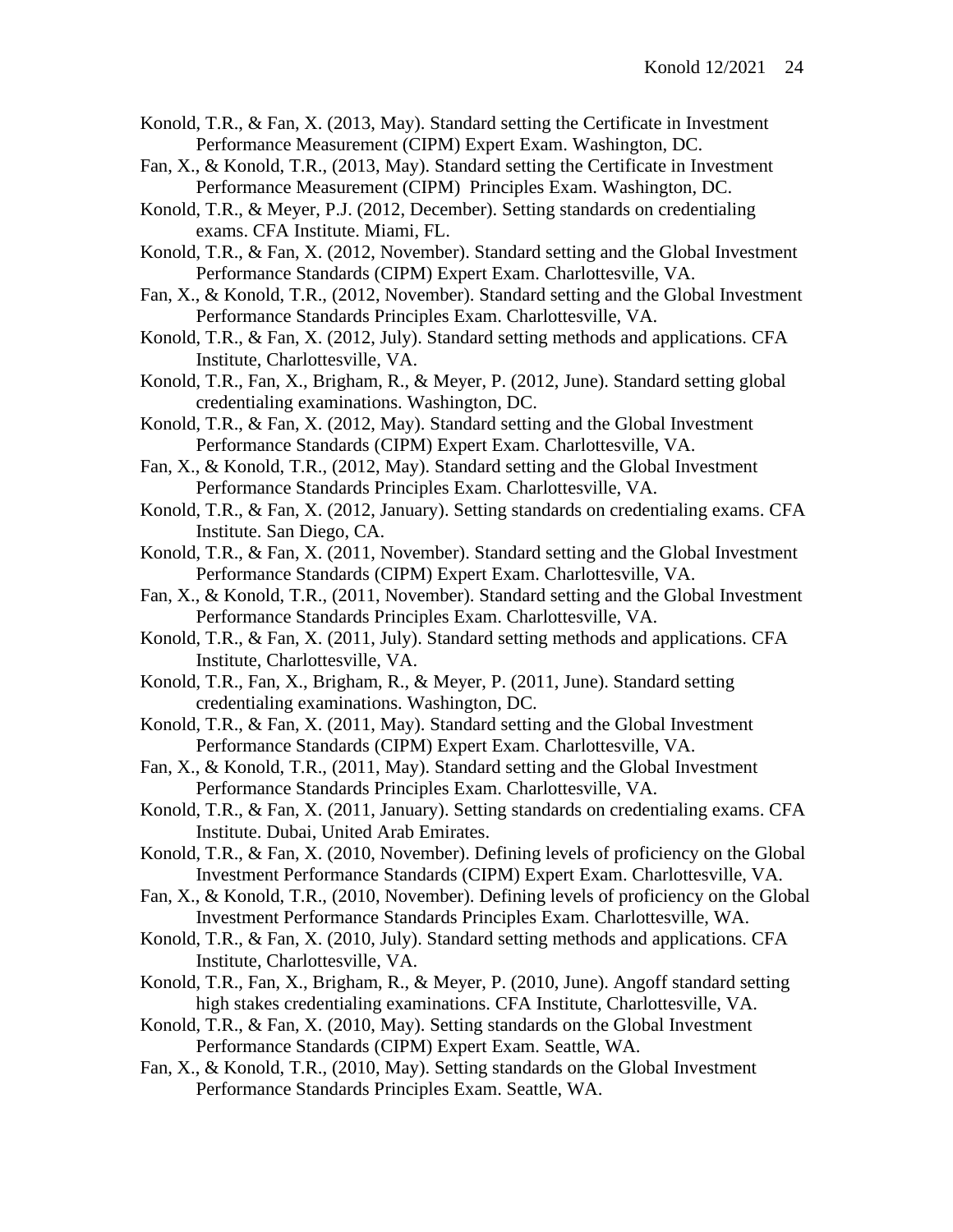- Konold, T.R., & Fan, X. (2010, January). Setting standards on credentialing exams. CFA Institute. Miami, FL.
- Konold, T.R., & Fan, X. (2009, November). Defining proficiency on the Global Investment Performance Standards (CIPM) Principles Exam with expert judgments. Scottsdale, AZ.
- Fan, X., & Konold, T.R., (2009, November). Defining proficiency on the Global Investment Performance Standards (CIPM) Expert Exam with expert judgments. Scottsdale, AZ.
- Konold, T.R., & Fan, X. (2009, July). Standard setting methods and applications. CFA Institute, Charlottesville, VA.
- Konold, T.R., Fan, X., Brigham, R., & Meyer, P. (2009, June). Defining levels of proficiency on high stakes credentialing examinations. CFA Institute, Washington, DC.
- Konold, T.R., & Fan, X. (2009, May). Operationalizing proficiency on the Global Investment Performance Standards (CIPM) Principles Exam. Chicago, IL.
- Fan, X., & Konold, T.R., (2009, May). Operationalizing proficiency on the Global Investment Performance Standards Expert Exam. Chicago, IL.
- Konold, T.R., & Fan, X. (2009, January). Standard setting credentialing exams*.* CFA Institute, Charlottesville, VA.
- Konold, T.R., & Fan, X. (2008, November). Angoff standard setting the Principles global Certificate in Investment Performance Measurement exams. CFA Institute, Richmond, VA.
- Fan, X., & Konold, T.R. (2008, November). Angoff standard setting the Expert global Certificate in Investment Performance Measurement exams. CFA Institute, Richmond, VA.
- Konold, T.R., & Fan, X. (2008, July). *Setting standards on mixed-format high-stake exams*. CFA Institute, Charlottesville, VA.
- Konold, T.R., Fan, X., Brigham, R., & Townsend, M. (2008, June). Setting performance standards: An a*pplication of the Angoff method with the Certified Financial Analyst Examinations*. CFA Institute, Reston, VA.
- Konold, T.R., & Fan, X. (2008, May). Standard setting the Global Investment Performance Standards (CIPM) Expert Exam. Vancouver, British Columbia.
- Fan, X., & Konold, T.R., (2008, May). Setting performance standards on the Global Investment Performance Standards Principle Exam. Vancouver, British Columbia
- Konold, T.R., & Fan, X. (2007, December). *Angoff standard setting.*. CFA Institute, Reston, VA.
- Konold, T.R., & Fan, X. (2007, November). *Setting performance standards on the Global Investment Performance Standards: Principles Exam*. Dulles, VA.
- Fan, X., & Konold, T.R. (2007, November). *Setting performance standards on the Global Investment Performance Standards: Expert Exam*. Dulles, VA.
- Konold, T.R., & Fan, X. (2007, July). *Setting standards on mixed-format high-stake exams*. CFA Institute, Charlottesville, VA.
- Konold, T.R., Fan, X., Brigham, R., & Townsend, M. (2007, June). Setting performance standards: An a*pplication of the Angoff method with the Certified Financial Analyst Examinations*. CFA Institute, Reston, VA.
- Konold, T.R., & Fan, X. (2007, May). *Setting performance standards on the Global*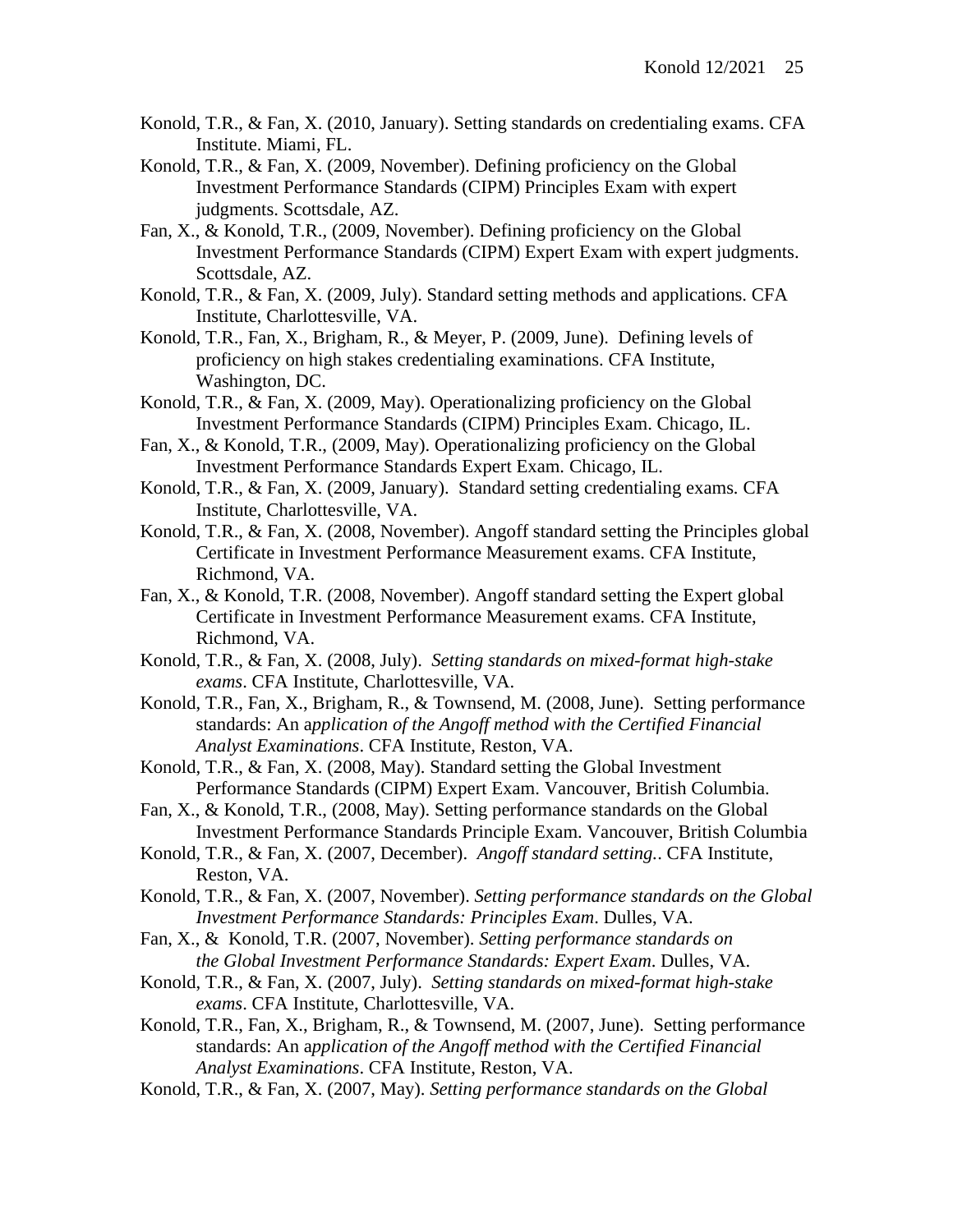*Investment Performance Standards: Principles Exam*. Dulles, VA.

- Fan, X., & Konold, T.R. (2007, May). *Setting performance standards on the Global Investment Performance Standards: Expert Exam*. Dulles, VA.
- Konold, T.R., & Fan, X. (2006, November). *Standard setting the Global Investment Performance Standards (GIIPS) exam: Principles Exam*. Dulles, VA.
- Fan, X., & Konold, T.R. (2006, November). *Standard setting the Global Investment Performance Standards (GIIPS) exam: Expert Exam*. Dulles, VA.
- Konold, T.R., Fan, X, Brigham, R., Mashburn, A. (2006). *Application of the Angoff standard setting approach to setting cut-scores on global exams*. CFA Institute, Chantilly, VA.
- Konold, T.R., & Fan, X. (2006, May). *Standard setting the Global Investment Performance Standards (GIIPS) exam*. Dulles, VA.
- Konold, T.R., Brigham, R, Fan, X., Rudasill, K. (2005). *Standard setting methods and applications for the Certified Financial Analyst Examinations*. CFA Institute, Charlottesville, VA.
- Konold, T.R., & Brigham, R (2004). *Standard setting methods and applications*. CFA Institute, Charlottesville, VA.
- Konold, T.R., & Brigham, R (2003). *Standard setting methods and applications*. Association for Investment Management Research, Charlottesville, VA.
- Konold, T.R., & Brigham, R (2002). *Standard setting methods and applications*. Association for Investment Management Research, Charlottesville, VA.

## *Technical / Research Reports*

- Konold, T.R. (2021). Construct Validity and Construct Bias for Groups Differing by Region: An evaluation of the 2021A and 2021B Level III CFA Credentialing Exam. Charlottesville, VA: CFA Institute.
- Konold, T.R. (2021). Differential Item Functioning by Global Region: 2021A and 2021B CFA Credentialing Exam Administrations. Charlottesville, VA: CFA Institute.
- Konold, T.R. (2021). 2021B CFA Institute Level III Concurrent and Longitudinal Equation Report. Charlottesville, VA: CFA Institute.
- Konold, T.R. (2021). CFA Institute 2021 Standard Setting Workshop Report: Level II. Atlanta, GA. Charlottesville, VA: CFA Institute.
- Konold, T.R. (2021). CFA Institute 2021 Standard Setting Workshop Report: Level III. Atlanta, GA. Charlottesville, VA: CFA Institute.
- Konold, T.R. (2021). Multi-group latent variable investigation of construct validity and bias across global regions on the 2020 CFA exam. Charlottesville, VA: CFA Institute.
- Konold, T.R. (2021). An evaluation of differential item functioning by global region: December 2020 CFA credentialing exam. Charlottesville, VA: CFA Institute.
- Konold, T.R. (2021). CFA Institute 2021 Standard Setting Workshop Report: Level I. Atlanta, GA. Charlottesville, VA: CFA Institute.
- Konold, T.R. (2021). 2020 CFA Institute Level III longitudinal equating report. Charlottesville, VA: CFA Institute.
- Konold, T.R. (2021). 2020 CFA Institute Level II concurrent and longitudinal equating report. Charlottesville, VA: CFA Institute.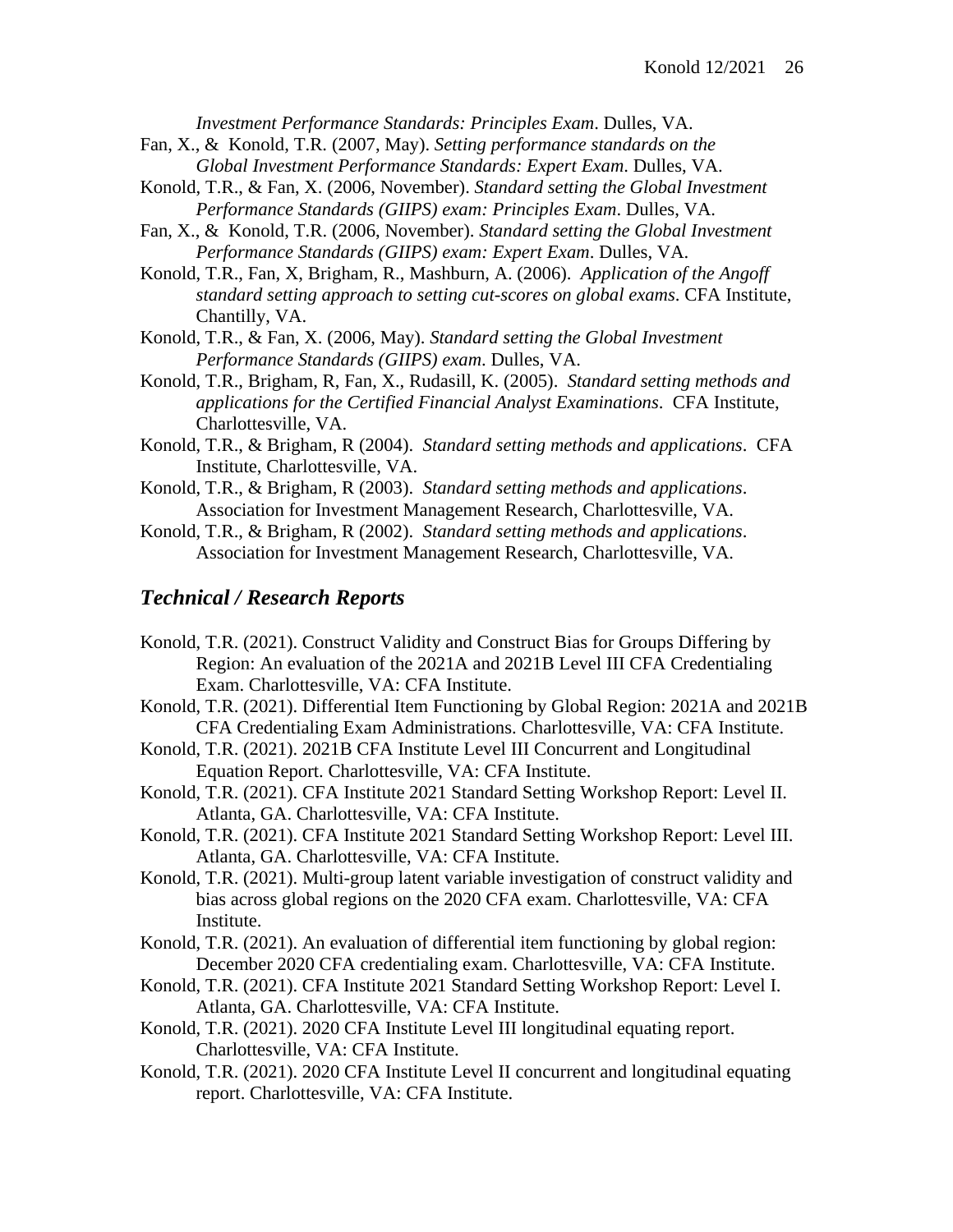- Konold, T.R. (2020). Evaluation of an early start to senior grading: A 2019 simulation. Charlottesville, VA: CFA Institute.
- Konold, T.R. (2020). December 2019 CFA exam s*tandard setting workshop and equating report*. Charlottesville, VA: CFA Institute.
- Konold, T.R. (2019). Multi-group latent variable investigation of construct validity and bias across global regions on the CFA exam. Charlottesville, VA: CFA Institute.
- Konold, T.R. (2019). An evaluation of differential item functioning by global region: June 2019 CFA credentialing exam. Charlottesville, VA: CFA Institute.
- Konold, T.R. (2019). *CFA Institute 2019 standard setting workshop and equating report: Levels I and II*. Charlottesville, VA: CFA Institute.
- Konold, T.R. (2019). *CFA Institute 2019 mixed-format standard setting workshop results: Level III*. Charlottesville, VA: CFA Institute.
- Cornell, D., Maeng, J., Huang, F., Jia, Y., Edwards, K., Crowley, B., Stohlman, S., Crichlow–Ball, C., Burnette, A.G., & Konold, T. (2019). *Technical report of the Virginia Secondary School Climate Survey: 2019 results for 6th –8 th grade students and school staff.* Charlottesville, VA: Curry School of Education, University of Virginia.
- Konold, T.R. (2019). An evaluation of differential item functioning by global region: June 2018 CFA credentialing exam. Charlottesville, VA: CFA Institute.
- Konold, T.R. (2018). December 2018 CFA exam s*tandard setting workshop and equating report*. Charlottesville, VA: CFA Institute.
- Konold, T.R. (2018). Multi-group latent variable investigation of construct validity and bias across global regions on the CFA exam. Charlottesville, VA: CFA Institute.
- Konold, T.R. (2018). *CFA Institute 2018 standard setting workshop and equating report: Levels I and II*. Charlottesville, VA: CFA Institute.
- Konold, T.R. (2018). *CFA Institute 2018 mixed-format standard setting workshop results: Level III*. Charlottesville, VA: CFA Institute.
- Cornell, D. Huang, F., Jia, Y., Maeng, J., Malone, M., Burnette, A.G., Stohlman, S., Crowley, B., Konold, T., & Meyer, P. (2018). *Technical Report of the Virginia Secondary School Climate Survey: 2018 Results for 9 th –12th Grade Students and School Staff.* Charlottesville, VA: Curry School of Education, University of Virginia.
- Konold, T.R. (2018). Differential item functioning by geographic region: A global evaluation of the December 2017 CFA credentialing exam. Charlottesville, VA: CFA Institute.
- Konold, T.R. (2018). December 2017 CFA exam s*tandard setting workshop and equating report*. Charlottesville, VA: CFA Institute.
- Konold, T.R. (2017). Multi-group latent variable investigation of construct validity and bias across global regions on the CFA exam. Charlottesville, VA: CFA Institute.
- Konold, T.R. (2017). An evaluation of differential item functioning by global region: June 2017 CFA credentialing exam. Charlottesville, VA: CFA Institute.
- Cornell, D. Huang, F., Konold, T., Jia, Y., Malone, M., Burnette, A.G. Datta, P., Meyer, P., Stohlman, S., & Maeng, J. (2017). *Technical Report of the Virginia Secondary School Climate Survey: 2017 Results for 6<sup>th</sup>–8<sup>th</sup> Grade Students and School Staff.* Charlottesville, VA: Curry School of Education, University of Virginia.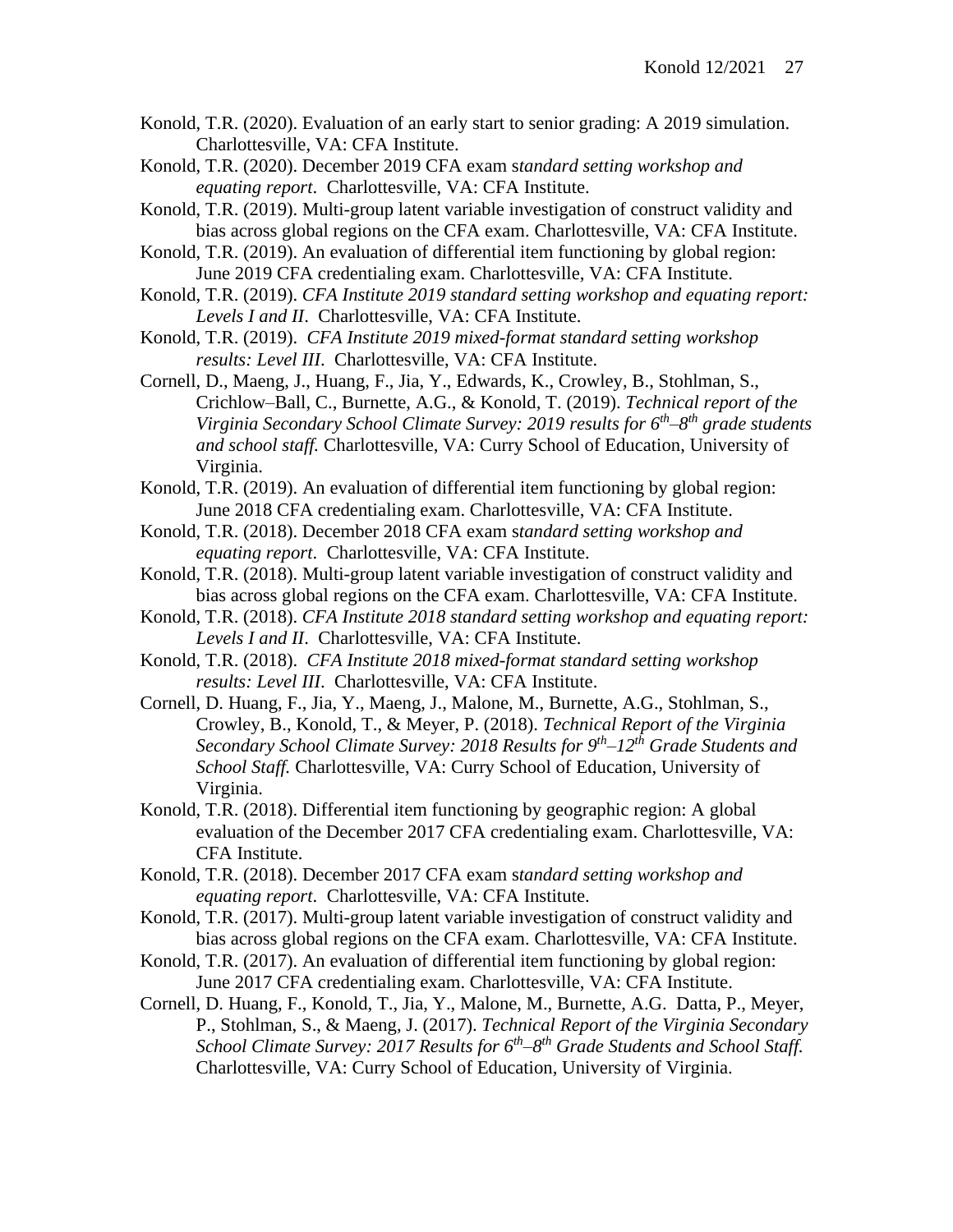(Endorsed by the National Center on Safe Supportive Learning Environments, American Institute for Research).

- Konold, T.R. (2017). *CFA Institute 2017 standard setting workshop and equating report: Levels I and II*. Charlottesville, VA: CFA Institute.
- Konold, T.R. (2017). *CFA Institute 2017 mixed-format standard setting workshop results: Level III*. Charlottesville, VA: CFA Institute.
- Konold, T.R., & Meyer, P. (2017). Estimating reliability and contextualizing its meaning: An evaluation of the CFA exams. Charlottesville, VA: CFA Institute.
- Konold, T.R. (2017). Differential item functioning by geographic region: A global evaluation of the December 2016 CFA credentialing exam. Charlottesville, VA: CFA Institute.
- Konold, T.R. (2017). December 2016 CFA exam s*tandard setting workshop and equating report*. Charlottesville, VA: CFA Institute.
- Cornell, D., Huang, F., Konold, T., Shukla, K., Malone, M., Datta, P., Jia, Y., Stohlman, S., Burnette, A., & Meyer, J. P. (2016). *Development of a Standard Model for School Climate and Safety Assessment: Final Report.* Charlottesville, VA: Curry School of Education, University of Virginia.
- Konold, T.R. (2016). Multi-group latent variable investigation of construct validity and bias across global regions on the CFA exam. Charlottesville, VA: CFA Institute.
- Konold, T.R. (2016). An evaluation of differential item functioning by global region: June 2016 CFA credentialing exam. Charlottesville, VA: CFA Institute.
- Konold, T.R. (2016). *CFA Institute 2016 mixed-format standard setting workshop results: Level III*. Charlottesville, VA: CFA Institute.
- Cornell, D., Huang, F., Datta, P., Malone, M., Jia, Y., Burnette, A.G., Shukla, K., Konold, T., & Meyer, P. (2016). *Technical Report of the Virginia Secondary School Climate Survey: 2016 Results for 9th –12th Grade Students and School Staff.* Charlottesville, VA: Curry School of Education, University of Virginia.
- Konold, T.R. (2016). *CFA Institute 2016 standard setting workshop and equating report: Levels I and II*. Charlottesville, VA: CFA Institute.
- Konold, T.R. (2016). Differential item functioning by geographic region: A global evaluation of the December 2015 CFA credentialing exam. Charlottesville, VA: CFA Institute.
- Konold, T.R. (2016). December 2015 CFA exam s*tandard setting workshop and equating report*. Charlottesville, VA: CFA Institute.
- Konold, T.R. (2015). Multi-group latent variable investigation of construct validity and bias across global regions on the CFA exam. Charlottesville, VA: CFA Institute.
- Konold, T.R. (2015). An evaluation of differential item functioning by global region: June 2015 CFA credentialing exam. Charlottesville, VA: CFA Institute.
- Konold, T.R., Maeng, J.L., & Bell, R.L. (2015). Year 4 (2011-14) Elementary VISTA Teacher Level Impact Analysis: Elementary School Teachers Nature of Science Perceptions: A State-Wide Randomized Control. Charlottesville, VA: Curry School of Education, University of Virginia.
- Konold, T.R., Maeng, J.L., & Bell, R.L. (2015). Year 4 (2011-14) Elementary VISTA Teacher Level Impact Analysis: Secondary School Teachers Nature of Science Perceptions: A State-Wide Randomized Control. Charlottesville, VA: Curry School of Education, University of Virginia.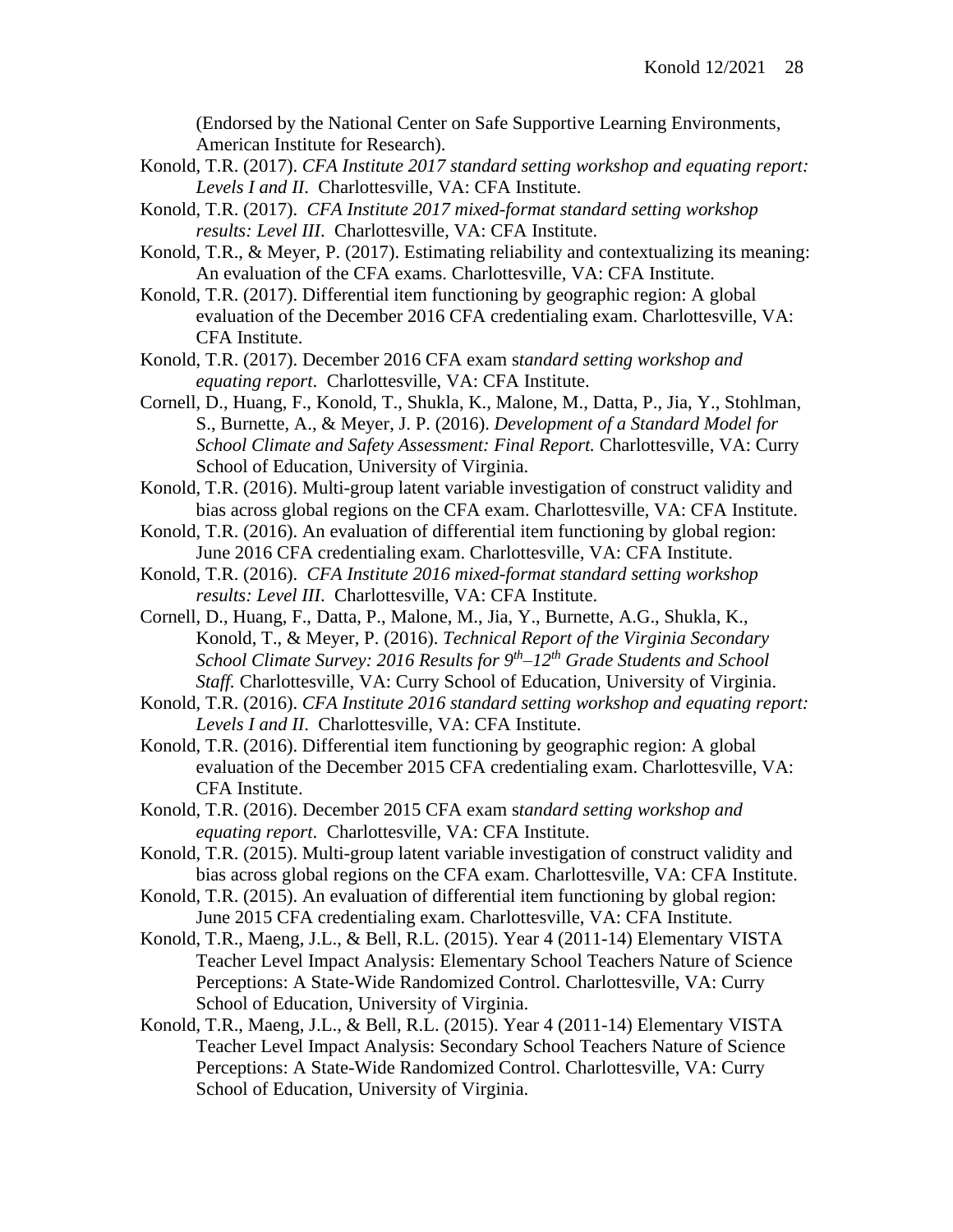- Bell, R.L., Konold, T.R., Maeng, J.L., & Heinecke, W.F. (2015). Year 5 VISTA Research and Evaluation Annual Report. Charlottesville, VA: Curry School of Education, University of Virginia.
- Cornell, D., Huang, F., Shukla, K., Heilbrun, A., Datta, P., Malone, M., Jia, Y., Konold, T., & Meyer, P. (2015). *Technical Report of the Virginia Secondary School Climate Survey: 2015 Results for 7th –8 th Grade Students and School Staff.* Charlottesville, VA: Curry School of Education, University of Virginia.
- Konold, T.R. (2015). *CFA Institute 2015 mixed-format standard setting workshop results: Level III*. Charlottesville, VA: CFA Institute.
- Konold, T.R. (2015). *CFA Institute 2015 standard setting workshop and equating report: Levels I and II*. Charlottesville, VA: CFA Institute.
- Konold, T.R. (2015). Differential item functioning by geographic region: A global evaluation of the December 2014 CFA credentialing exam. Charlottesville, VA: CFA Institute.
- Konold, T.R., Maeng, J.L., & Bell, R.L. (2015). Year 3 (2013-14) Elementary VISTA Student Level Impact Analysis: Grade 5 Science SOL Achievement with Grade 3 Science SOL covariates Students nested within schools. Charlottesville, VA: Curry School of Education, University of Virginia.
- Konold, T.R., Maeng, J.L., & Bell, R.L. (2015). Year 3 (2013-14) Secondary VISTA Student Level Impact Analysis on SOL Science Achievements: Students nested within teachers. Charlottesville, VA: Curry School of Education, University of Virginia.
- Konold, T.R. (2015). December 2014 CFA exam s*tandard setting workshop and equating report*. Charlottesville, VA: CFA Institute.
- Konold, T.R. (2014). An evaluation of differential item functioning by global region: June 2014 CFA credentialing exam. Charlottesville, VA: CFA Institute.
- Ottmar, E.R., Konold, T.R., Berry, R.Q., Grissmer, & Cameron, C.E. (2014). Broad exposure to mathematics content matters more for students in racially diverse classrooms. Center for Advanced Study of Teaching and Learning Research Brief.
- Cornell, D., Huang, F., Konold, T., Meyer, P., Shukla, K., Heilbrun, A., Datta, P., Berg, J., Lacey, A., & Nekvasil, E. (2014). *Technical Report of the Virginia Secondary School Climate Survey: 2014 Results for 9th–12th Grade Students and Teachers.*  Charlottesville, VA: Curry School of Education, University of Virginia.
- Konold, T.R. (2014). *CFA Institute 2014 mixed-format standard setting workshop results: Level III*. Charlottesville, VA: CFA Institute.
- Konold, T.R. (2014). *CFA Institute 2014 standard setting workshop and equating report: Levels I and II*. Charlottesville, VA: CFA Institute.
- Konold, T.R. (2014). Multi-group latent variable investigation of construct validity and bias across global regions on the CFA exam. Charlottesville, VA: CFA Institute.
- Konold, T.R. (2014). Differential item functioning by geographic region: A global evaluation of the December 2013 CFA credentialing exam. Charlottesville, VA: CFA Institute.
- Konold, T.R., Maeng, J.L., & Bell, R.L. (2014). Year 2 (2012-13) Elementary VISTA Student Level Impact Analysis: Grade 5 Science SOL Achievement with Grade 3 Science SOL covariates Students nested within schools. Charlottesville, VA: Curry School of Education, University of Virginia.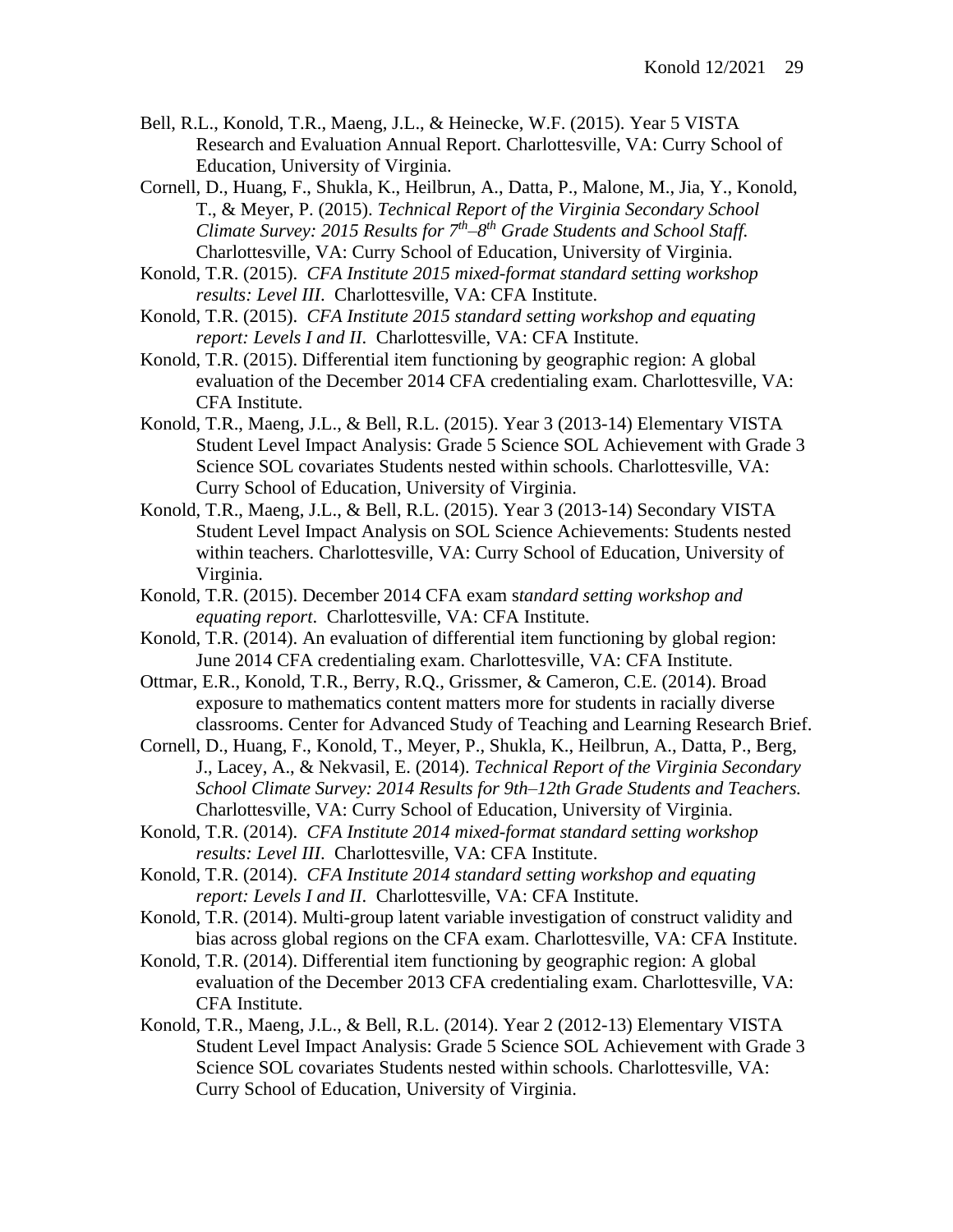- Konold, T.R., Maeng, J.L., & Bell, R.L. (2014). Year 2 (2012-13) Secondary VISTA Student Level Impact Analysis on SOL Science Achievements: Students nested within teachers. Charlottesville, VA: Curry School of Education, University of Virginia.
- Konold, T.R. (2014). December 2013 CFA exam s*tandard setting workshop and equating report*. Charlottesville, VA: CFA Institute.
- Konold, T.R., Maeng, J.L., & Bell, R.L. (2013). Year 1 (2011-12) Elementary VISTA Student Level Impact Analysis: Grade 5 Science SOL Achievement with Grade 3 Science SOL covariates Students nested within schools. Charlottesville, VA: Curry School of Education, University of Virginia.
- Konold, T.R., Maeng, J.L., & Bell, R.L. (2013). Year 1 (2011-12) Secondary VISTA Student Level Impact Analysis: Grade 5 Science SOL Achievement with Grade 3 Science SOL covariates Students nested within schools. Charlottesville, VA: Curry School of Education, University of Virginia.
- Cornell, D., Huang, F., Konold, T., Meyer, P., Lacey, A., Nekvasil, N., Heilbrun, A., & Shukla, K. (2013). *Technical Report of the Virginia Secondary School Climate Survey: 2013 Results for 7th and 8th Grade Students and Teachers.* Charlottesville, VA: Curry School of Education, University of Virginia.
- Konold, T.R. (2013). Multi-group latent variable investigation of construct validity and bias across global regions on the CFA exam. Charlottesville, VA: CFA Institute.
- Konold, T.R. (2013). An evaluation of differential item functioning by global region: June 2013 CFA credentialing exam. Charlottesville, VA: CFA Institute.
- Konold, T.R. (2013). *CFA Institute 2013 standard setting workshop and equating report: Levels I and II*. Charlottesville, VA: CFA Institute.
- Konold, T.R. (2013). *CFA Institute 2013 mixed-format standard setting workshop results: Level III*. Charlottesville, VA: CFA Institute.
- Konold, T.R. (2013). December 2012 CFA exam s*tandard setting workshop and equating report*. Charlottesville, VA: CFA Institute.
- Konold, T.R. (2012). Latent variable multi-group construct validity and construct bias on the CFA exam. Charlottesville, VA: CFA Insititute.
- Konold, T.R. (2012). An evaluation of differential item functioning by global region: June 2012 CFA credentialing exam. Charlottesville, VA: CFA Institute.
- Konold, T.R., & Meyer, P.J. (2012). The question of question type: A review of selected response and constructed response item formats with an empirical investigation of the June 2012 Level III Exam. Charlottesville, VA: CFA Institute.
- Konold, T.R. (2012). *CFA Institute 2012 standard setting workshop and equating report: Levels I and II*. Charlottesville, VA: CFA Institute.
- Konold, T.R. (2012). *CFA Institute 2012 mixed-format standard setting workshop results: Level III*. Charlottesville, VA: CFA Institute.
- Konold, T.R. (2012). Differential item functioning by geographic region: A global evaluation of the December 2011 CFA credentialing exam. Charlottesville, VA: CFA Institute.
- Konold, T.R. (2012). December 2011 CFA exam s*tandard setting workshop and equating report*. Charlottesville, VA: CFA Institute.
- Konold, T.R. (2011). *Multi-group latent variable investigation of construct validity and bias across regions on the CFA exam.* Charlottesville, VA: CFA Insititute.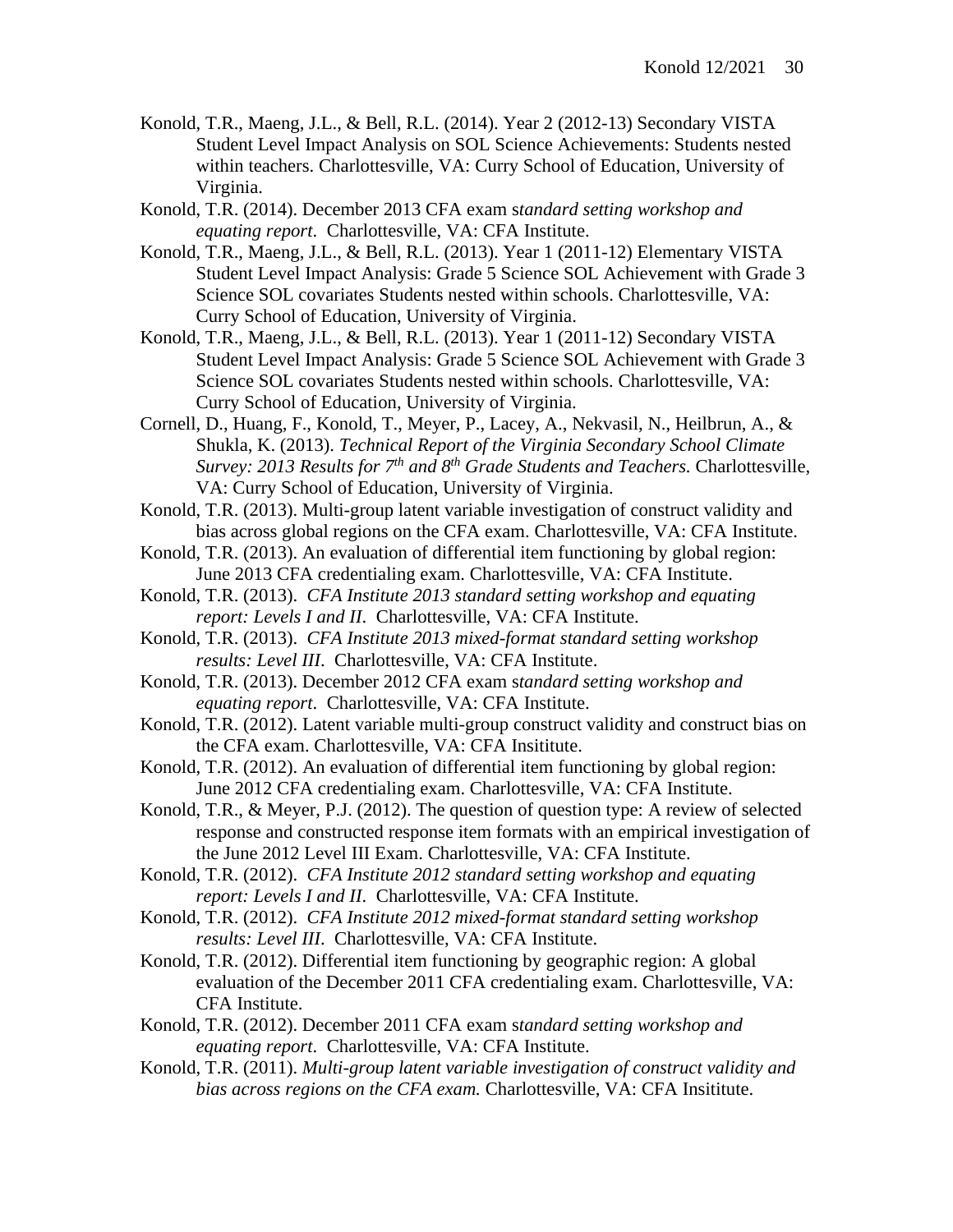- Konold, T.R. (2011). An evaluation of differential item functioning by global region: June 2011 CFA credentialing exam. Charlottesville, VA: CFA Institute.
- Konold, T.R. (2011). *CFA Institute 2011 standard setting workshop and equating report: Levels I and II*. Charlottesville, VA: CFA Institute.

Konold, T.R. (2011). *CFA Institute 2011 mixed-format standard setting workshop results: Level III*. Charlottesville, VA: CFA Institute.

- Konold, T.R. (2011). Differential item functioning by global regions: An evaluation of the December 2010 CFA international credentialing exam. Charlottesville, VA: CFA Institute.
- Konold, T.R. (2011). Psychometric evaluation of the LSAT and GMAT as predictors of graduate school success in law school. Charlottesville, VA: University of Virginia School of Law.

Konold, T.R. (2011). December 2010 CFA exam s*tandard setting workshop and equating report*. Charlottesville, VA: CFA Institute.

- Konold, T.R. (2010). Differential item functioning by global region: June 2010 CFA credentialing exam. Charlottesville, VA: CFA Institute.
- Konold, T.R. (2010). *CFA exam construct validity across regions: A multi-group confirmatory factor analysis investigation*. Charlottesville, VA: CFA Insititute.
- Konold, T.R. (2010). *CFA Institute 2010 standard setting workshop and equating report: Levels I and II*. Charlottesville, VA: CFA Institute.
- Konold, T.R. (2010). *CFA Institute 2010 mixed-format standard setting workshop results: Level III*. Charlottesville, VA: CFA Institute.
- Konold, T.R. (2010). Differential item functioning by region: An evaluation of the December 2009 CFA credentialing exam. Charlottesville, VA: CFA Institute.
- Konold, T.R. (2010). *CFA Institute December 2009 standard setting workshop and equating report*. Charlottesville, VA: CFA Institute.
- Konold, T.R. (2009). *Differential item functioning by geographic region: An Evaluation of the June 2009 CFA credentialing exam*. Charlottesville, VA: CFA Institute.
- Konold, T.R. (2009). *CFA exam construct validity across regions: A multi-group confirmatory factor analysis investigation*. Charlottesville, VA: CFA Insititute.
- Konold, T.R. (2009). *CFA Institute 2009 standard setting workshop and equating report: Levels I and II*. Charlottesville, VA: CFA Institute.
- Konold, T.R. (2009). *CFA Institute 2009 mixed-format standard setting workshop results: Level III*. Charlottesville, VA: CFA Institute.

Konold, T.R. (2009). Differential item functioning by region: An evaluation of the December 2008 CFA credentialing exam. Charlottesville, VA: CFA Institute.

Konold, T.R. (2009). *CFA Institute December 2008 standard setting workshop and equating report*. Charlottesville, VA: CFA Institute.

- Konold, T.R. (2008). Differential item functioning by region: An evaluation of the December 2007 CFA credentialing exam. Charlottesville, VA: CFA Institute.
- Konold, T.R. (2008). *CFA Institute 2008 standard setting workshop and equating report: Levels I and II*. Charlottesville, VA: CFA Institute.
- Konold, T.R. (2008). *CFA Institute 2008 mixed-format standard setting workshop results: Level III*. Charlottesville, VA: CFA Institute.
- Konold, T.R. (2007). *CFA exam construct validity across regions: A multi-group confirmatory factor analysis investigation*. Charlottesville, VA: CFA Insititute.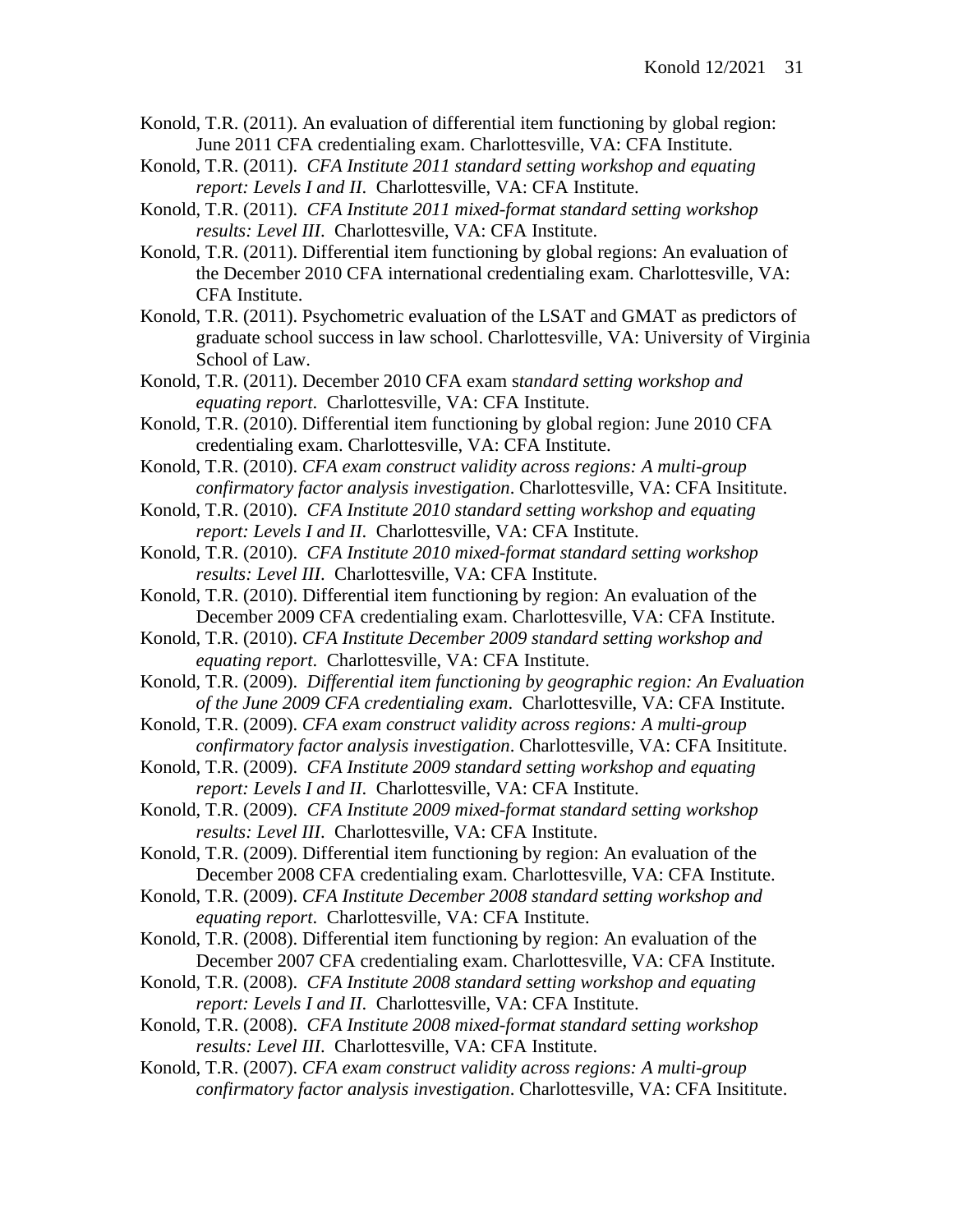Konold, T.R. (2007). *Differential item functioning by region: A global examination of the June 2007 CFA credentialing exam*. Charlottesville, VA: CFA Institute.

Konold, T.R. (2007). *CFA Institute 2007 standard setting workshop and equating report: Levels I and II*. Charlottesville, VA: CFA Institute.

Konold, T.R. (2007). *CFA Institute 2007 mixed-format standard setting workshop results: Level III*. Charlottesville, VA: CFA Institute.

Konold, T.R. (2007). *Differential Item Functioning by Global Region: An Evaluation of the December 2006 CFA Credentialing Exam*. Charlottesville, VA: CFA Institute.

Konold, T.R. (2006). *Differential construct validity and discrimination by global region*. Charlottesville, VA: CFA Institute.

Konold, T.R. (2006). *Differential item validity by global region*. Charlottesville, VA: CFA Institute.

Konold, T.R. (2006). *CFA Institute 2006 standard setting workshop and equating results: Levels I and II*. Charlottesville, VA: CFA Institute.

Konold, T.R. (2006). *Differential item functioning by region: An evaluation of the December 2005 CFA credentialing exam*. Charlottesville, VA: CFA Institute.

Konold, T.R. (2005). *Construct validity and construct bias for groups differing by region: An evaluation of the June 2005 CFA credentialing exam*. Charlottesville, VA: CFA Institute.

Konold, T.R. (2005). *CFA Institute 2005 standard setting workshop and equating results: Levels I and II*. Charlottesville, VA: CFA Institute.

Konold, T.R. (2005). *Differential item functioning by region: An evaluation of the December 2004 CFA credentialing exam*. Charlottesville, VA: CFA Institute.

Konold, T.R. (2004). *CFA Institute 2004 standard setting workshop and equating results: Levels I and II*. Charlottesville, VA: CFA Institute.

Konold, T.R. (2004). *Standards for setting standards: A process review and recommendation for setting cut-scores on licensure and certification examinations*. Charlottesville, VA: CFA Institute.

Konold, T.R. (2004). *Differential item functioning by geographic region: An Evaluation of the June 2004 CFA credentialing exam*. Charlottesville, VA: CFA Institute.

Konold, T.R. (2004). *Construct validity and construct bias for groups differing by region: An evaluation of the June 2004 CFA credentialing exam*. Charlottesville, VA: CFA Institute.

Konold, T.R. (2004). *Differential item functioning by geographic region and selected centers in the Pacific Basin: An evaluation of the December 2003 CFA credentialing exam*. Charlottesville, VA: Association for Investment Management Research.

Konold, T.R. (2003). *Equating Report for the 2003 December Level I CFA Exam.* Charlottesville, VA: Association for Investment Management Research.

Konold, T.R. (2003). *Differential item functioning by selected centers in the Pacific Basin: An evaluation of the 2003 CFA credentialing exam*. Charlottesville, VA: Association for Investment Management Research.

Konold, T.R. (2003). *Standard setting and equating on the Chartered Financial Analyst exam*. Charlottesville, VA: Association for Investment Management Research.

Konold, T.R. (2003). *Construct validity and construct bias for groups differing by region*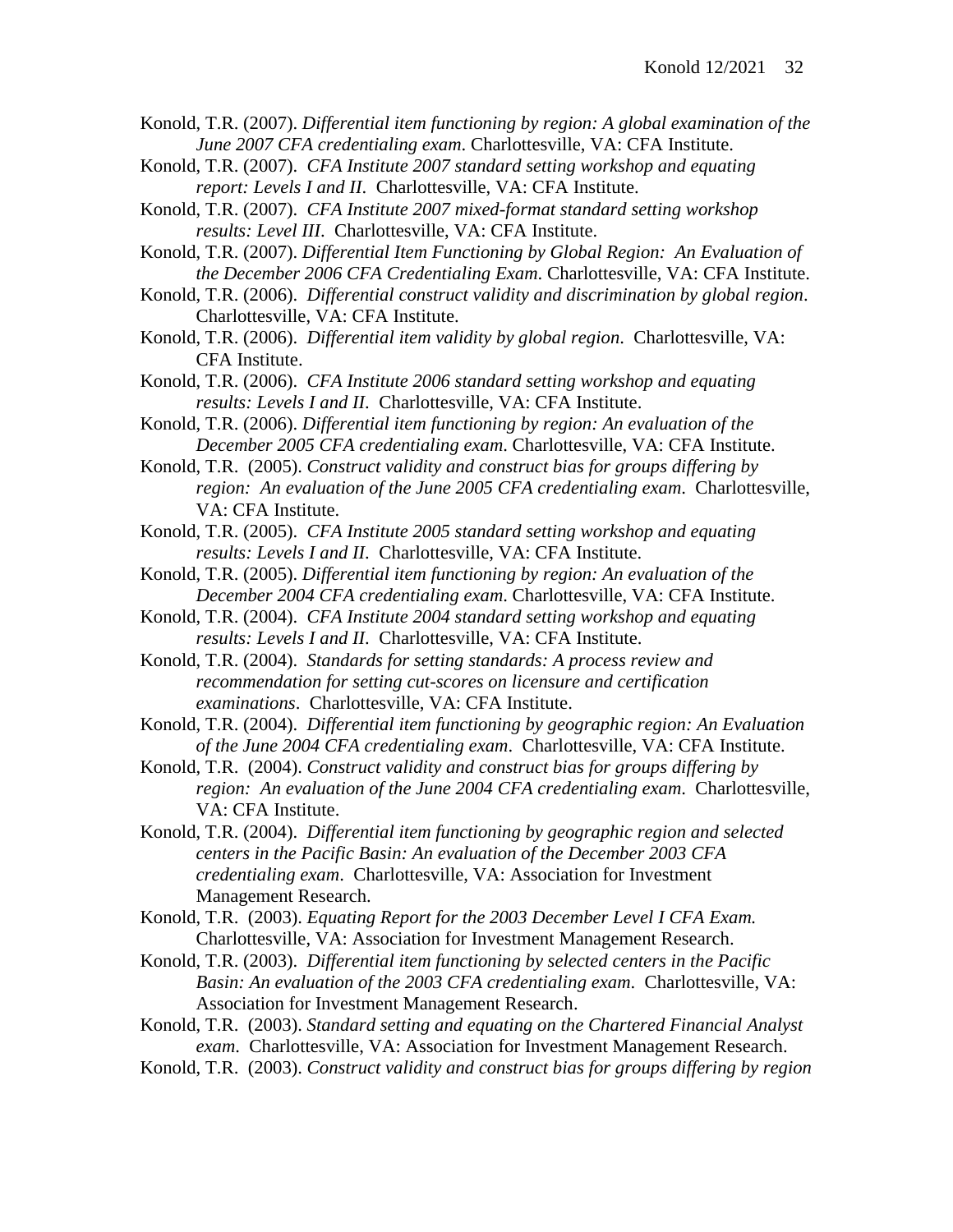*of the globe: An evaluation of the summer 2003 CFA credentialing exam*. Charlottesville, VA: Association for Investment Management Research.

- Konold, T.R. (2003). *Differential item functioning by geographic region: An evaluation of the 2003 CFA credentialing exam*. Charlottesville, VA: Association for Investment Management Research.
- Konold, T.R. (2003). *Differential item functioning by geographic region: An evaluation of the 2002 CFA credentialing exam*. Charlottesville, VA: Association for Investment Management Research.
- Konold, T.R. (2003). *Construct validity and construct bias for groups differing by region of the globe: An evaluation of the 2002 CFA credentialing exam*. Charlottesville, VA: Association for Investment Management Research.
- Konold, T.R. (2002). *Standard setting and equating on the Chartered Financial Analyst exam*. Charlottesville, VA: Association for Investment Management Research.
- Konold, T.R. (2002). *An evaluation of differential item functioning for groups differing by region on the 2001 CFA credentialing exam*. Charlottesville, VA: Association for Investment Management Research.
- Konold, T.R. (2002). *An evaluation of construct validity and construct bias for groups differing by region on the 2001 CFA credentialing exam*. Charlottesville, VA: Association for Investment Management Research.
- Konold, T.R., & LeMahieu, P. (1994). *A Longitudinal evaluation of the ASPIRE program*. Newark, DE: Delaware Research and Development Center, University of Delaware.
- Konold, T.R., & Hinson, S.L. (1994). *Secondary special education program final evaluation report*. Newark, DE: Delaware Research and Development Center, University of Delaware.
- Mosberg, L., Hinson, S.L., & Konold, T.R. (1992). *Survey of arts education in Delaware*. Newark, DE: Center for Educational Leadership and Evaluation, University of Delaware.
- Institutional Research. (1990). *Profile: A statistical fact book 1989-1990*. Shippensburg, PA. Shippensburg University. Author.
- Institutional Research. (1989). *Profile: A statistical fact book 1988-1989*. Shippensburg, PA. Shippensburg University. Auth
- Institutional Research. (1988). *Profile: A statistical fact book 1987-1988*. Shippensburg, PA. Shippensburg University. Author.

#### *Service*

#### *Professional Organization Memberships*

National Council on Measurement in Education (NCME) American Educational Research Association (AERA) Measurement and Research Methodology (AERA Division D) American Psychological Association (APA Division 5) Association of Test Publisher (ATP) Clinical Research Review Committee Member (Alfred I duPont Institute of the Nemours Foundation: A Children's Hospital, 1994-95)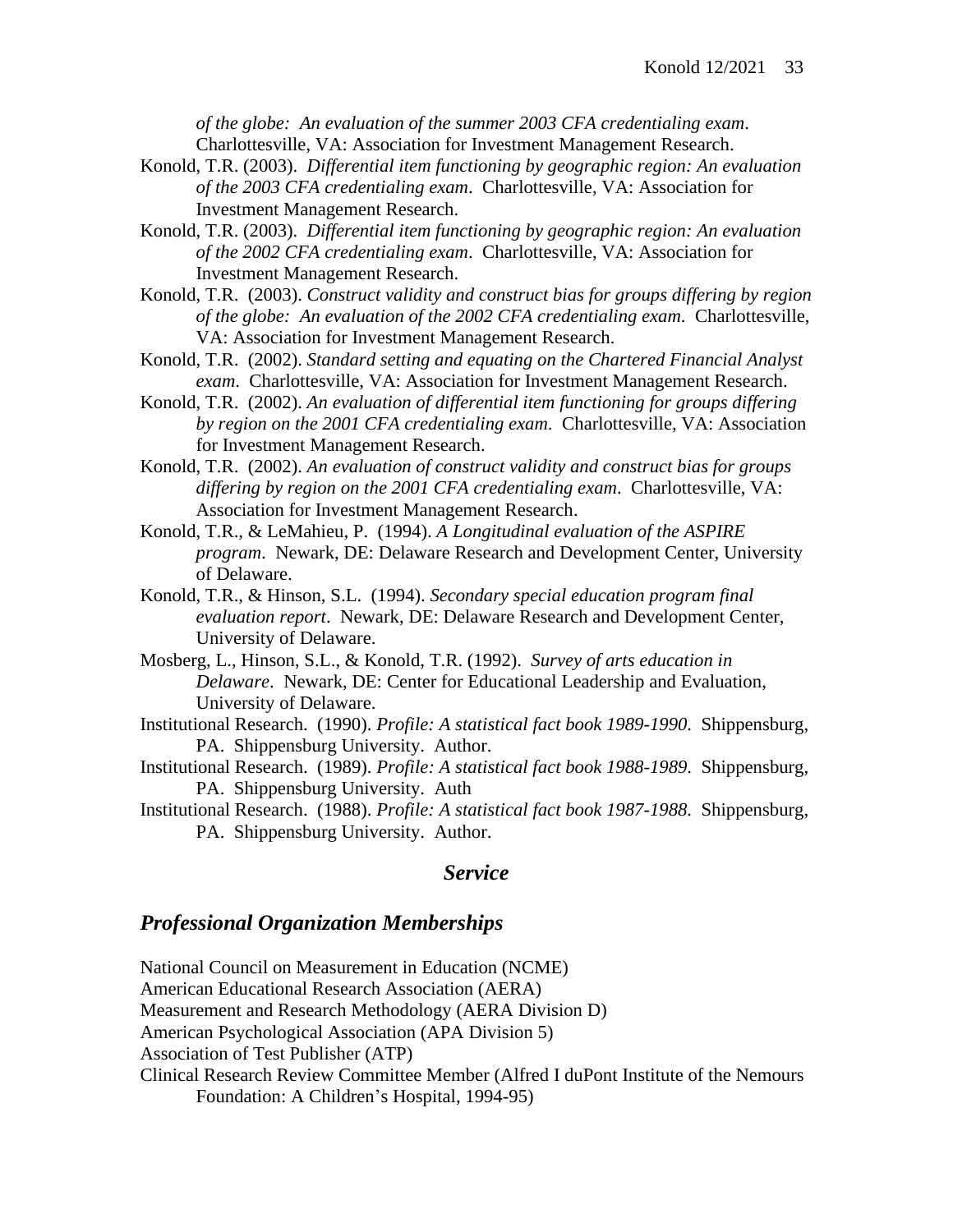Phi Delta Kappa Research Officer (1996-1998)

## *Professional and Editorial Services*

NCME Panel Review, Chair (2016-17) Archives of Scientific Psychology, APA Open: Editorial Board Member -2021) Psychology in the Schools: Editorial Board Member (1999-current) Buros' Mental Measurement Yearbook: Reviewer (1999-current) Psychological Assessment: Board of Consulting Editors (2014-2015) U.S. Department of Education Institute of Education Sciences Grant Peer Review Panel Member (2010-2011) U.S. Department of Education Institute of Education Sciences Resource Report Reviewer Journal of Studies in Educational Evaluation Journal of Research on Educational Effectiveness Educational Measurement: Issues and Practice Journal of Educational Psychology Child Development Review of Education Research Journal: Ad Hoc Reviewer External University Review of ERME Program Applied Measurement in Education: Ad Hoc Reviewer AERA Open Journal: Ad Hoc Reviewer NCME: Reviewer (2007-current) IES Grant Review Panel: Measurement (2010-2011) The Journal of Educational Research: Editorial Board Member (1997-2003) Journal of School Psychology: Editorial Board Member (1998-2008) AERA Division D: Reviewer (1999-current) CIERA Report Series: Reviewer (1998-1999) Behavior Research Methods: Ad Hoc Reviewer Multivariate Behavioral Research: Ad Hoc Reviewer Journal of Experimental Education: Ad Hoc Reviewer American Education Research Journal: Ad Hoc Reviewer Gifted Child Quarterly: Ad Hoc Reviewer Exceptionality: Ad Hoc Reviewer Early Childhood Research Quarterly: Ad Hoc Reviewer Learning and Individual Differences: Ad Hoc Reviewer Child Psychology and Psychiatry: Ad Hoc Reviewer Social Behavior and Personality- An International Journal: Ad Hoc Psychological Assessment: Ad Hoc Reviewer Early Education and Development: Ad Hoc Reviewer The Journal of Special Education: Ad Hoc Reviewer Prentice Hall: Ad Hoc Reviewer Routledge Publishers: Ad Hoc Reviewer Lawrence Erlbaum: Ad Hoc Reviewer American Educational Research Journal: Ad Hoc Reviewer School Psychology Quarterly: Ad Hoc Reviewer Behavioral Disorders: Ad Hoc Reviewer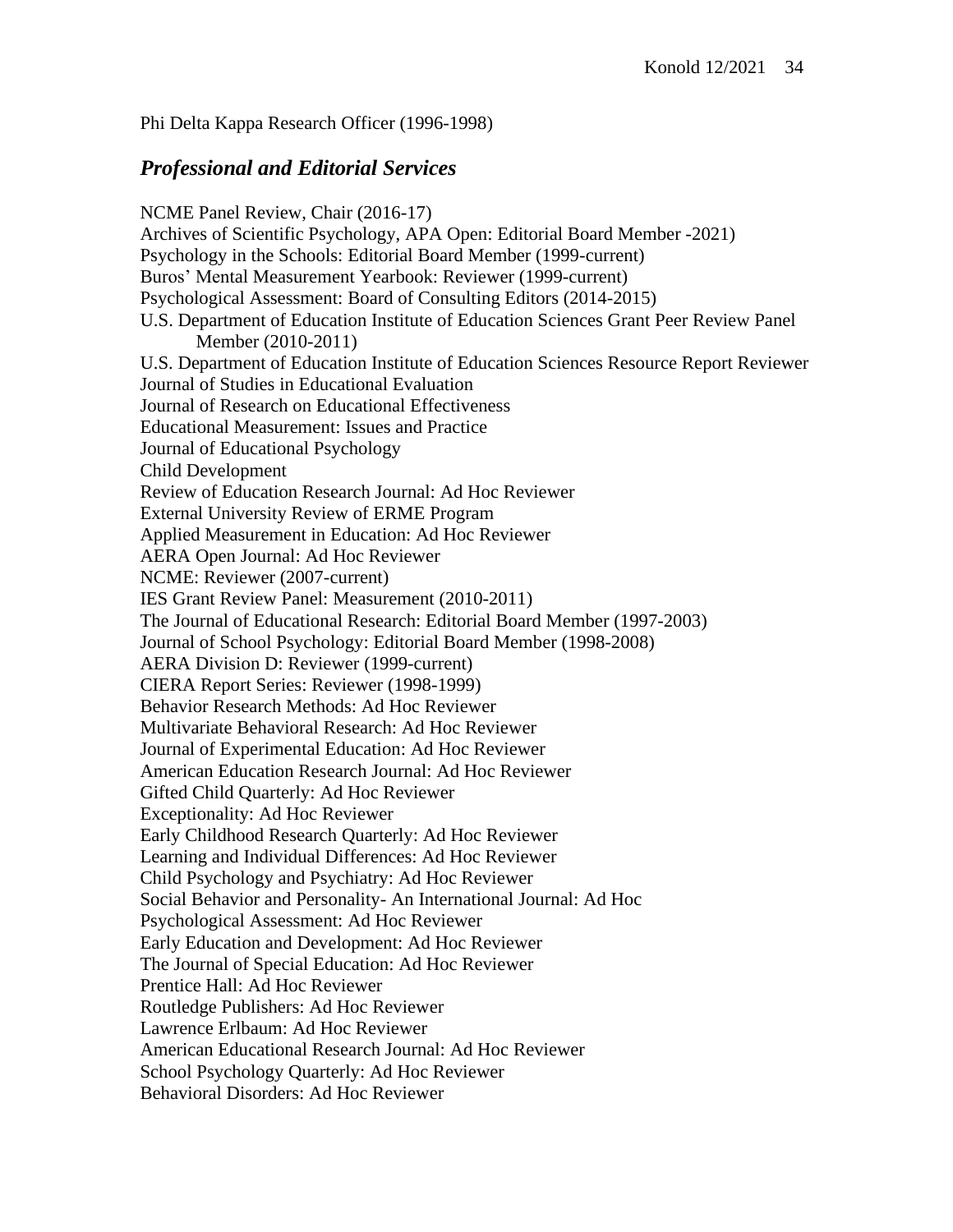Merrill Education: Ad Hoc Reviewer Educational and Psychological Measurement: Ad Hoc Reviewer Journal of Clinical Child and Adolescent Psychology: Ad Hoc Reviewer

# *Faculty Service*

Interim Department Chair, EDLF (2020) Search Committee for Open Rank Tenure Track Faculty Position in Quantitative Methods, Chair (2019-20) Internal Review Committee (2019-20; 2021) Search Committee for Open Rank Tenure/Tenure Track Faculty Positions in Quantitative Methods, Chair (2018-19) RSE Search Committee (2017) Internal Review Committee, Chair (2017) University Provost's Promotion and Tenure committee (2017-2020) Counselor Education Search Committee (2016-17) Promotion and Tenure Committee, Dean's Appointment (2016-2018) External Faculty Promotion Review: Syracuse University (2016) Internal Review Committee, Chair (2016) Teacher Education Search Committee (2015-16) Dean Reappointment Review Committee, Chair (2011-2012) Science Coordinator Search Committee, Chair (2014) Program Director of Research, Statistics, and Evaluation (2000-current) Promotion and Tenure Committee, member elect (2010-2013) Internal Review Committee, Member (2012-2013) Internal Review Committee, Chair (2011-2012) Internal Review Committee, Chair (2010-2011) Curry Honor Committee, member (2009-2010) Institute for Education Sciences training curriculum committee (2009) Search Planning Committee, member (2009-2010) EDLF Awards Committee, member (2008-current) EDLF Student Survey Facilitator (2010) Curry Curriculum Committee, member (2009-2010) Graduation lawn marshal, nomination (2009) Curry external review planning committee (2009) Curry project team for the University's Student System Project (2008) Faculty Council, Chair Elect (2008-2009) Faculty Council, Member Elect (2009-2010) Three-Year Review Committee (2008, 2010) Curry graduate program admission committee (2007-2008) Research, Statistics, and Evaluation search committee, Chair (2005-06; 2006-07; 2007- 08, 2010-11, 2011-12) RSE/CASTL search committee, Chair (2005-06) CASTL research scientist search committee, Member (2006) External Faculty Promotion Review: The State University of New York at Buffalo (2004)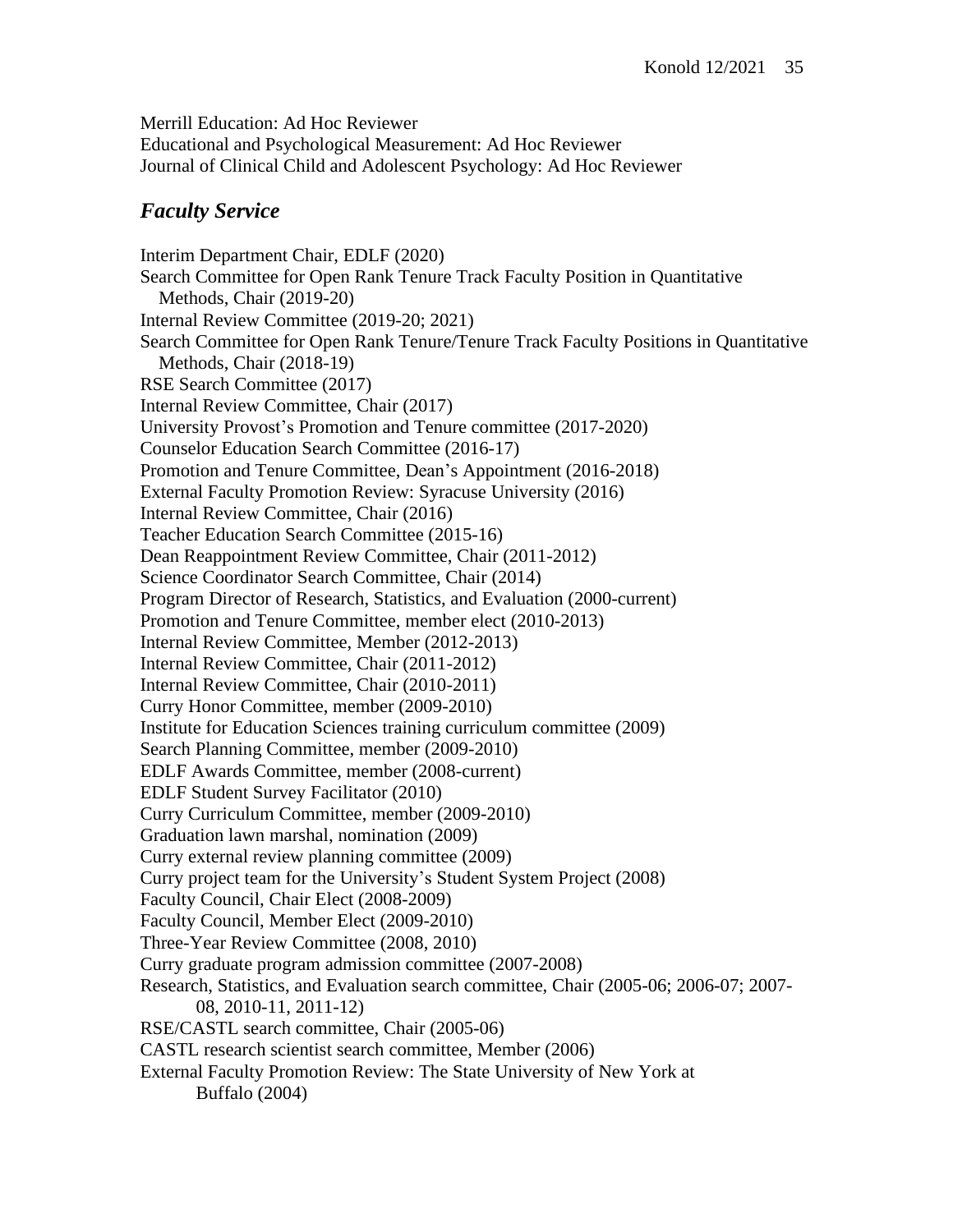Curry Foundation Student Scholarship Award Committee (2005-2007) Helen Clarke Loan Foundation Committee (2002-current) Qualitative/Program Evaluation Search Committee (2004) Curry Promotions Committee (2005) Member of SACS accreditation team (2005) Three-Year Review Committee, Chair (2004) Promotions Initial Review Committee (2004) Quantitative Comprehensive Exam, Chair (1998-2005) Academic Affairs Committee, Member Elect (2000-2002) Academic Affairs Committee, Co-Chair Member Elect (2001-2002) Dissertation Awards Committee, Member (1998, 1999) Graduation Marshal (1999) Search Committee (1999) Instructional Technology Committee, Member (1997-2000) RSE Web Site Construction (1997-2000), Recruitment Brochure (2000) Member. University Graduate Council Committee. SLU (1995-1996) Member, University Qualitative Research Committee. SLU (1995-1996) Member, University Curriculum Committee. SLU (1995-1996) Education Graduate Association Committee Member Elect. University of Delaware (1993-94; 1994-95) Faculty Advisor Elect. University of Delaware (1993-94; 1994-95)

Dissertation Committees  $(N = 157)$ Doctoral Student Advisees  $(N = 19)$ 

## *Teaching*

#### *University of Virginia*

EDLF 5890: Inferential Statistics and Design EDLF 7310: Educational Statistics I – Inferential Statistics EDLF 7320: Statistical Laboratory EDLF 7420: General Linear Models EDLF 8300: Educational Statistics II – Analysis of Variance EDLF 8340: Psychometric Theory EDLF 8350: Multivariate Statistics EDLF 8930: Structural Equation Modeling EDLF 8930: Psychometrics

#### *Other Institutions*

Research Methods 410: Introduction to Inferential Statistics. S Louis University.

Research Methods 597: Multivariate Statistics. St Louis University. Research Methods 205: Research Design and Statistics. Saint Louis University. Educational Studies 461: Measurement Theory and Techniques. University of Delaware.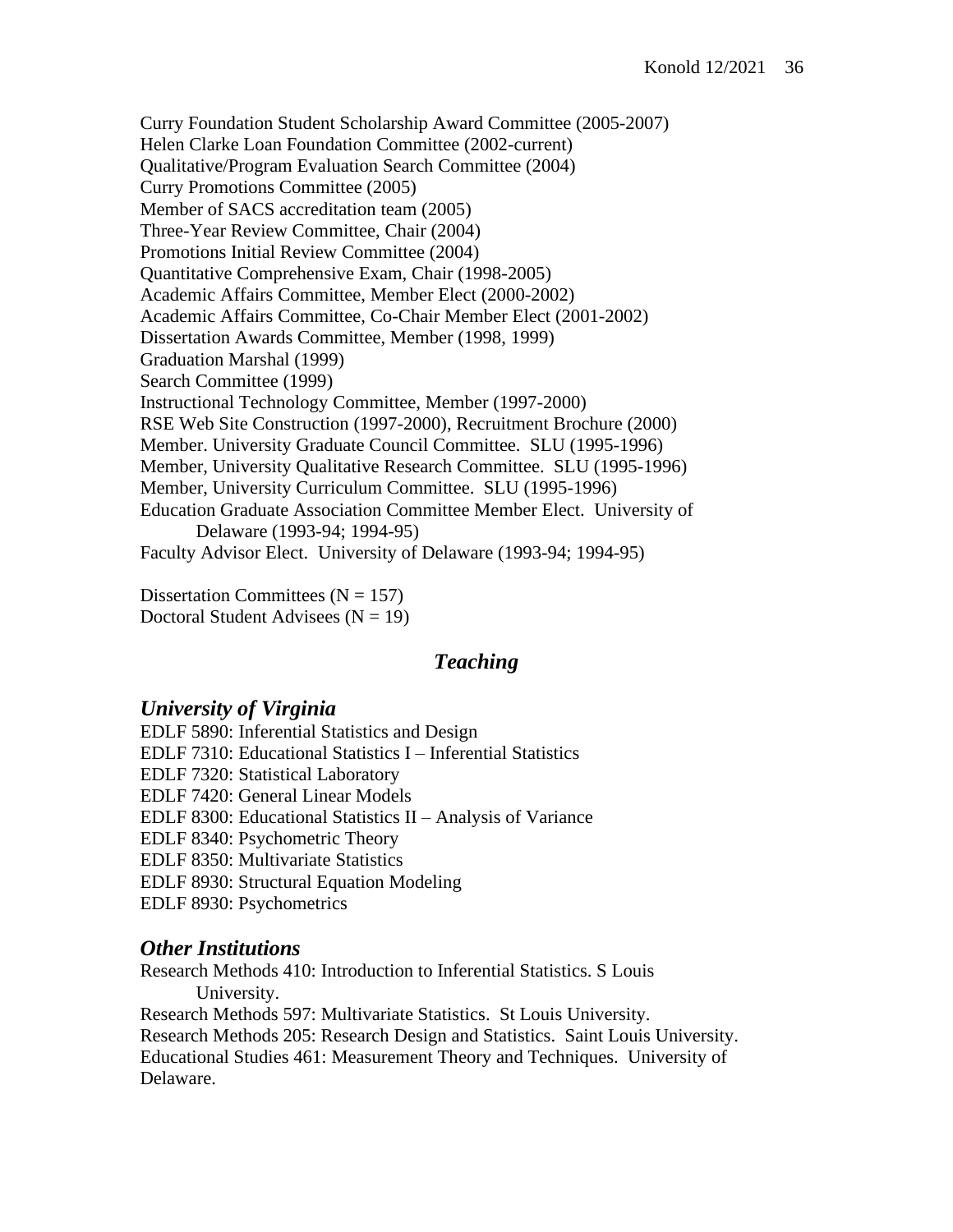## *Recent Doctoral Student Research Awards*

Kelly Edward, 2021, Robert S. Pace, Jr. Research Scholarship Joe Kush, 2020, Outstanding Graduate Teaching Assistant Award, Curry Foundations Kelly Edwards, 2019 Curry Trustees Fellowship Yuane Jia, 2017 Walter Eugene Campbell Scholarship, Curry Foundations Award Kathan Shukla, 2015 CRC 1<sup>st</sup> place poster presentation Rebecca Blanchard, 2011 AERA Division J Dissertation of the Year Award Finalist

## *Recent Doctoral Student Post-Graduation Appointments*

Johns Hopkins University (Bloomberg School of Public Health) Rutgers University (School of Health Professions) American Institutes of Research (AIR) Fudan University Johns Hopkins University (College of Education) Old Dominion University Ravi J Matthai Centre for Educational Innovation, Indian Institute of Management State University of New York (SUNY) - Plattsburgh Tufts University University of Georgia University of Maryland University of Massachusetts

# *Professional Affiliations*

National Council on Measurement in Education (NCME) American Psychological Association (APA) Division 5 (Evaluation, Measurement, and Statistics) American Educational Research Association (AERA) AERA Division D (Measurement and Research Methodology) Clinical Research Review Committee Member (Alfred I duPont Institute of the Nemours Foundation: A Children's Hospital, 1994-95)

# *Print Media*

ADD Consults Daily Progress Grandparent Inside UVA Medicine World Medical News Today News Leader News Wise New York Times Parenting Magazine